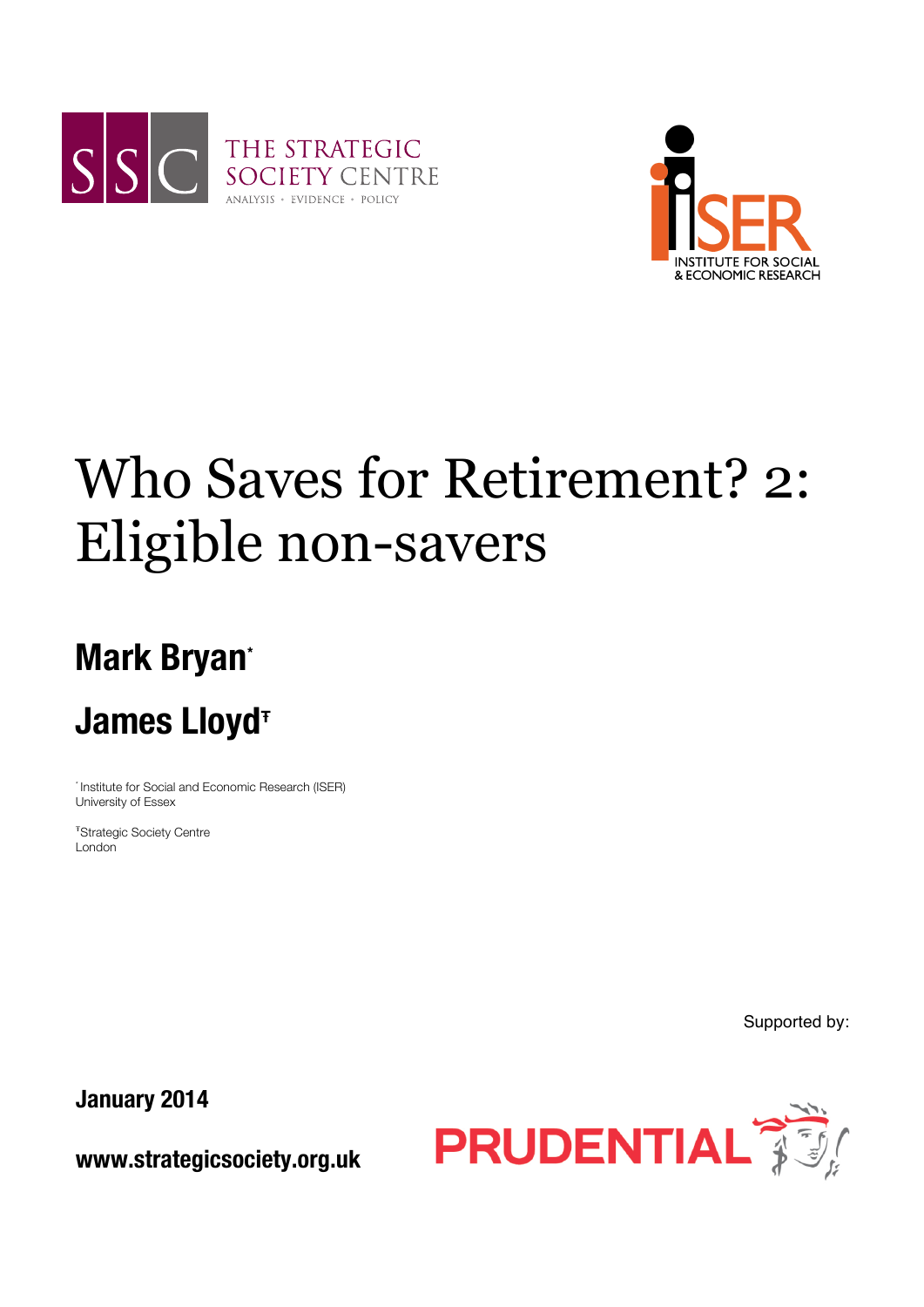#### **About this report**

This document contains a report of research carried out by the Institute for Social and Economic Research (ISER) on behalf of the Strategic Society Centre.

The original research design was by James Lloyd of the Strategic Society Centre and Dr. Mark Bryan of the Institute for Social and Economic Research. This research design was then implemented by Mark Bryan.

A discussion paper, entitled 'Beyond Auto-enrolment: The opt-out opportunity' was published simultaneously by the Strategic Society Centre to provide accompanying policy analysis and discussion.

First published by the Strategic Society Centre in January 2014.

Strategic Society Centre 32-36 Loman Street London SE1 0EH www.strategicsociety.org.uk

The Strategic Society Centre is a registered charity (No. 1144565) incorporated with limited liability in England and Wales (Company No. 7273418).

© Strategic Society Centre, 2014

#### **Acknowledgements**

!!!!!!!!!!!!!!!!!!!!!!!!!!!!!!!!!!!!!!!!!!!!!!!!!!!!!!!!!!!!

This research was made possible by an unrestricted grant from Prudential. The authors are very grateful for the support of Prudential in making this research possible, and throughout the course of the project.

All responsibility for the content of this report rests with the authors.

The authors are very grateful to an expert reference group convened to provide oversight of the research: Yvonne Braun, Valerie Christian, Peter Cottingham, Tim Fassam, Jo Semmence, Shirin Taghizadeh, Ric Tizard, Jane Vass and Tom Wailoo.

This research uses data from the Wealth and Assets Survey, Waves 1-2.<sup>1</sup> The Principal Investigator and Data Collector of the Wealth and Assets Survey is the Office for National Statistics, Social Survey Division. Its sponsors are: Department for Work and Pensions; Department for Business, Innovation and Skills; HM Revenue and Customs; Department for Communities and Local Government; the Scottish Government; and the Financial Services Authority. The data are distributed by the UK Data Archive, University of Essex, Colchester. None of these bodies bears any responsibility for the analysis or interpretation of the data contained in this report.

<sup>1</sup> Office for National Statistics. Social Survey Division, *Wealth and Assets Survey, Waves 1-2, 2006-2010: Special Licence Access* [computer file]. *8th Edition*. Colchester, Essex: UK Data Archive [distributor], October 2012. SN: 6415 , http://dx.doi.org/10.5255/UKDA-SN-6415-3.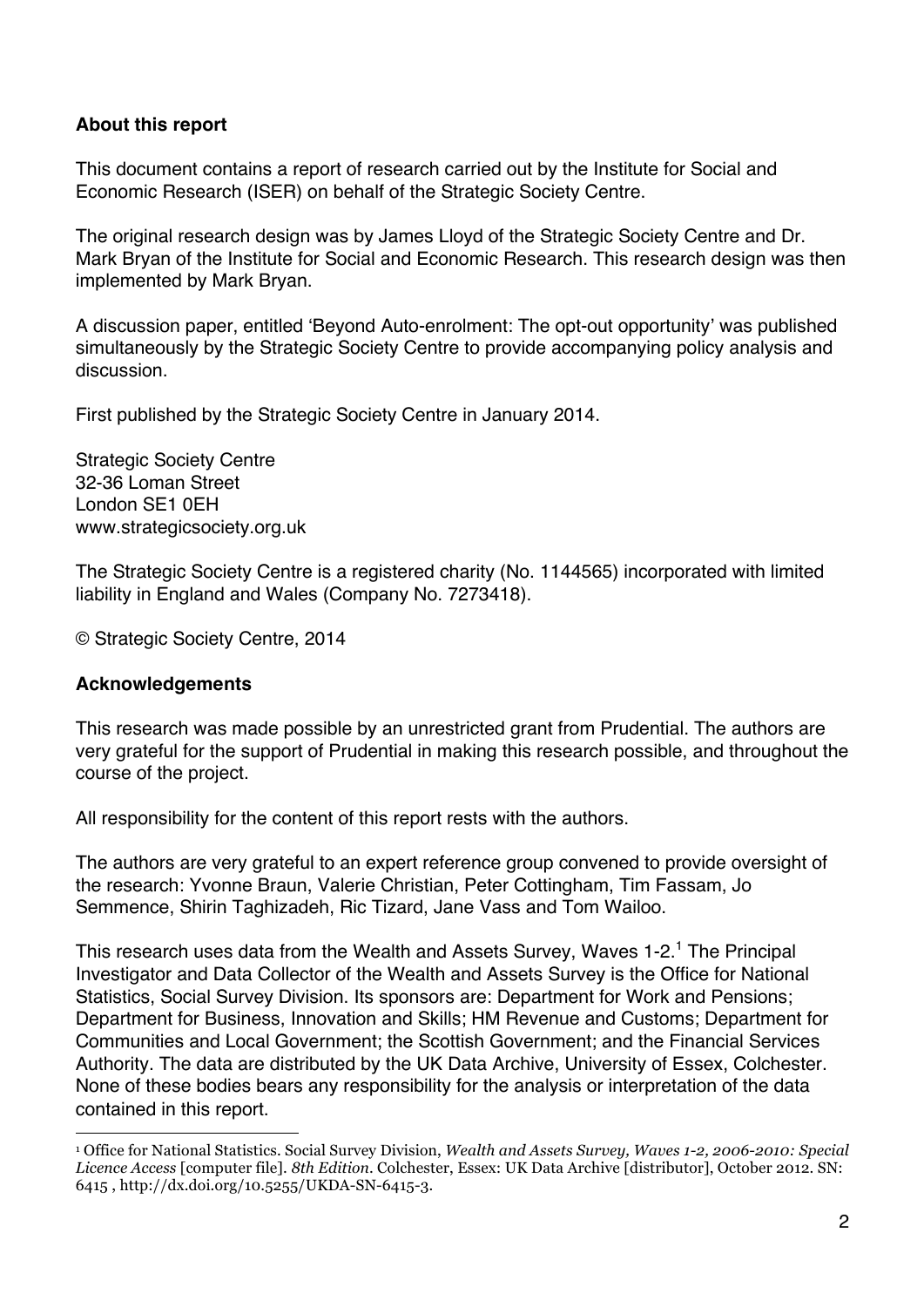#### **About the Strategic Society Centre**

The Strategic Society Centre is a London-based public policy think-tank, founded in 2010. The Centre has a simple mission: to examine the big, strategic challenges facing policymakers and society. All of the Centre's work is independent, objective and free of partisan association. The Centre promotes its work directly to civil servants, politicians, third and private sector stakeholders, and the media.

#### **About ISER**

The Institute for Social and Economic Research (ISER) is a department of the University of Essex. It houses the Research Centre on Micro-Social Change and the UK Longitudinal Studies Centre, both funded by the Economic and Social Research Council (ESRC). ESRC funding for ISER activities has been awarded competitively for successive 5-year periods since 1989, and ISER also attracts around 30 additional grants, commissions and external contracts a year. In addition, the Microsimulation Unit at ISER, with its tax-benefit model EUROMOD, receives substantial EU funding.

ISER has specialist expertise in the handling and analysis of large complex data, and is at the forefront of the development of analytical techniques for household panel surveys and other longitudinal data. It was responsible for the design, production and distribution of the British Household Panel Survey (BHPS) from its initiation in 1991, and leads its successor, *Understanding Society*, which is the world's largest household longitudinal survey collecting information annually from 100,000 individuals in 40,000 households from across the UK.

ISER currently has some 80 staff, including 30 researchers from the disciplines of economics, sociology, social policy, survey methods, health sciences and demography, plus over 30 PhD students conducting research into related topics.

#### **About the Authors**

Mark Bryan is a Senior Research Fellow at ISER. His research interests include labour and household economics, and he is a specialist in the analysis of large, complex survey datasets. Published work includes studies of training, the National Minimum Wage, housework and wages, income and deprivation, and the gender wage gap, in journals ranging from *Oxford Economic Papers* to the *Journal of Social Policy*. He has authored several studies for government departments and other agencies, including the Department for Work and Pensions, Department for Business, Innovation and Skills, Home Office and Low Pay Commission.

James Lloyd is Director of the Strategic Society Centre. He read Philosophy at University College London, and has Masters degrees in Comparative Politics and in Public Policy. James has worked at a number of think-tanks, and at the Prime Minister's Strategy Unit. He has a particular interest in social care, pensions, financial services, as well as individual and societal ageing. Previous publications include 'Asset Accumulation in Focus: The Challenges Ahead', 'Early Access to Pension Saving' and 'Whose Home: Understanding landlords and their effect on public policy'.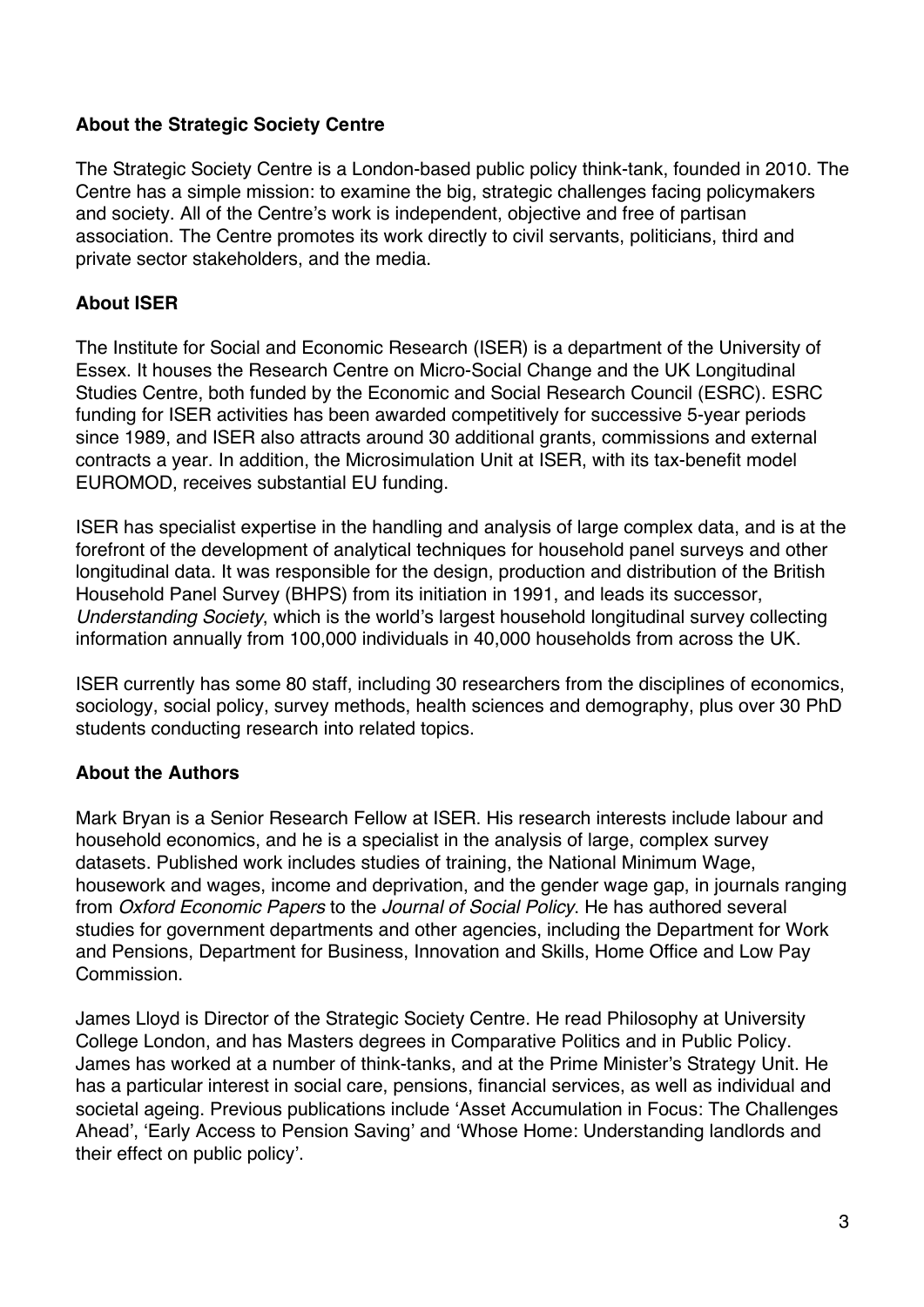### **Contents**

| 2.1 Aggregate changes in pension participation, 2006-08 to 2008-10  13            |  |
|-----------------------------------------------------------------------------------|--|
| 2.2 Individual level transitions in pension participation, 2006-08 to 2008-10  16 |  |
|                                                                                   |  |
|                                                                                   |  |
|                                                                                   |  |
|                                                                                   |  |
|                                                                                   |  |
| 3.4 Characteristics of employees who join an occupational pension 32              |  |
|                                                                                   |  |
|                                                                                   |  |
|                                                                                   |  |
|                                                                                   |  |
|                                                                                   |  |
|                                                                                   |  |
|                                                                                   |  |
|                                                                                   |  |
|                                                                                   |  |
|                                                                                   |  |
|                                                                                   |  |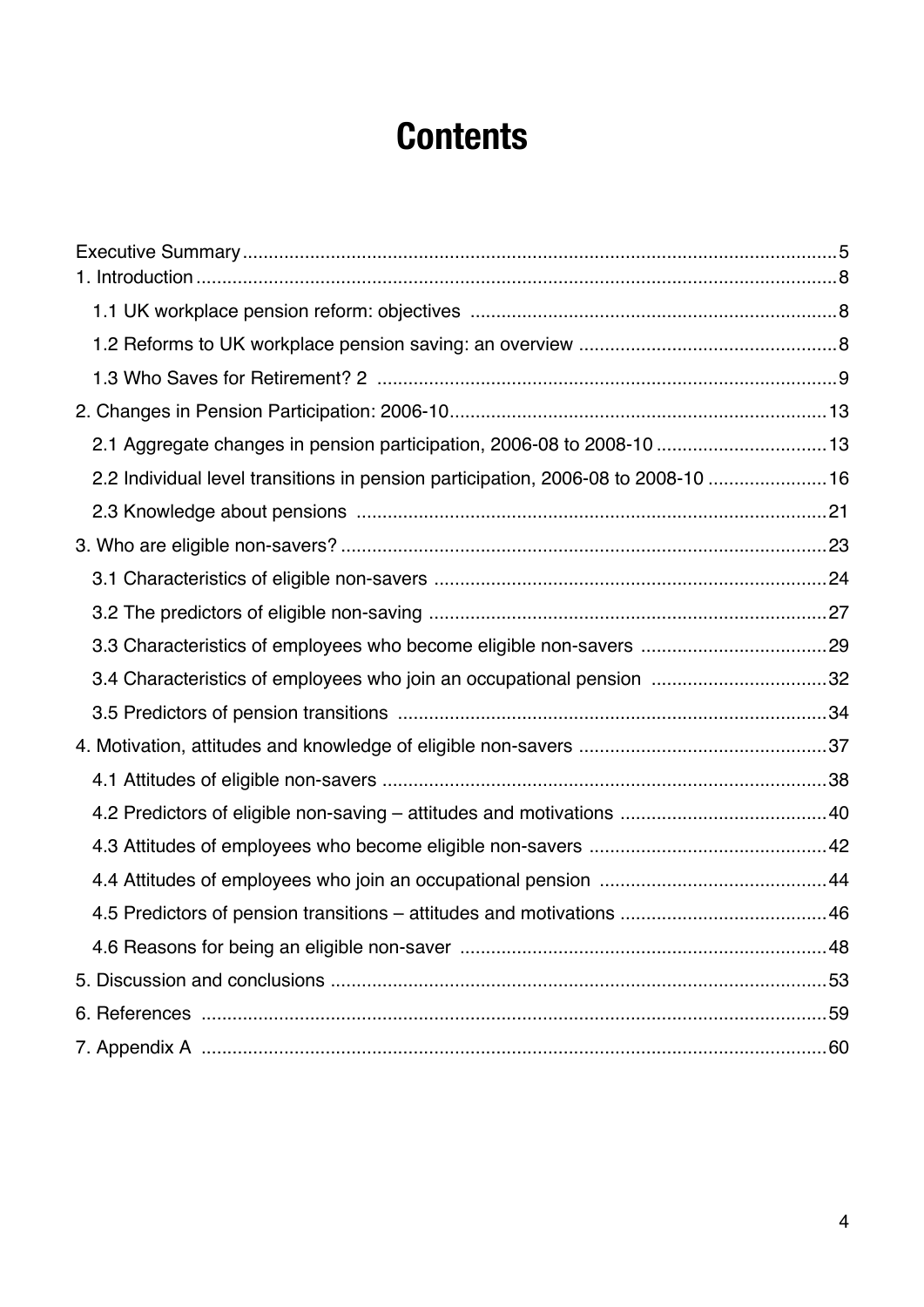### **Executive Summary**

This report uses the first two waves of the Wealth and Assets Survey to:

- ! Examine how levels of pension eligibility and participation changed over 2006-10;
- ! Analyse transitions in pension participation among individual employees;
- ! Investigate characteristics, attitudes and motivations of 'eligible non-savers': those employees eligible for a workplace pension with employer contributions but who do not participate.

In October 2012, the UK government began rolling implementation of reforms to private pension saving, built around automatic enrolment and guaranteed access among eligible workers to a decent workplace pension scheme with employer contributions.

By February 2018 the Government expects the number of individuals newly saving or saving more in a workplace pension to increase by around eight million.

Nevertheless, policymakers have long known that despite the enhanced incentives and 'nudges' toward saving provided by the reforms, some workers would choose to opt-out of their workplace pension scheme.

The reforms therefore define new a target group for policymakers seeking to maximise participation rates in pension saving: the 'eligible non-saver', who chooses not to contribute to a pension despite being eligible for an approved workplace scheme with contributions from their employer.

Achieving the objective of maximising participation rates in workplace pension saving will require an understanding the factors that explain why individuals may decline to join a workplace pension (or opt out of one) even when the employer is making contributions and, conversely, what factors may induce them to (re)join.

This report provides evidence about trends in pension participation before the 2012 reforms, the prevalence of eligible non-savers, and transitions into and out of pensions. It describes the personal, household and job characteristics of eligible non-savers and identifies the key predictors of being an eligible non-saver, of leaving a pension to become an eligible nonsaver, and of joining a pension after being eligible non-saver. The report considers both objective characteristics (such as age, gender, household structure and financial circumstances) and subjective factors including financial attitudes, knowledge and views about retirement saving, and self-assessed financial management.

#### **Changes in pension participation 2006-10**

- ! Overall pension participation was stable among employees between 2006-10; but there was a small drop in participation in personal pensions by women, from 6% to 5%.
- ! Overall 11% of employees are eligible non-savers. Young people are much more likely to be eligible non-savers than older age groups. About 35% of 16-24 year old employees, and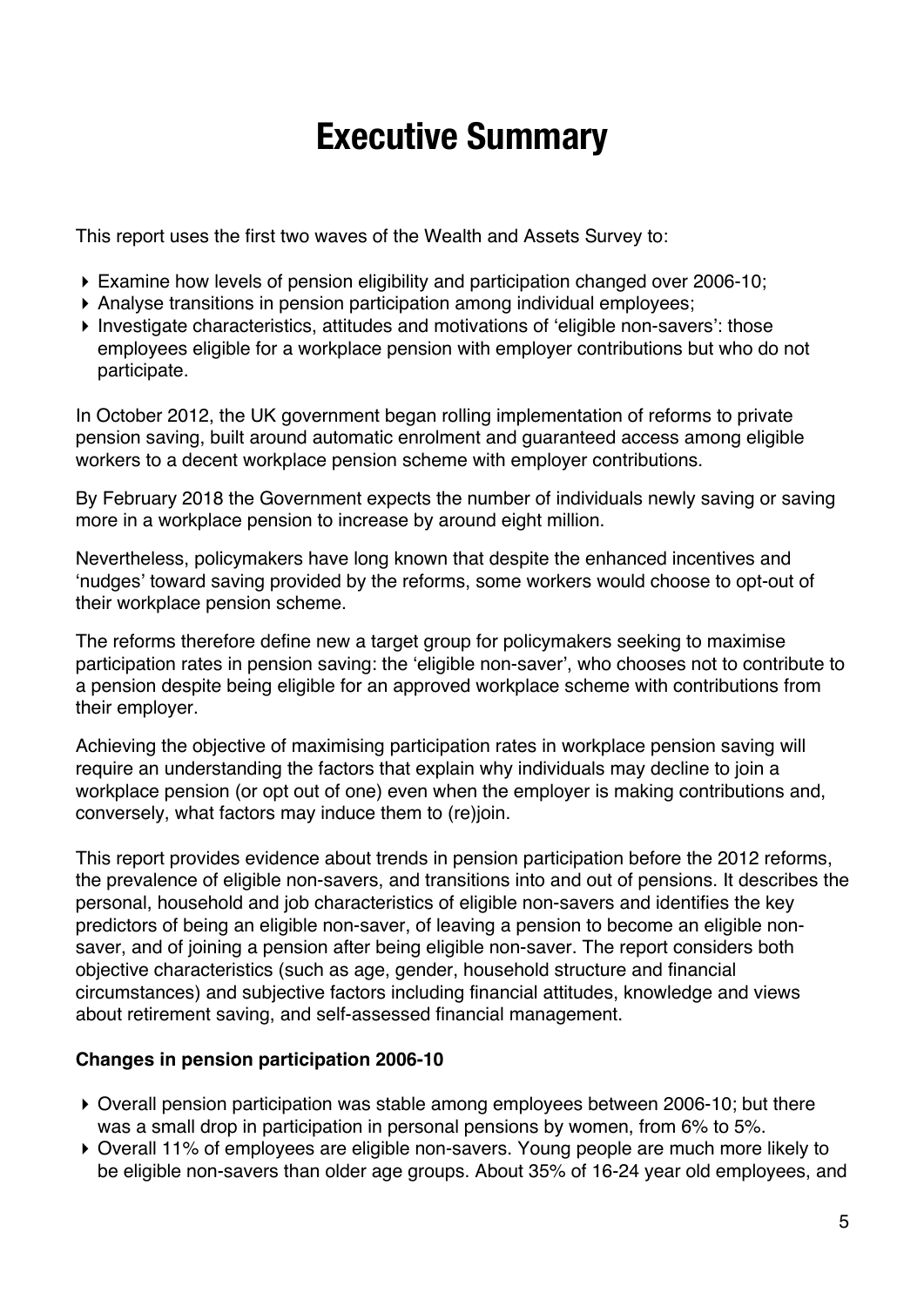15-20% of 25-34 year old employees, are eligible non-savers, compared with under 10% of older age groups. Eligible non-saving rates may have increased among 16-24 year old men between 2006-08 and 2008-10.

- ! Despite aggregate stability, there were considerable movements in and out of pensions at the individual level over the period. About 13% of non-savers (and 23% of eligible nonsavers) in 2006-08 had joined an occupational pension by 2008-10, and about 3% of nonsavers had joined a personal pension.
- ! About 7% of occupational pension savers stopped saving between 2006-08 and 2008-10. About half of these changes were accompanied by a job change and three quarters by a loss of eligibility. Around 17% of occupational pension leavers became eligible non-savers.
- ▶ 1.4% of employees who remained eligible for an occupational pension with employer contributions stopped saving between 2006-08 and 2008-10 (declining to 0.8% for those who also stayed in the same job).
- ! About 18% of personal pension savers stopped saving between 2006-08 and 2008-10, 11% switched to an occupational pension and 7% began saving to both.
- ! Perceived levels of pension knowledge increased between 2006-10 and were higher throughout for men than women. 55% of men said they knew enough about pensions to make retirement decisions in 2006-08, increasing to 60% in 2008-10; while 35% of women said they knew enough about pensions in 2006-08, increasing to 40% in 2008-10.

#### **Who are eligible non-savers?**

- ! Eligible non-savers are disproportionately male, younger, single, and have fewer children than savers to occupational pensions. They are less qualified than savers, earn less, and are more likely to be tenants rather than homeowners.
- ! Eligible non-savers are less likely to save into non-pension products, have lower levels of liquid savings, more liquid debt and are more likely to be in arrears with household bills than occupational pension savers. Eligible non-savers are more likely to have a personal pension but the proportion is small (only 6%).
- ! Four fifths of eligible non-savers are in the private sector, they work in smaller establishments than occupational pension savers and they are disproportionately in retail and catering (and slightly more likely to be part-time). However, while exit rates from a pension to being an eligible non-saver are higher in the private sector, they do not appear to be higher in smaller establishments or in the retail sector.
- ! Controlling for other factors, the key predictors of being an eligible non-saver are: age (-), gender (-), number of children (-), qualifications (-), being a tenant rather than a homeowner (+), mortgage loan-to-value (+), earnings (+) and saving to non-pension products (+). Part-time employment and marital status have no association with being an eligible non-saver.
- ! Controlling for other factors, the key predictors of leaving a pension to become an eligible non-saver are: age (-), liquid savings (-) and changing jobs (+).
- ! Controlling for other factors, the key predictors of joining a pension after being an eligible non-saver are: number of children (+), being a tenant rather than a homeowner (-) and changing jobs  $(+)$ .
- ! Being a tenant is the single largest predictor of being an eligible non-saver (+ 8 percentage points) and the largest 'barrier' to joining a pension (-26 percentage points).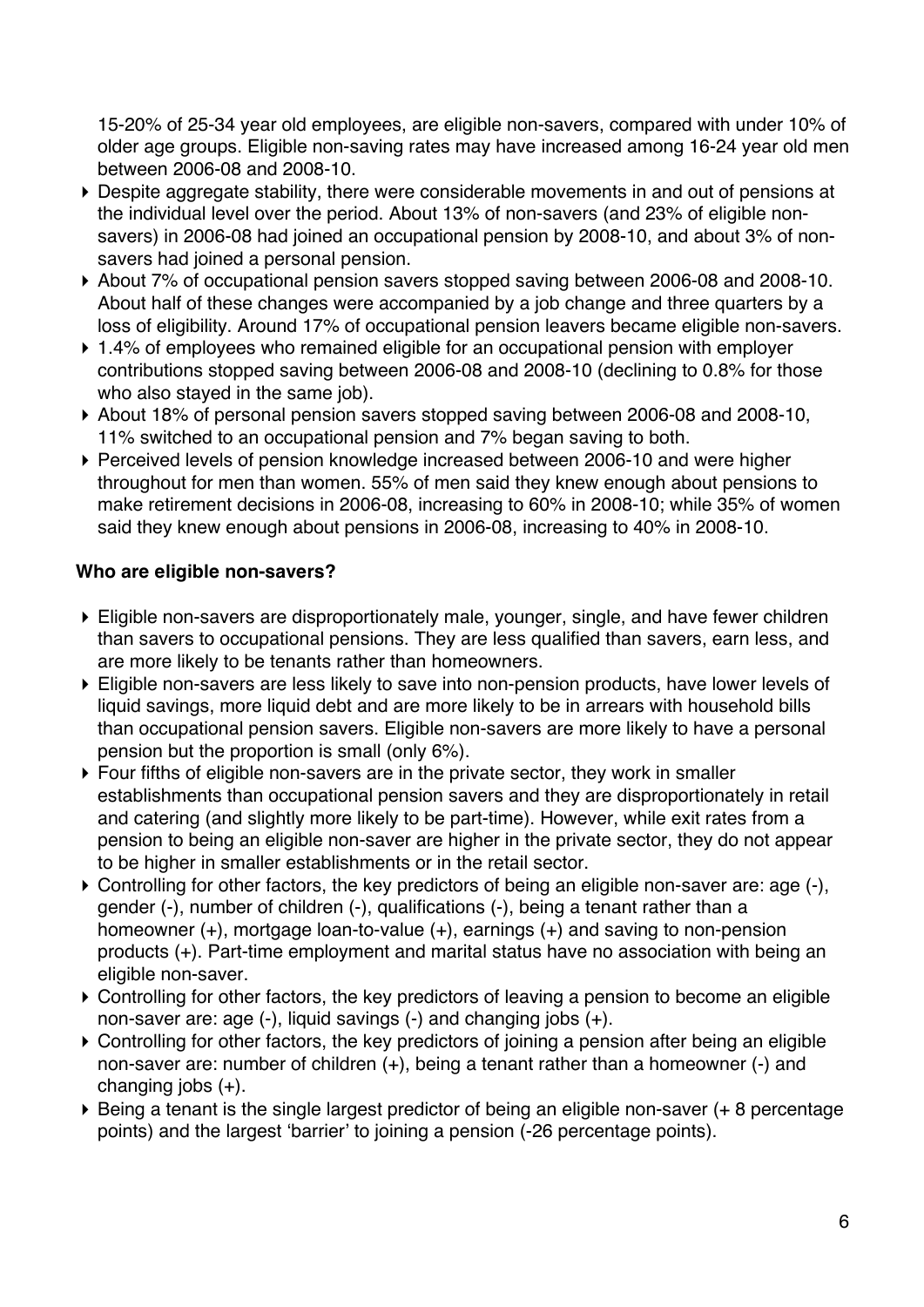! Changing jobs (where both jobs offer a pension) is the strongest predictor of leaving a pension and the second strongest predictor (after tenancy status) of joining a pension, suggesting it is a focal point for the decision.

#### **Motivation, attitudes and knowledge of eligible non-savers**

- ! Eligible non-savers are more likely than occupational pension savers to hold attitudes that favour current spending and receipt of income over saving for the future.
- ! Eligible non-savers report more difficulties with financial management, including running out of money and buying things they cannot afford. However, they report more optimism and less pessimism about their medium-term financial prospects than savers, and are more risk tolerant.
- ! Eligible non-savers have less favourable views than occupational pension savers of (employer) pensions as savings products, and more favourable views about property and personal pensions. Eligible non-savers are less likely to report they understand enough about pensions.
- ! These relationships broadly remain after controlling for 'objective' factors. The key predictors of being an eligible non-saver are: preferences for present versus future spending (+), financial management success/difficulties (-/+), favourable views about pensions vs. property (-), self-assessed pension knowledge (-), and risk tolerance (+).
- ! Controlling for other 'objective' factors, the key attitudinal and behavioural predictors of leaving an occupational pension are: rating property as the best way to save (+), preferring a good standard of living today (+) and being willing to delay the receipt of money (-).
- ! Controlling for other 'objective' factors, the key attitudinal and behavioural predictors of joining an occupational pension are: having money left over at the end of the week/month (+), preferring a good standard of living today (-), and being willing to delay the receipt of money  $(+)$ .
- ! Evaluations of the quality of (employer) pensions versus property and personal pensions emerge as major predictors of being an eligible non-saver and of leaving an occupational pension.
- ! A quarter of eligible non-savers say they are not in an occupational pension because they cannot afford it. They earn somewhat less than eligible non-savers who give other reasons for non-participation, but they also tend to prioritise consumption over saving and report more money management problems. The two groups do not differ in their evaluations of pensions versus property.

Overall the report finds that both objective factors (demographics and financial circumstances) and subjective attitudes help to explain being an eligible non-saver, and their effects are typically of comparable size. Some, such as housing tenure, personal finance skills, and pension quality, may be more directly amenable to policy intervention but some, such as ingrained preferences for a good life today at the expense of the future, may be less so. Changing jobs emerges as a focal point for taking a decision about a pension, pointing to the importance of providing information about occupational pensions when people start new jobs, and the important role of automatic enrolment for individuals three months into their new role.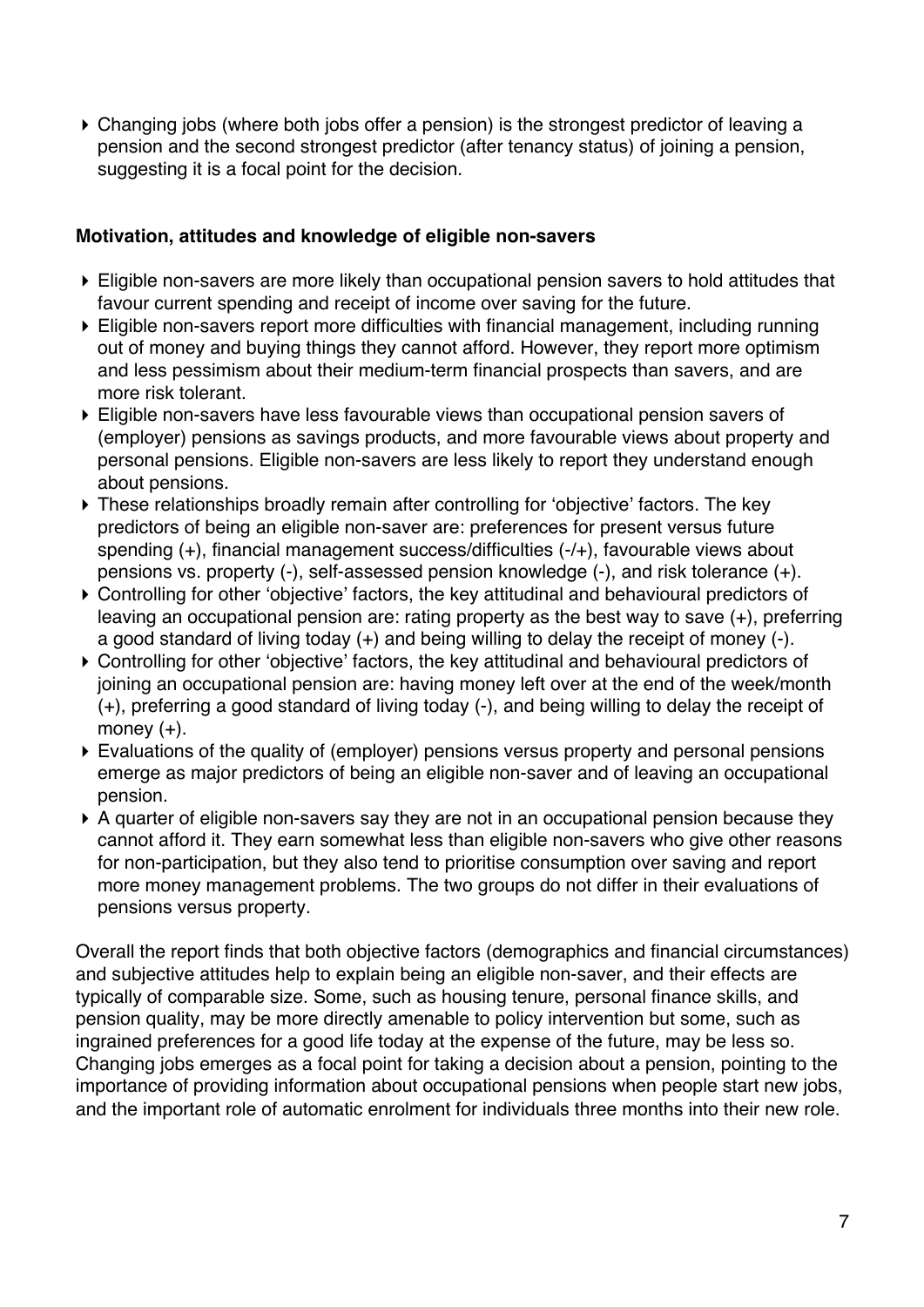### **1. Introduction**

#### **1.1 UK workplace pension reform: objectives**

The UK-government began a rolling implementation of wide-ranging reforms to workplace pension saving in October 2012. The principal aim of the reforms is to:

! Increase participation in workplace pension saving by UK employees.

In particular, the government wants to reverse the long-term decline in workplace pension saving which, between 2003 and 2012, saw the number of eligible employees participating in a workplace pension decline from 12.3 million (65%) to 10.9 million (55%).<sup>2</sup>

As a result of increased participation, the government anticipates:

- ! Higher stocks of private pension saving;
- ! Higher retirement incomes among those subject to the reforms.

The government has said that once completed, it anticipates the reforms will: $3$ 

- ! Increase the number of individuals newly saving or saving more in a workplace pension by around eight million, within a range of six to nine million;
- ! Increase the amount that is being saved in workplace pensions by around £11 billion a year, within a range of £8 billion to £12 billion.

Modelling by the Department for Work and Pensions suggests that the government's automatic enrolment reforms to workplace pension saving will halve the number of people retiring with no private pension at all from 27% to 12% in 2050.

#### **1.2 Reforms to UK workplace pension saving: an overview**

The government's reforms to workplace pension saving are based on the recommendations of the Pension Commission, chaired by Adair Turner, which published its final report in 2006.

The reforms are built around three central pillars:

!!!!!!!!!!!!!!!!!!!!!!!!!!!!!!!!!!!!!!!!!!!!!!!!!!!!!!!!!!!!

- ! Ensuring **access** to a decent workplace pension scheme through a duty on employers;
- ! Improved **incentives** to save through employer duties to make employer contributions to the pension schemes of workers participating in workplace pension saving;
- ! Utilising **inertia** among workers in relation to pension saving, by applying 'automatic enrolment' into pension saving for new and non-participating employees, thereby requiring workers to actively opt-out if they are not to contribute to a pension.

<sup>2</sup> Source: DWP estimates derived from the ONS ASHE covering Great Britain.

<sup>3</sup> DWP (2013) *Automatic Enrolment evaluation report* - Research Report No 854, DWP, London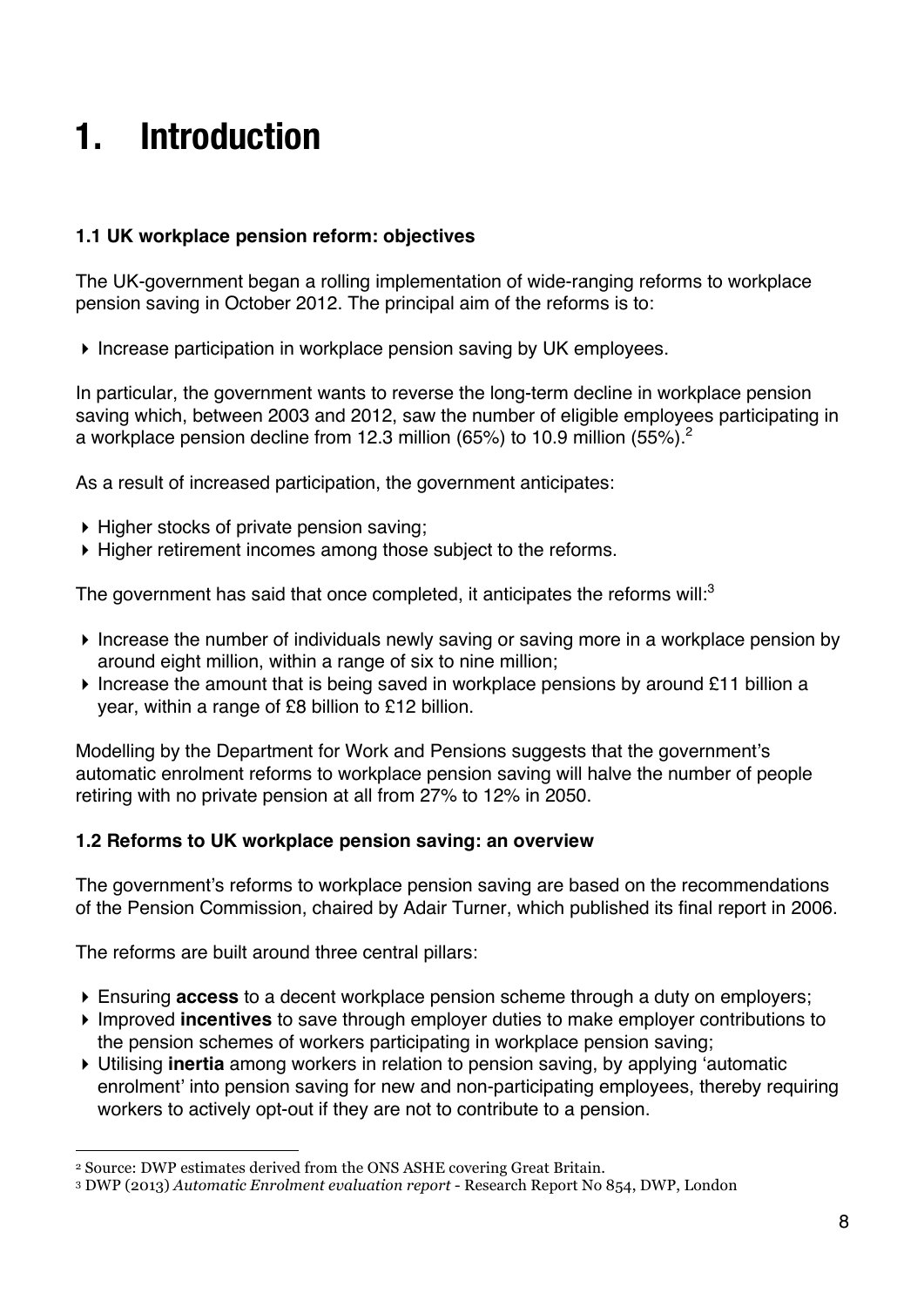The legislative changes required by the reforms were set out in the Pensions Acts 2007, 2008 (and updated as part of the Pensions Act 2011), as well as accompanying regulations.

To help those employers without qualifying workplace pension schemes, the government created a new workplace pension scheme provider - the National Employment Savings Trust (NEST) – subject to a Public Service Obligation to accept any employer that wishes to use NEST to fulfil its workplace pension duties.

Legal duties on employers to automatically enrol non-participating employees are being applied in stages. This process began in October 2012 with the largest employers, and will complete in February 2018.

Once automatically enrolled into a workplace pension, individuals have the right to opt-out within a specified period of one month. After this period, their contributions will be locked into a pension, and will remain there even if they subsequently opt-out.

Workers can also choose to cease active membership of the pension scheme after the optout period has closed. Those who opt out will also be enrolled again every three years by an employer, or after three months at a new job, at which point they will need to complete the opt-out process again.

#### **1.3 Who Saves for Retirement? 2**

Although the government expects the auto-enrolment reforms to increase participation in workplace pension saving, it has always accepted that some workers would exercise their right to opt-out. In this way, the automatic enrolment reforms switch the objective of pension policy from encouraging workers to contribute to a workplace pension to minimising the number of workers who opt-out of workplace pension saving.

The implementation of the reforms to workplace pension saving highlights the importance of understanding transitions into and out of pension saving. Policymakers need to understand what factors are associated with withdrawing from workplace pension schemes, and what distinguishes those who stop pension saving from those who remain in their workplace scheme.

#### *Research objectives*

This report builds directly upon the research report *Who Saves for Retirement?*, published in December 2011.<sup>4</sup> This research used data from Wave 1 of the Wealth and Assets Survey (WAS) to examine the predictors of pension saving at a single point in time (the survey period 2006-08).

The subsequent release of the second wave of WAS, covering 2008-10, creates an opportunity to build on this analysis by examining how pension saving has changed over time. In particular, pension savers and non-savers are not static groups: individuals constantly

<sup>!!!!!!!!!!!!!!!!!!!!!!!!!!!!!!!!!!!!!!!!!!!!!!!!!!!!!!!!!!!!</sup> <sup>4</sup> Bryan M, Lloyd J, Rabe B and Taylor M (2011) *Who Saves for Retirement?*, Strategic Society Centre, London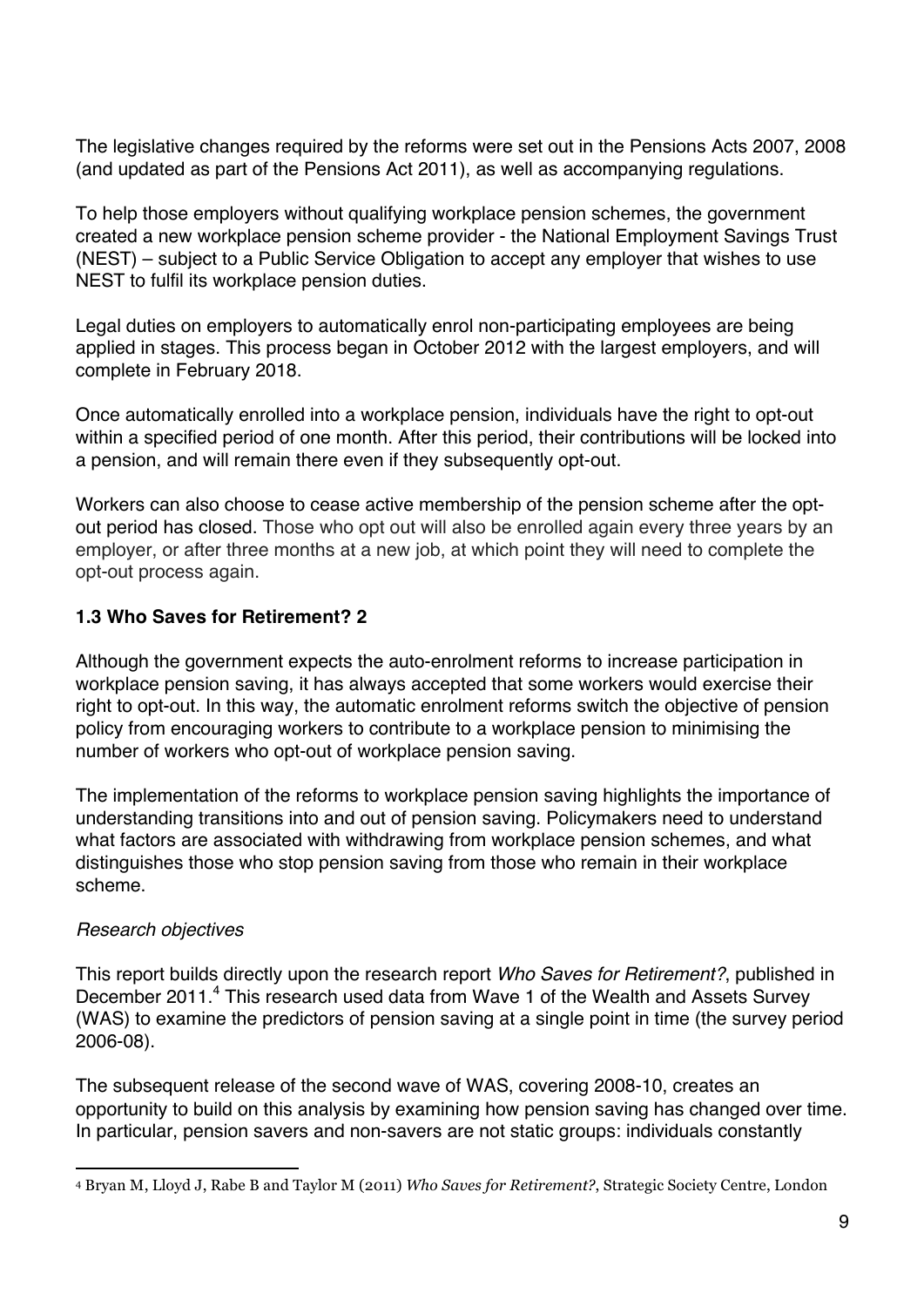move into and out of pension saving, and between different types of pension saving. Since WAS re-interviews each individual from wave 1 two years later in wave 2, we are able to map and explore transitions in pension saving across the years 2006-08 and 2008-10 for a large, representative sample of UK workers.

In order to examine the factors driving participation and transitions in workplace pensions, this report focuses on the pre-reform group of 'eligible non-savers', i.e. employees eligible for a workplace pension scheme who choose not to participate despite the availability of employer contributions. In effect, 'eligible non-savers' are those individuals who, for a variety of potential reasons, are so resistant to pension saving that key policy innovations comprising the post-2012 workplace pension reforms – namely access to a workplace scheme and employer contributions – are likely to be inadequate to nudge them durably into pension saving.

This report provides evidence from 2006-10 about changes in pension participation at both the aggregate and individual level, with a focus on the behaviour and attitudes of eligible nonsavers. The report documents how levels of pension eligibility and participation changed from 2006-08 to 2008-10, explores transitions in pension saving among individual employees, and examines the characteristics and motivations of eligible non-savers. Evidence about the drivers of eligible non-saving can inform the design of policy interventions, while the detailed profile provided of eligible non-savers enables more effective targeting of policy. The research explores the following themes:

#### *Changes in pension participation over 2006-08 to 2008-10*

- ! How did levels of pension eligibility and participation change over the period?
- ! What were the rates of eligible non-saving and did they change?
- ! How did levels of knowledge about pension saving change over time?

#### *Transitions in pension participation over 2006-08 to 2008-10*

- ! What proportions of employees stopped and started occupational pension saving, and what proportions of these transitions were associated with job changes?
- ! What proportions of employees stopped and started personal pension saving?
- ! How much switching was there between occupational and personal pensions?

#### *Understanding eligible non-savers*

- ! What is the prevalence of 'eligible non-saving' and how has it changed during 2006-2010?
- ! How much movement is there into and out of eligible non-saving?
- ! What are the characteristics of eligible non-savers and how do they differ from their counterparts saving to a workplace pension (personal, household and job characteristics)?
- ! How do eligible non-savers differ from pension savers in their financial attitudes, motivation and knowledge?
- ! What reasons do eligible non-savers report for not saving?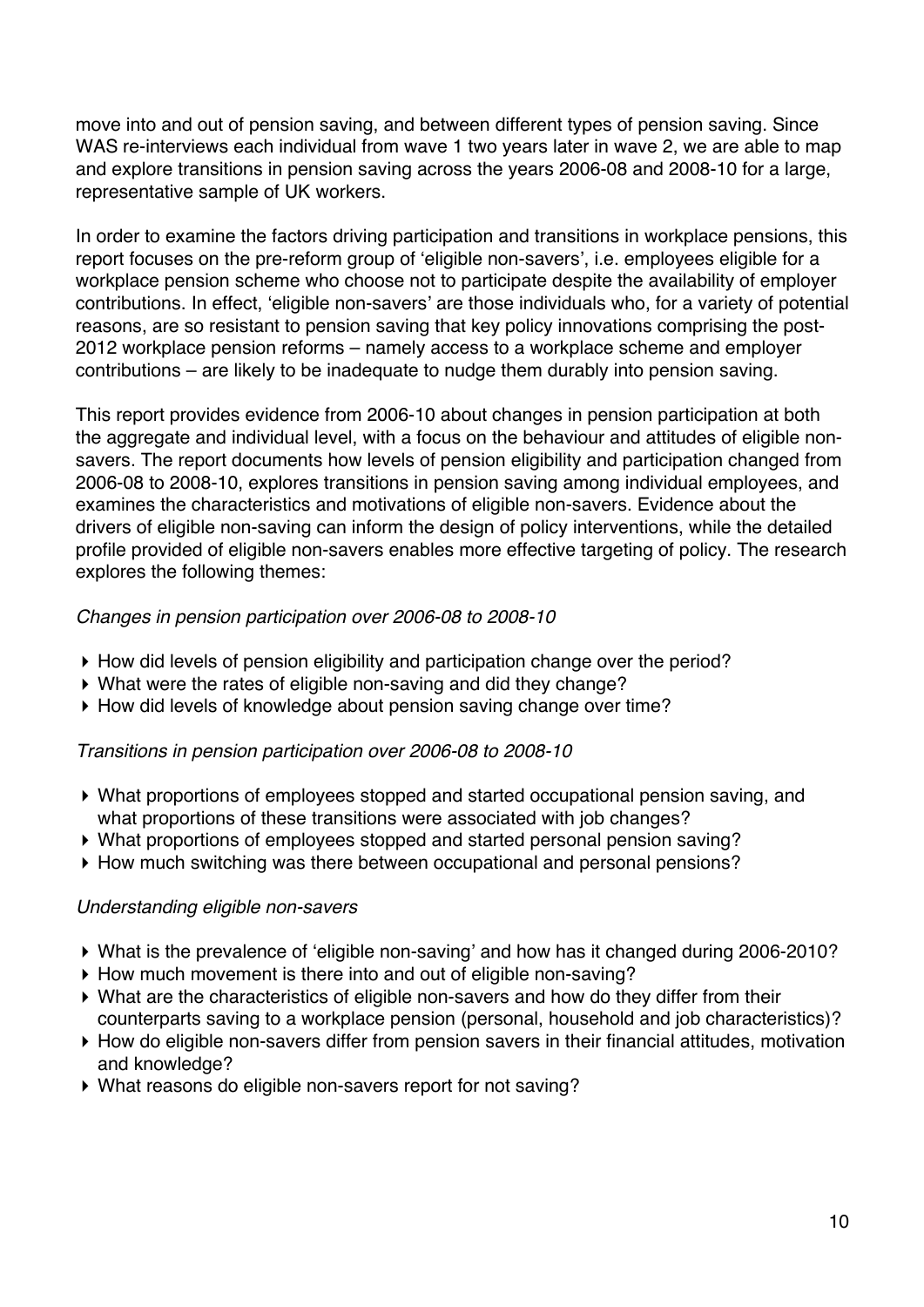#### *Data*

!!!!!!!!!!!!!!!!!!!!!!!!!!!!!!!!!!!!!!!!!!!!!!!!!!!!!!!!!!!!

The Wealth and Assets Survey (WAS) was launched in 2006 to address gaps in knowledge about the asset position and savings of households in Great Britain. The first wave was collected between July 2006 and June 2008 and the second wave between July 2008 and June 2010 (future data releases will include waves 3 and 4, begun in July 2010 and 2012 respectively). Households are followed from wave to wave with a gap of two years between interviews. WAS aims to capture the distribution of assets, debts and savings among British households, together with details of retirement saving and other financial planning.

In its first wave, WAS interviewed approximately 53,000 adults (aged 16+) in 31,000 private households, while wave 2 achieved interviews with some 35,000 adults in 20,000 households.<sup>5</sup> The survey oversampled wealthier households (because of the skewed nature of the wealth distribution) and we weight all of our descriptive estimates to account for the survey design and for non-response.

The pensions module in WAS includes details of workplace pension eligibility, membership, and saving, as well as information about employer contributions. In addition it asks about possession and saving into personal pensions. Our key outcomes of interest are whether or not employees are currently saving into either an occupational pension (defined-benefit and defined-contribution schemes combined) or a personal pension.<sup>6</sup> We focus in particular on those eligible for an occupational pension with employer contributions but who are not saving. As well as information about socio-economic factors that might affect pension saving, WAS also includes questions about attitudes, motivations and knowledge. These include attitudes to saving and spending, preferences over risk and deferred consumption, perceptions of debt burden, and knowledge and evaluations of alternative retirement saving vehicles.<sup>7</sup>

For the analysis, we selected the sub-sample of employees aged 16-64 years. When analysing changes in aggregate behaviour over time, or when looking at individuals at a given point in time only, we are able to use all available observations in each wave. This gives a sample of nearly 25,000 employees in wave 1 and nearly 15,000 in wave 2. The main reason for the reduction in the sample between the two waves is survey attrition, i.e. households from wave 1 could not be traced or interviewed at wave 2. To account for this non-response, all the descriptive analysis is weighted (using the weights supplied with WAS). When investigating individual transitions in pension saving, we are restricted to those individuals who were employees in both waves. This yields a sample of just over 11,000 employees; it is lower than

<sup>5</sup> The survey attempts interviews with all adults aged 16+ in each household excluding those aged 16-18 in fulltime education.

<sup>6</sup> Figures reported by DWP (2011) based on the Family Resource Survey (FRS) indicate that about a third of employer-sponsored pensions are group personal (or stakeholder) pensions (GPP). The pensions questions in WAS are structured such that respondents are first asked about occupational pensions, and only then asked about any other types of pension they may have, including GPPs. Only 0.2% of the sample of employees in WAS reports saving into a GPP. Since the proportion of occupational pensions in WAS (50%) is reasonably close to the proportion of employer-sponsored pensions (occupational and GPP combined) in FRS (46%), it appears that almost all GPP savers in WAS report their pensions as occupational pensions. We classify the remaining small group of 0.2% reporting GPPs as being in occupational pensions.

 $\bar{7}$  Some questions were excluded from the analysis because they were only asked to half of the sample in wave 1 (such as levels of financial engagement and receipt of financial advice), which would have led to insufficient observations in our estimated models. Other variables were only collected in one or other of the waves and so must be excluded from some sections of the analysis. These variables are flagged in the report.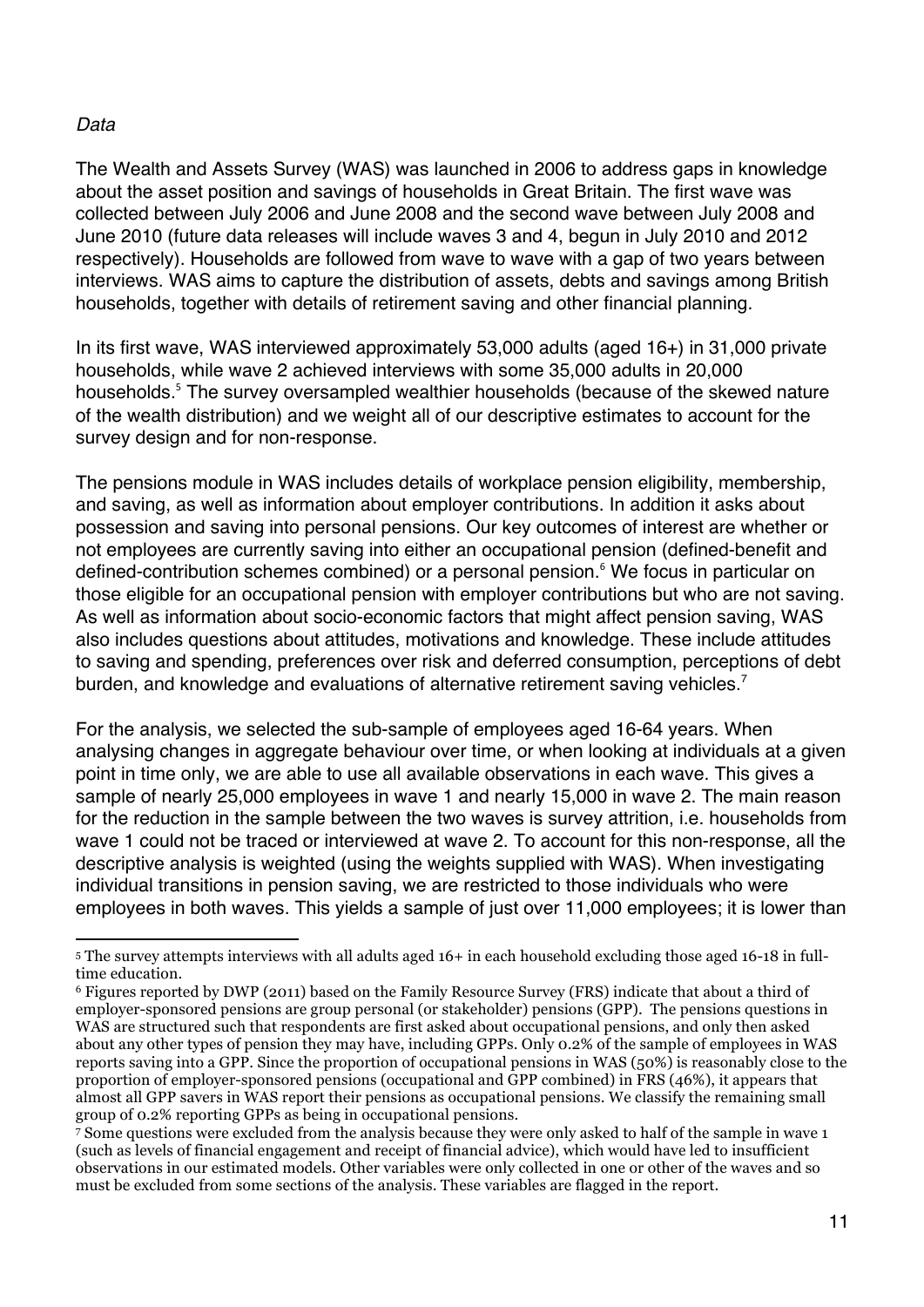the cross-sectional total of 15,000 in wave 2 because some individuals joined WAS households in wave 2 for the first time and because some individuals in wave 2 were not employees at wave 1. Again, the descriptive analysis of transitions is weighted to account for the attrition between the two waves.

The report is structured as follows. The next chapter first describes overall trends in pension participation and eligible non-saving over the period 2006-08. It then documents movements in and out of pensions at the individual level. Chapter 3 focuses in more detail on eligible nonsavers, describing their personal and household characteristics and establishing which characteristics best predict eligible non-saving. Chapter 4 then turns to consider the motivations and attitudes of eligible non-savers, how their attitudes differ from savers, and which attitudes have the strongest links to eligible non-saving. Finally Chapter 5 summarises the results and concludes.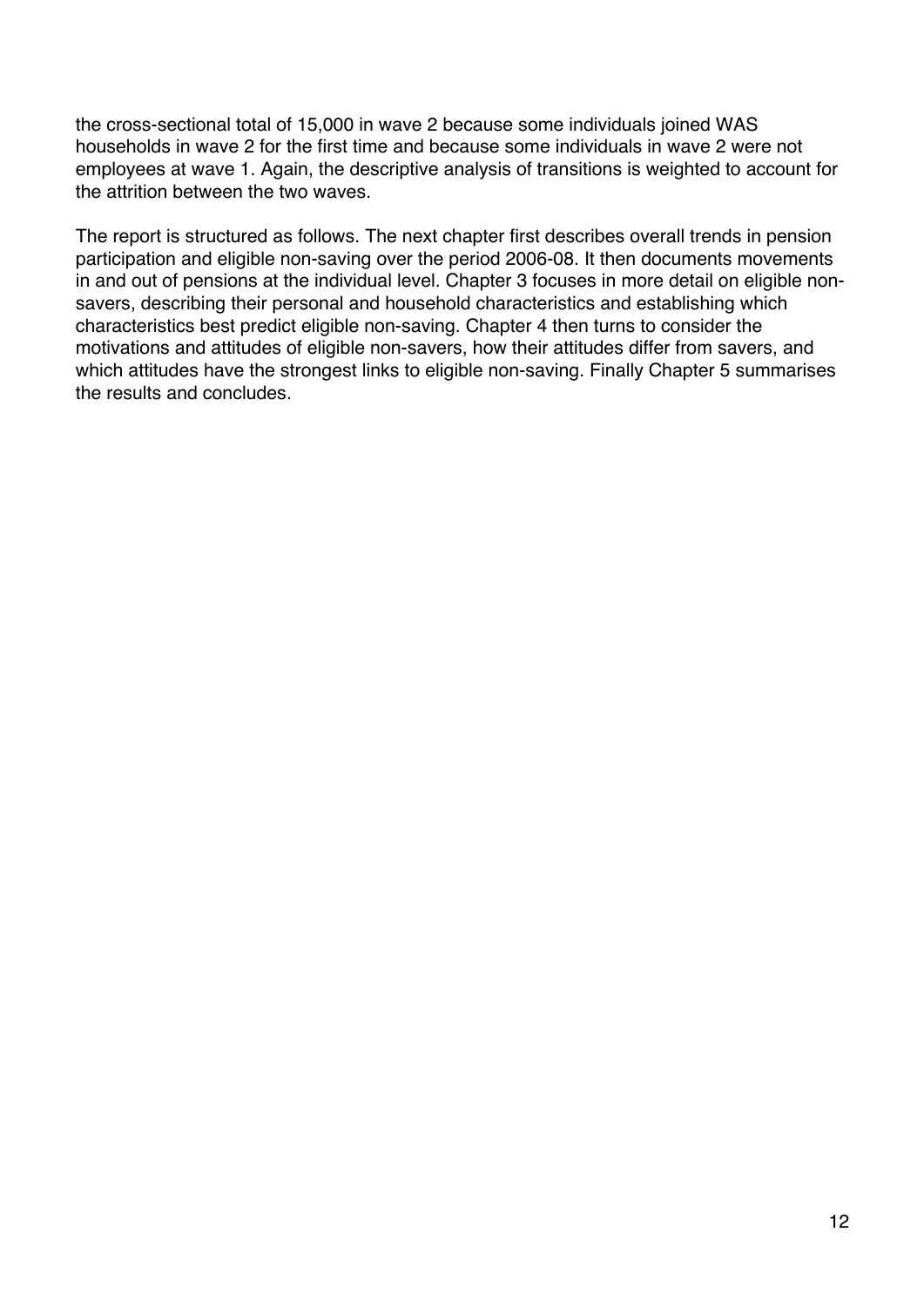### **2. Changes in Pension Participation: 2006-10**

#### **Key findings**

- ! Overall pension participation was stable among employees between 2006-10; but there was a small drop in participation in personal pensions by women, from 6% to 5%.
- ! Overall 11% of employees are eligible non-savers. Young people are much more likely to be eligible non-savers than older age groups. About 35% of 16-24 year old employees, and 15-20% of 25-34 year old employees, are eligible non-savers, compared with under 10% of older age groups. Eligible non-saving rates may have increased among 16-24 year old men between 2006-08 and 2008-10.
- ! Despite aggregate stability, there were considerable movements in and out of pensions at the individual level over the period. About 13% of non-savers (and 23% of eligible nonsavers) in 2006-08 had joined an occupational pension by 2008-10, and about 3% of nonsavers had joined a personal pension.
- ! About 7% of occupational pension savers stopped saving between 2006-08 and 2008-10. About half of these changes were accompanied by a job change and three quarters by a loss of eligibility. Around 17% of occupational pension leavers became eligible non-savers.
- ▶ 1.4% of employees who remained eligible for an occupational pension with employer contributions stopped saving between 2006-08 and 2008-10 (declining to 0.8% for those who also stayed in the same job).
- ! About 18% of personal pension savers stopped saving between 2006-08 and 2008-10, 11% switched to an occupational pension and 7% began saving to both.
- ! Perceived levels of pension knowledge increased between 2006-10 and were higher throughout for men than women. 55% of men said they knew enough about pensions to make retirement decisions in 2006-08, increasing to 60% in 2008-10; while 35% of women said they knew enough about pensions in 2006-08, increasing to 40% in 2008-10.

The government's 'automatic enrolment' reforms to workplace pension saving are intended to increase participation in workplace pension saving among UK employees.

In this section, we document 'baseline' levels of participation in the period prior to implementation of the reforms, and look at both aggregate changes over the period 2006-10 and at how much change there was at the individual level.

#### **2.1 Aggregate changes in pension participation, 2006-08 to 2008-10**

Underlying the concern about inadequate pension saving, Table 1 shows that during 2006-10 nearly 45% of employees did not save into either an occupational or a personal pension. Of the remainder, 6% saved to a personal pension only, some 48% saved to an occupational pension only, and 2% saved to both. Similar figures were reported in *Who Saves for Retirement?*, but the addition of WAS wave 2 now enables us to see whether pension participation changed between 2006-08 and 2008-10.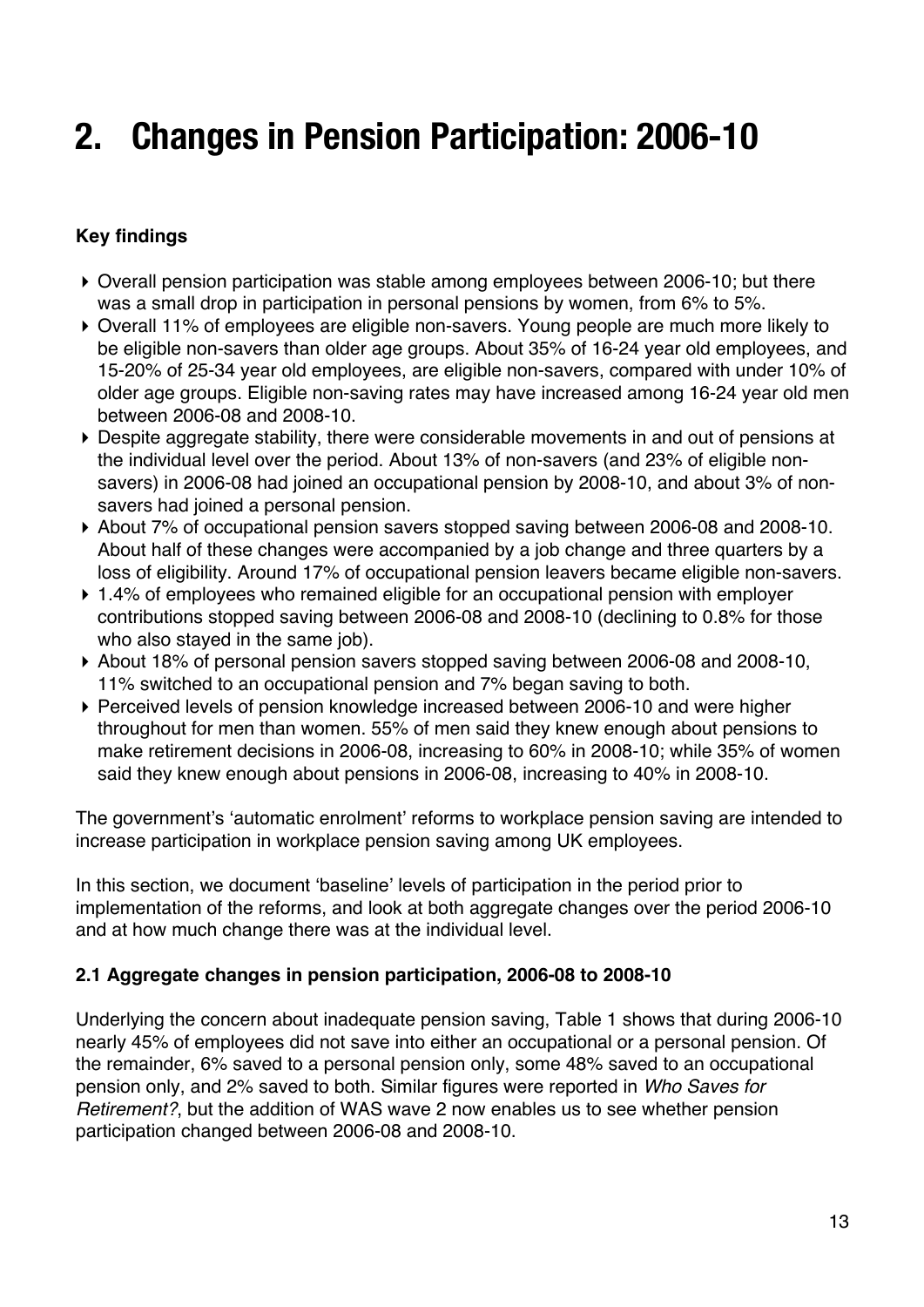|                       | All     |         | Men     |         | Women   |         |
|-----------------------|---------|---------|---------|---------|---------|---------|
|                       | 2006-08 | 2008-10 | 2006-08 | 2008-10 | 2006-08 | 2008-10 |
| No pension saving     | 44.3    | 44.6    | 43.8    | 43.2    | 44.9    | 45.9    |
| Personal pension only | 6.0     | 5.2     | 7.7     | 7.4     | 4.3     | 2.9     |
| Occupational pension  |         |         |         |         |         |         |
| only                  | 47.5    | 48.0    | 45.9    | 46.6    | 49.1    | 49.4    |
| Both personal and     |         |         |         |         |         |         |
| occup pension         | 2.2     | 2.3     | 2.6     | 2.8     | 1.8     | 1.8     |
| Total                 | 100.0   | 100.0   | 100.0   | 100.0   | 100.0   | 100.0   |
| Sample size           | 23,765  | 14,788  | 11,823  | 7,135   | 11,942  | 7,653   |
|                       |         |         |         |         |         |         |

#### **Table 1: Types of pension participation (%), 2006-08 to 2008-10**

*Base: Employees aged 16-64 years, WAS*

Despite the economic turbulence of 2008-10, there appears to have been stability in pension participation (at least among employees – these figures do not account for the likely sharp drop in participation among those who lost their jobs). $8$  The most notable change is a small fall in the proportion of employees saving to a personal pension only, from 6% to 5%. The breakdown of the figures by gender shows that this decline is mainly driven by women: during 2006-08, 4.3% saved to a personal pension (only), failing to 2.9% in 2008-10. Further tests (not reported here) confirm that this fall is statistically significant (indeed it is the only statistically significant change in the table). Thus there appears to have been a fall in female employees saving to a personal pension, but it was from an already low level.

To see whether this picture of overall stability may be hiding variation in particular subgroups, Figures 1 and 2 plot the proportions saving to occupational and personal pensions by age group as well as gender (employees saving to both types of pension are included in both charts).

The horizontal lines at the ends of the bars show 95% confidence intervals (CI). They give an indication of the amount of sampling error ('statistical noise') in the estimates, so we can avoid false conclusions about how the proportions have changed when comparing across 2006-08 and 2008-10. Loosely speaking, if the CIs of two adjacent bars overlap, the difference is likely to be sampling error and not 'real'.

While both figures show large differences in pension participation by age (as reported in *Who Saves for Retirement?*), there is no evidence of systematic change over time in any age group for either men or women.

<sup>!!!!!!!!!!!!!!!!!!!!!!!!!!!!!!!!!!!!!!!!!!!!!!!!!!!!!!!!!!!!</sup> <sup>8</sup> Since WAS follows the same households over time, it will not fully reflect any changes to pension participation that arise from shifts in population composition (for example due to immigration). Therefore the figures should be taken as reflecting pension changes among the working population as it was in 2006-08. Trends from the Family Resources Survey (which samples a new cross-section of the population every year), reported in DWP (2013), indicate that pension participation fell by about 2 percentage points over 2006-10 (although these figures refer only to employees eligible for auto-enrolment and so are not fully comparable with our results),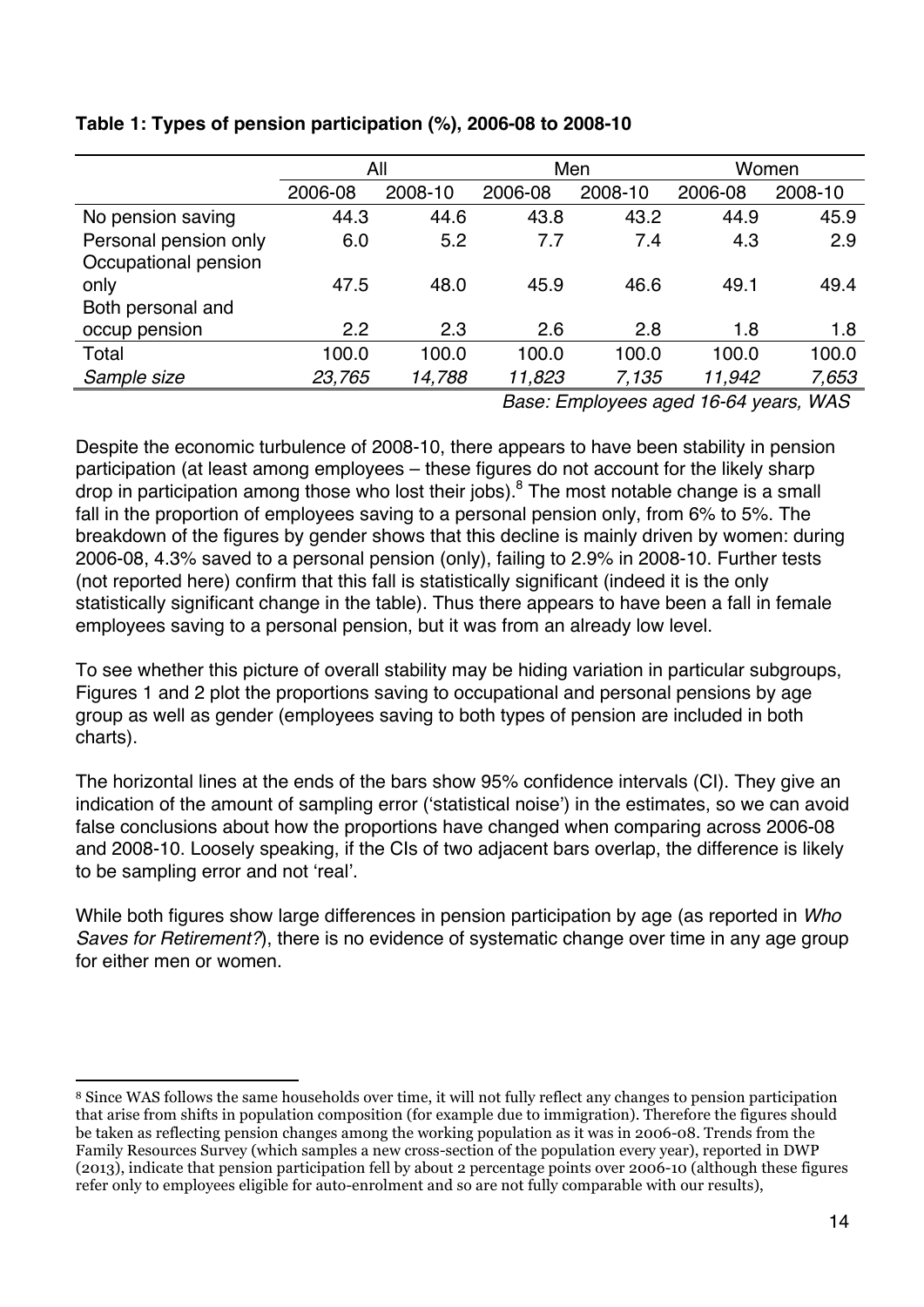

**Figure 1: Changes in occupational pension saving, 2006-8 to 2008-10**

**Figure 2: Changes in personal pension saving, 2006-8 to 2008-10**



Additional evidence about aggregate changes is provided in the appendix Figures A.1 and A.2, which show that neither pension eligibility nor the proportion of employees receiving employer pension contributions appears to have changed up to 2010. During the next five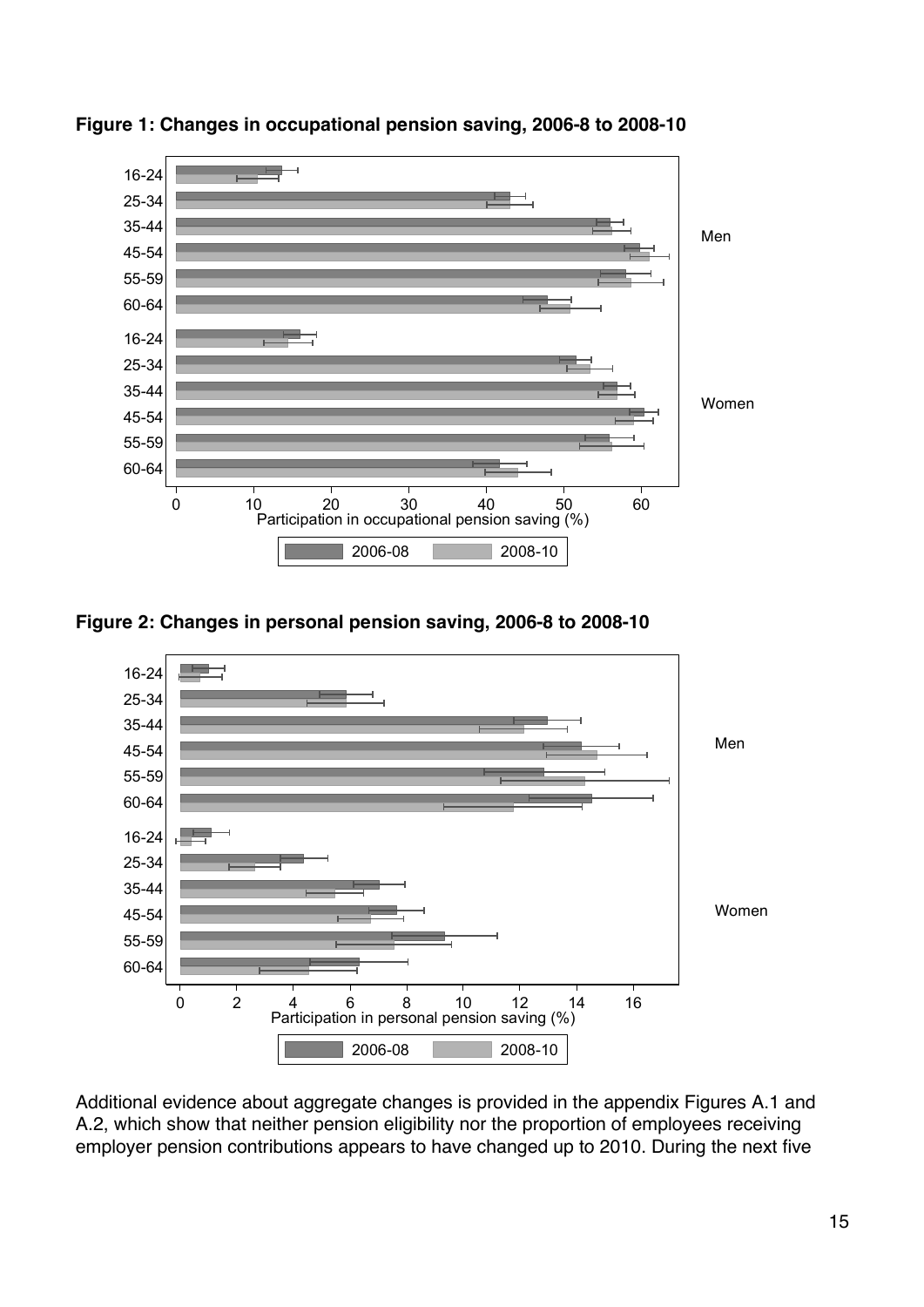years, as automatic enrolment is rolled out, these proportions are expected to increase dramatically to almost 100%.

#### *Eligible non-savers*

The final aspect of pension participation that we examine here is 'eligible non-saving'. We define eligible non-savers are employees who are eligible for a pension that includes employer contributions but who choose not to participate. They are considered in more detail in Chapter 2, but here Figure 3 shows the level of eligible non-saving across gender and age groups (as a proportion of all employees eligible for occupational pensions with employer contributions). The proportion of eligible non-savers is highly skewed across age, with young people much more likely not to save than older employees. In particular, some 35% of 16-24 year olds are eligible non-savers (compared to an overall average of only 11%). There is some weak evidence that eligible non-saving may have increased among men, from about 30% in 2006-08 to 45% in 2008-10, although these estimates are imprecise and the CIs from the two periods overlap slightly. Nevertheless this provides some indication that the young may be a group who remain resistant to some of the key post-2012 policy interventions seeking to lift participation rates.





### **2.2 Individual level transitions in pension participation, 2006-08 to 2008-10**

We now turn to explore individual level changes in pension saving status during the period 2006-10.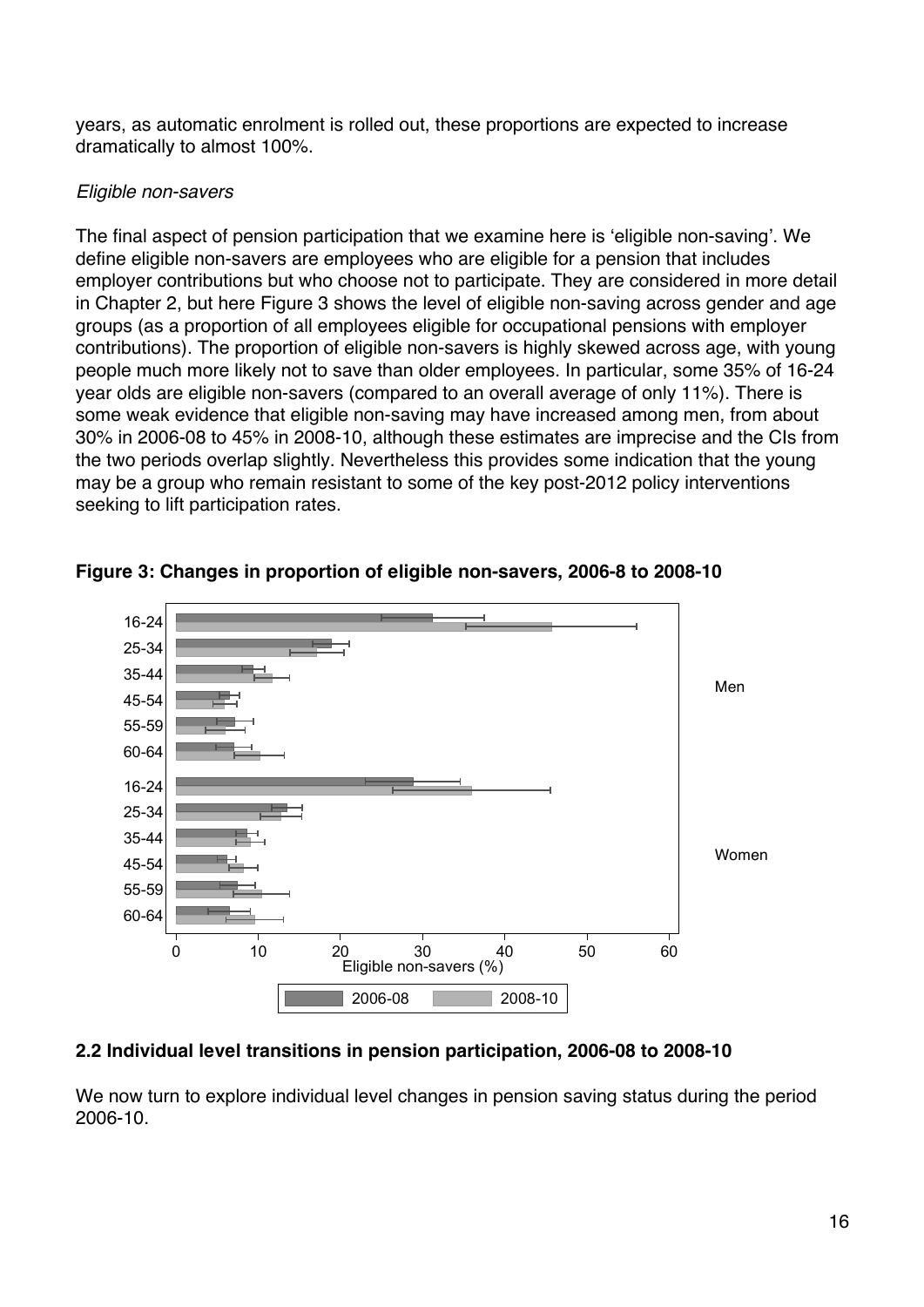While there appears to have been little change in aggregate levels of pension participation among employees over the two waves of WAS, this does not imply that individual employees have not either started or stopped pension saving: net stability may conceal much gross change. Change at an individual level is particularly relevant to automatic enrolment, because a key policy challenge will be to minimise the prevalence of opt-outs by individual employees (and encourage those who do opt-out to rejoin). By linking the two waves of WAS, we can follow individuals and look at their pension transitions across the two year period between their interviews in 2006-08 and 2008-10.

#### *Pension joiners*

We focus firstly on employees who did not save in 2006-8. Figure 4 shows the proportions who had begun saving by 2008-10. Among all non-savers in 2006-8, some 12% had joined an occupational pension by 2008-10 and about 3% had started saving to a personal pension (about 0.4% started saving to both). This represents a significant amount of individual change underlying the picture of overall stability (a 3% starting rate for personal pensions is high given the overall participation rate of about 7%).

These figures are for all employees who were not saving in wave 1, however the majority of these non-savers were not eligible for an occupational pension and so could not have begun saving (to an occupational pension) without changing jobs.

#### **Figure 4: Proportions of non savers who started saving between 2006-8 and 2008-10**



The lower part of Figure 4 therefore shows the joining rates for eligible non-savers only. While the starting rate for personal pensions is similar to all non-savers, the joining rate for occupational pensions is much higher, with well over 20% of eligible non-savers taking up the offer of a pension. This may indicate that many eligible non-savers are 'on the verge' of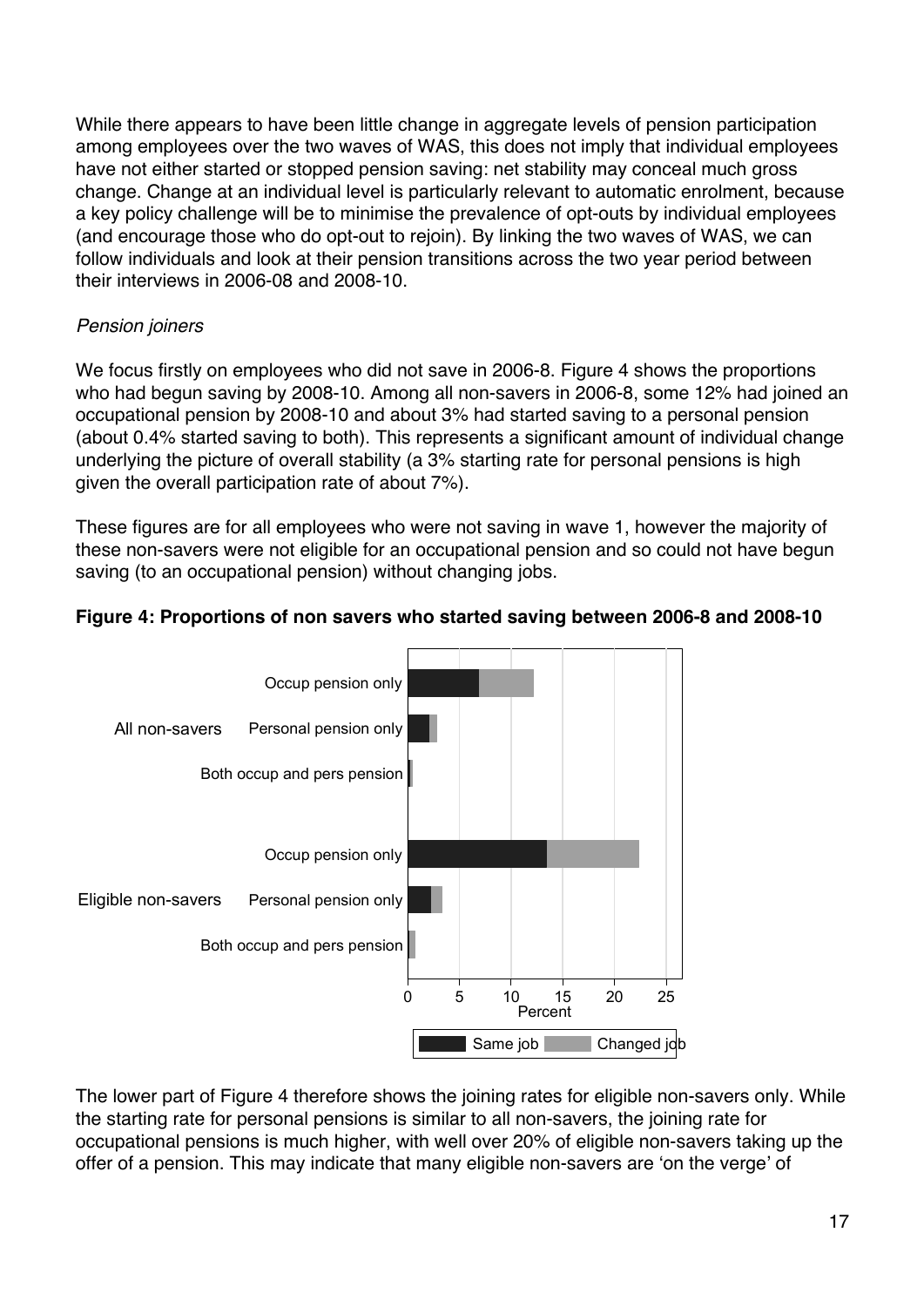saving and could be incentivised or enabled to join relatively easily. The chart also breaks down pension joiners into those staying in the same job and those starting a new job. A large minority of those joining an occupational pension do so after a job change, highlighting that a job change may be a focal point or trigger for the pension saving decision. *Pension leavers*

We now turn to look at individuals who stopped saving into a pension during the period in question.

Figure 5 shows the proportions of employees who stopped pension saving between 2006-08 and 2008-10, broken down by the type of pension. Among employees in an occupational pension (only) in 2006-08, about 7% had stopped saving by 2008-10. The withdrawal rate among those saving to a personal pension was much higher, at 18%. Combined with the high (proportionate) personal pension starting rate shown in Figure 4, this indicates that saving to personal pensions is much more volatile than to occupational pensions, possibly reflecting individual drivers to use a personal pension, such as the receipt of inheritance.





As for starting a pension, leaving an occupational pension is strongly related to changing jobs. Indeed over half of exits from occupational pensions are via a job change. Figure 6 presents a more detailed breakdown of the job-related routes out of occupational pensions. About three quarters of those leaving occupational pensions report that in wave 2 they were no longer eligible for a pension (35% were still in the same job and 40% had changed jobs).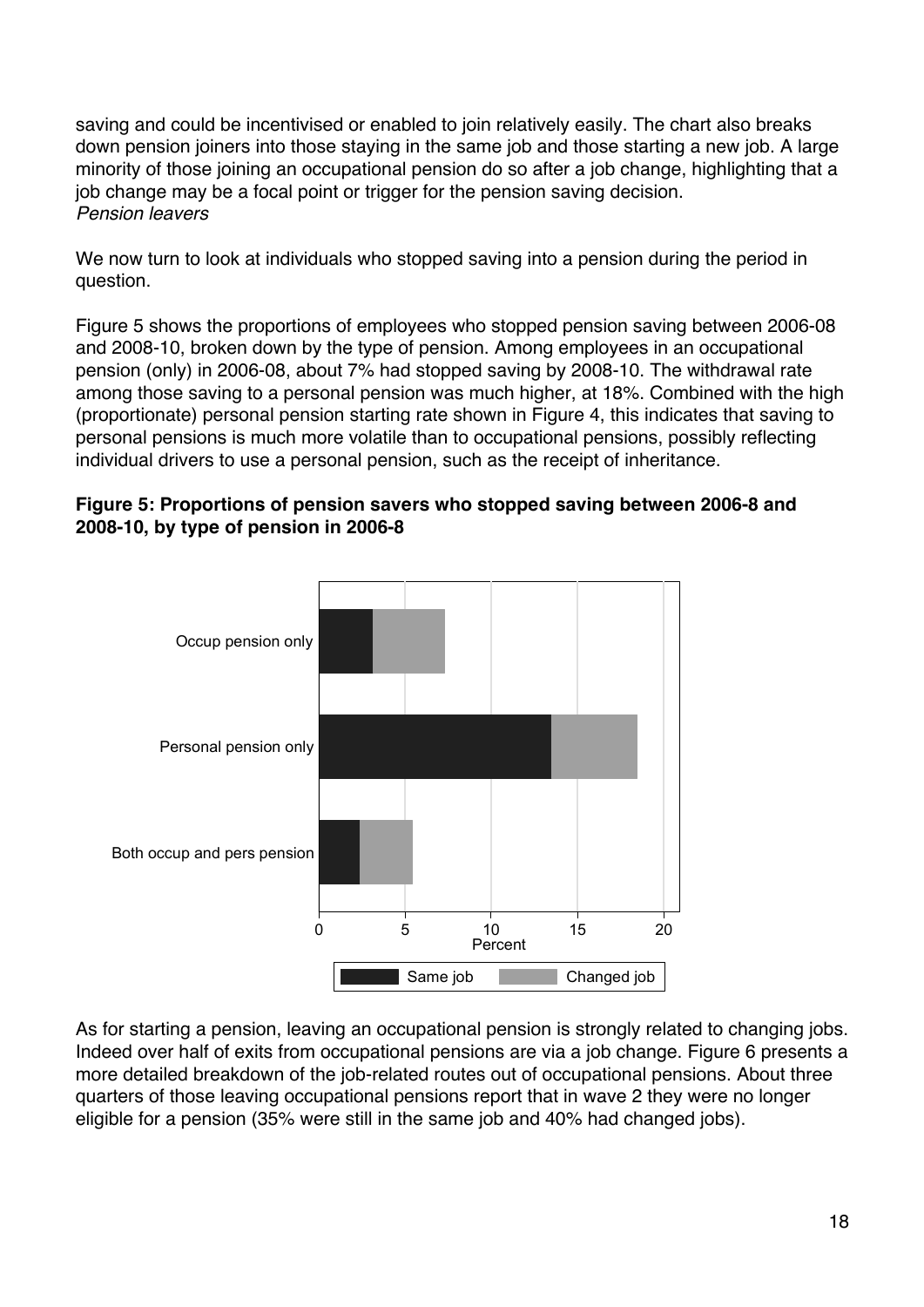These 'closure' rates may appear rather high – however, employees may report that the pension closed if, for instance, it changed from defined benefit to defined contribution and they decided to discontinue saving into the 'new' pension. Another possibility is that people may have gone part-time (for example, because of the recession) and thereby become ineligible. The data indicate that transitions to part-time work make up about 9% of eligibility losses for employees in the same job, and about 18% for those changing jobs (the average rate of full-time to part-time transitions over the two year period is 5%). So while transitions to part-time work seem to play some role in losses of eligibility, most are driven by other factors. Given that automatic enrolment will extend eligibility to most employees, there should be many fewer dropouts than we find here owing to loss of eligibility. Nevertheless, transitions to part-time work may still be a concern if they take employees below the automatic enrolment salary threshold of £9,440.

#### **Figure 6: Routes out of saving: eligibility and employer contribution status (in 2008-10) of occupational pension savers who stopped saving between 2006-8 and 2008-10**



Occup pension leaving routes

The next most common route out of an occupational pension is that the employee stops saving despite employer contributions still being available. Employees following this route become eligible non-savers (we consider them in detail in Chapter 3) and they make up about 17% of pension leavers (split fairly evenly between those staying in the same job and those changing jobs but deciding not to join the new pension). The remaining category of about 9% of pension leavers are those whose employers stopped making contributions.

What do these figures tell us about the level of opt outs likely to prevail under an autoenrolment regime? Combining employees saving to an occupational pension only and those saving to both an occupational and personal pension, we find a total leaving rate across the two years of just over 8%. However as already seen, most exits are associated with a loss of pension eligibility. Whilst there will be still be limited eligibility before the reforms are fully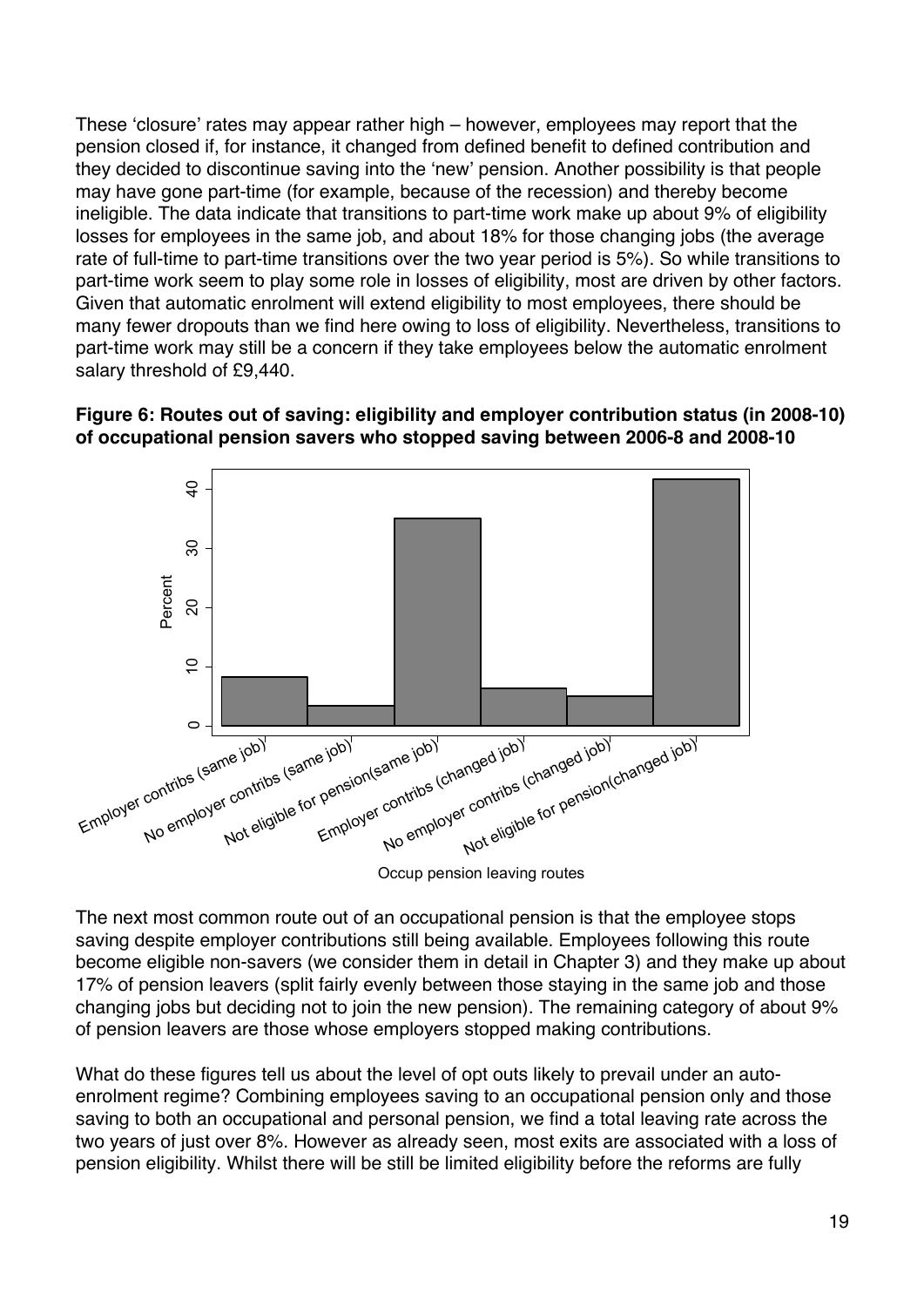rolled out in February 2018, from that point onwards almost all employees aged over 21 with earnings over £9,440 pa will be eligible. Excluding losses of eligibility (and the offer of employer contributions) from the calculation, we find a leaving rate of 1.4% among employees who remain eligible for an occupational pension with employer contributions (declining to 0.8% for those who also stay in the same job). This is remarkably low, but since the employees in the WAS sample have made an active choice to join a pension (rather than being auto-enrolled) this figure is clearly likely to be a lower bound on the rate to be expected following auto-enrolment.

Early evidence from 50 of the largest firms involved in auto-enrolment, reported in DWP (2013), indicates that 9% of auto-enrolled employees left within the intial opt-out period of a month. Thereafter, the exit rate was about a fifth of this figure (with most exits in the second or third month), corresponding to a rate of about 2%. Although the WAS and DWP figures are not fully comparable, there are two points worth mentioning.<sup>9</sup> First, the total non-participation rate in the DWP sample is almost the same as the eligible non-saving rate of 11% found in WAS. Second, while the total exit rate in the DWP sample is much higher than the WAS figure, the exit rate after the initial month is in the same ballpark as the WAS rate. Taken together, these figures may indicate that the key decision about whether to stay auto-enroled is taken in the first month, with very low exit rates thereafter – however much more evidence will be needed to confirm this as auto-enrolment is implemented.

#### *Pension transitions in full*

!!!!!!!!!!!!!!!!!!!!!!!!!!!!!!!!!!!!!!!!!!!!!!!!!!!!!!!!!!!!

As well as starting and stopping pension saving, people can switch between different types of pension. Figure 7 shows all the possible transitions: each of the four bars corresponds to a pension status in 2006-08 (no pension saving, personal pension only etc) and within each bar the shaded sections give the breakdown of states two years later in 2008-10. Table 2 gives the same breakdown in figures. Thus, as already seen (Figure 4), the top bar indicates that of those not saving in 2006-08, 13% were saving to an occupational pension (only), 3% were saving to a personal pension (only), and 0.4% were saving to both in 2008-10.

<sup>9</sup> WAS captures a long-term equilibrium among all employees eligible for a pension pre-reform, whereas the DWP figures capture short-term behaviour among a sub-sample of newly eligible employees.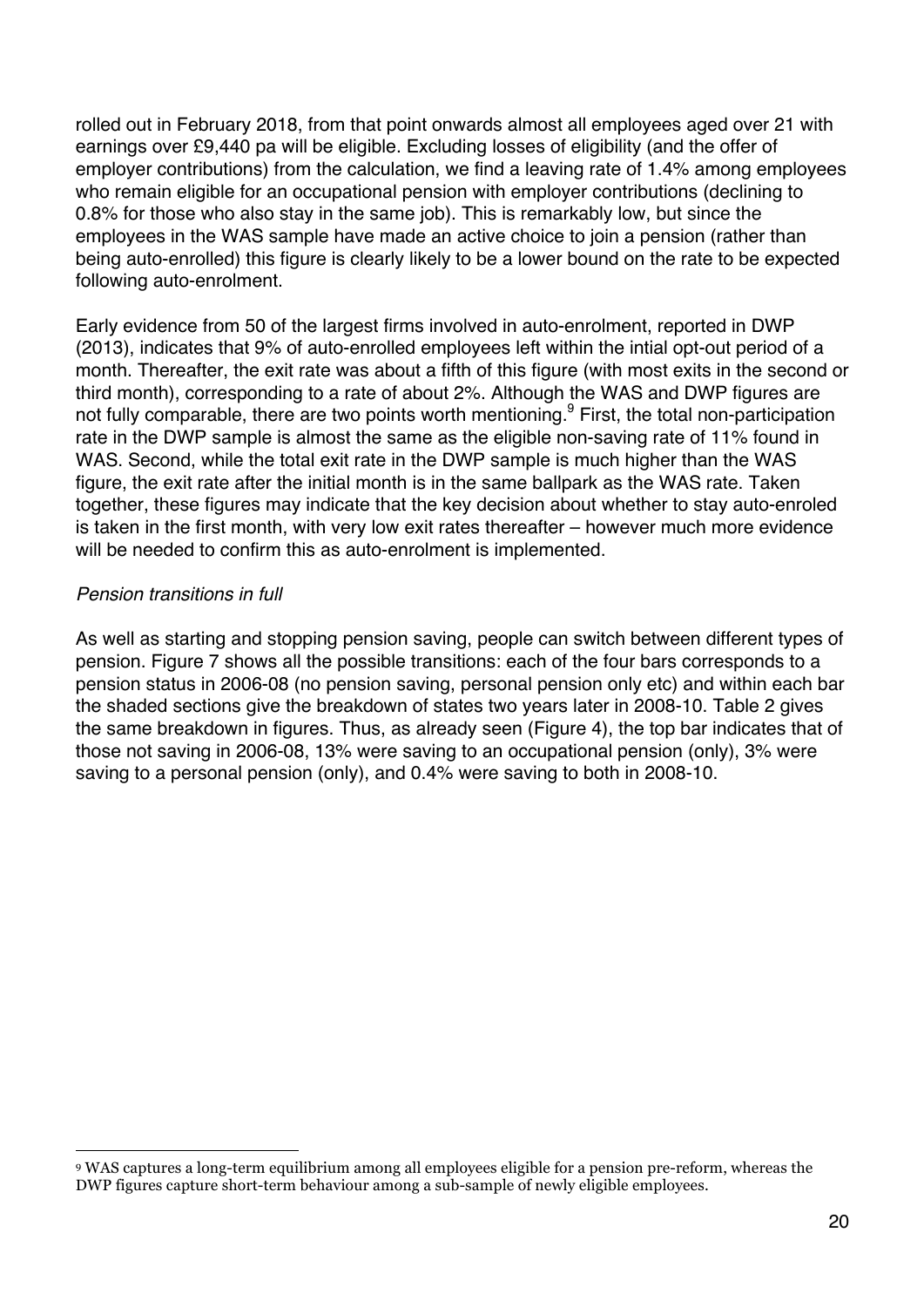

#### **Figure 7: Pension participation transitions between 2006-8 and 2008-10**

The lower three bars show the amount of movement out of saving but also between different types of pension. So among those saving into a personal pension (only) in 2006-08, while 18% stopped saving, 11% switched into an occupational pension and 7% added an occupational pension (and carried on saving into their personal pension). Among those saving only into an occupational pension in 2006-08, just 1% switched to a personal pension (2% added a personal pension while continuing with their occupational pension).

#### **Table 2: Pension participation transitions (%), 2006-08 to 2008-10**

|                           | Pension status 2008-10 |          |         |           |       |  |  |  |
|---------------------------|------------------------|----------|---------|-----------|-------|--|--|--|
|                           |                        | Personal | Occup   | Both pers |       |  |  |  |
|                           | No pension pension     |          | pension | and occ   |       |  |  |  |
| Pension status 2006-08    | saving                 | only     | only    | pension   | Total |  |  |  |
| No pension saving         | 84.3                   | 2.8      | 12.5    | 0.4       | 100.0 |  |  |  |
| Personal pension only     | 18.3                   | 63.6     | 11.0    | 7.2       | 100.0 |  |  |  |
| Occupational pension only | 7.3                    | 1.0      | 89.9    | 1.8       | 100.0 |  |  |  |
| Both pers and occ pension | 5.3                    | 7.2      | 35.1    | 52.4      | 100.0 |  |  |  |

### **2.3 Knowledge about pensions**

In addition to measuring pension saving behaviour, WAS also collects information about respondents' perceived level of knowledge about pensions.<sup>10</sup> They were asked to what extent

<sup>!!!!!!!!!!!!!!!!!!!!!!!!!!!!!!!!!!!!!!!!!!!!!!!!!!!!!!!!!!!!</sup> <sup>10</sup> WAS also asks respondents to evaluate different ways to save for retirement (pensions, property, savings account etc) but these questions changed between the two waves and so cannot be compared across time. They are included in the analysis in Chapter 4 where possible.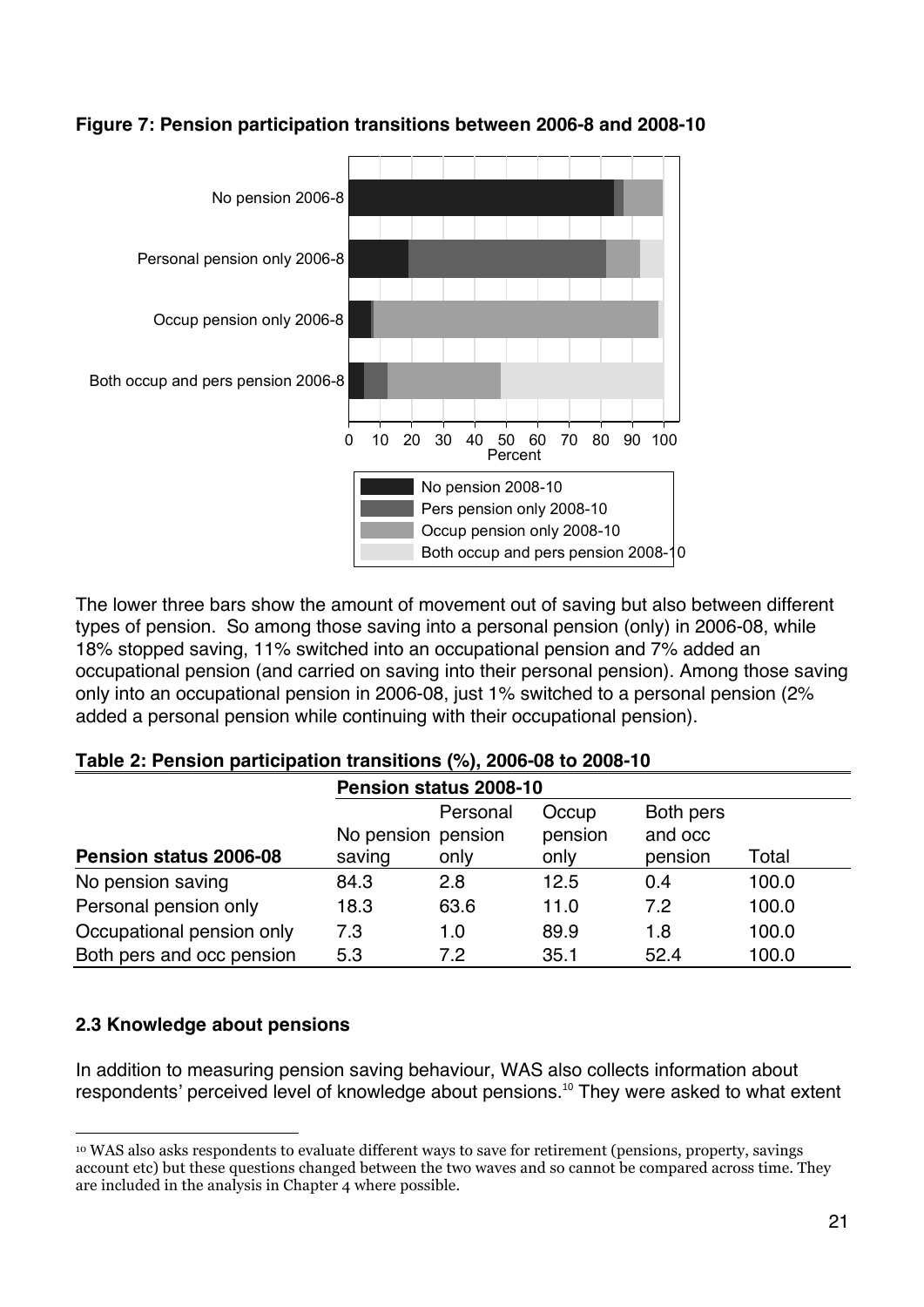they agreed with the statement, "I feel I understand enough about pensions to make decisions about saving for retirement". Figure 8 shows that in 2006-08 about 55% of men, but only 35% of women, agreed with this statement (either strongly or tending to agree). This suggests a high degree of uncertainty about pensions, particularly among women. However, over the following two years, perceived levels of knowledge appear to have increased to a significant degree, with about 60% of men, and 40% of women, now feeling that they knew enough. $^{11}$ 





I understand enough about pensions to make decisions about retirement Graphs by Sex and wave

!!!!!!!!!!!!!!!!!!!!!!!!!!!!!!!!!!!!!!!!!!!!!!!!!!!!!!!!!!!!

<sup>&</sup>lt;sup>11</sup> The changes between the two waves are statistically significant.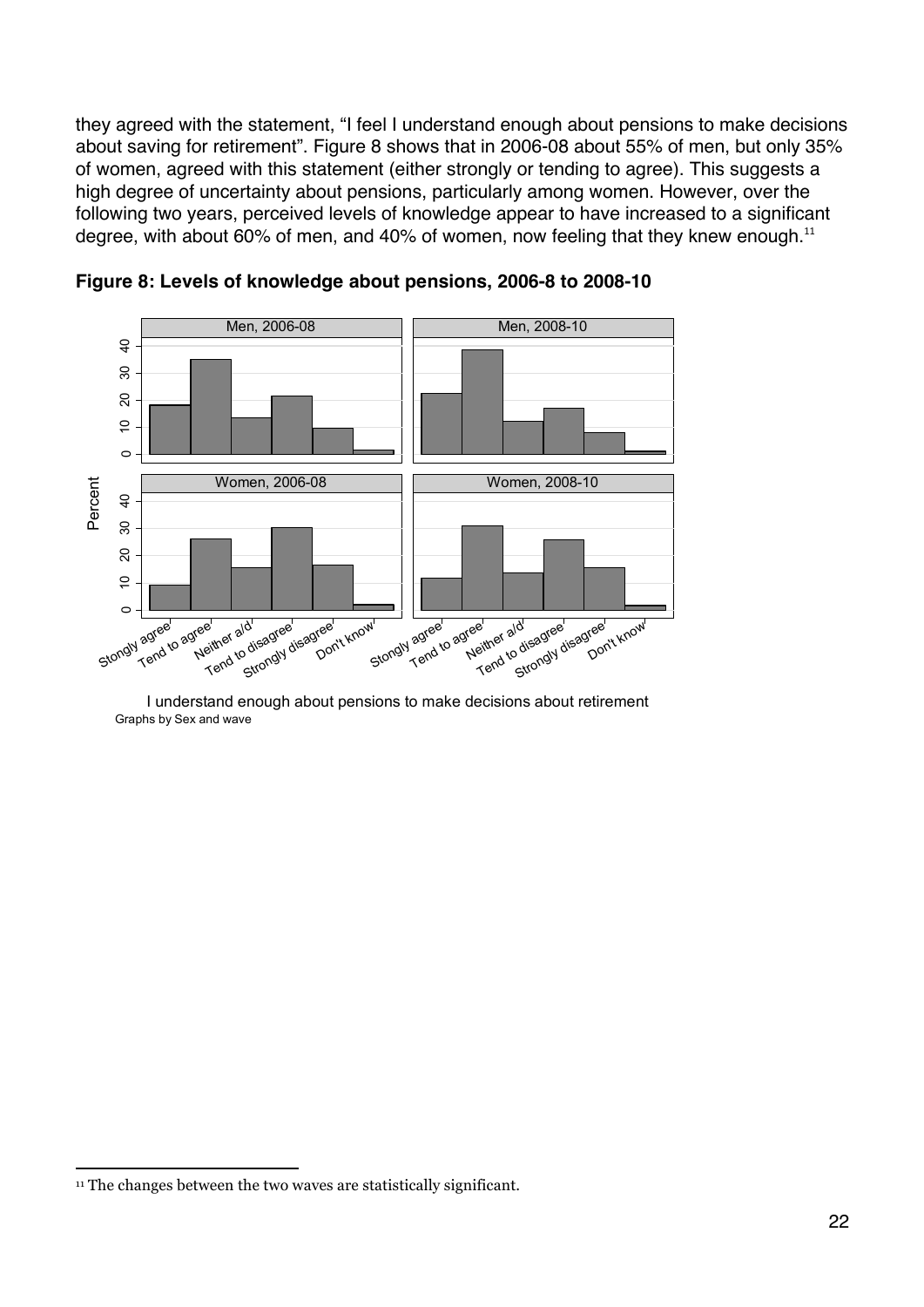### **3. Who are eligible non-savers?**

### **Key findings**

- ! Eligible non-savers are disproportionately male, younger, single, and have fewer children than savers to occupational pensions. They are less qualified than savers, earn less, and are more likely to be tenants than homeowners.
- ! Eligible non-savers are less likely to save into non-pension products, have lower levels of liquid savings, more liquid debt and are more likely to be in arrears with household bills than occupational pension savers. Eligible non-savers are more likely to have a personal pension but the proportion is small (only 6%).
- ! Four fifths of eligible non-savers are in the private sector, they work in smaller establishments than occupational pension savers and they are disproportionately in retail and catering (and slightly more likely to be part-time). However, while exit rates from a pension to being an eligible non-saver are higher in the private sector, they do not appear to be higher in smaller establishments or in the retail sector.
- ! Controlling for other factors, the key predictors of being an eligible non-saver are: age (-), gender (-), number of children (-), qualifications (-), being a tenant rather than a homeowner (+), mortgage loan-to-value (+), earnings (+) and saving to non-pension products (+). Part-time employment and marital status have no association with being an eligible non-saver.
- ! Controlling for other factors, the key predictors of leaving a pension to become an eligible non-saver are: age (-), liquid savings (-) and changing jobs (+).
- ! Controlling for other factors, the key predictors of joining a pension after being an eligible non-saver are: number of children (+), being a tenant rather than a homeowner (-) and changing jobs (+).
- ! Being a tenant is the single largest predictor of being an eligible non-saver (+ 8 percentage points) and the largest 'barrier' to joining a pension (-26 percentage points).
- ! Changing jobs (where both jobs offer a pension) is the strongest predictor of leaving a pension and the second strongest predictor (after tenancy status) of joining a pension, suggesting it is a focal point for the decision.

This chapter focuses in more detail on the group of eligible non-savers: those employees who are eligible for an occupational pension with employer contributions but who decline to join.

Eligible non-savers are a key group for policy because they appear resistant to the type of incentives offered by automatic enrolment. They currently represent 11% of those eligible for an occupational pension with employer contributions (this figure was stable between 2006-08 and 2008-10, although as indicated in Chapter 2 the number of young eligible non-savers may have increased).

The WAS data allow us to look at eligible non-savers in three ways:

! First, we can look at them at a point in time (2006-08 or 2008-10) and examine their characteristics as a group (comparing them to the group of occupational pension savers);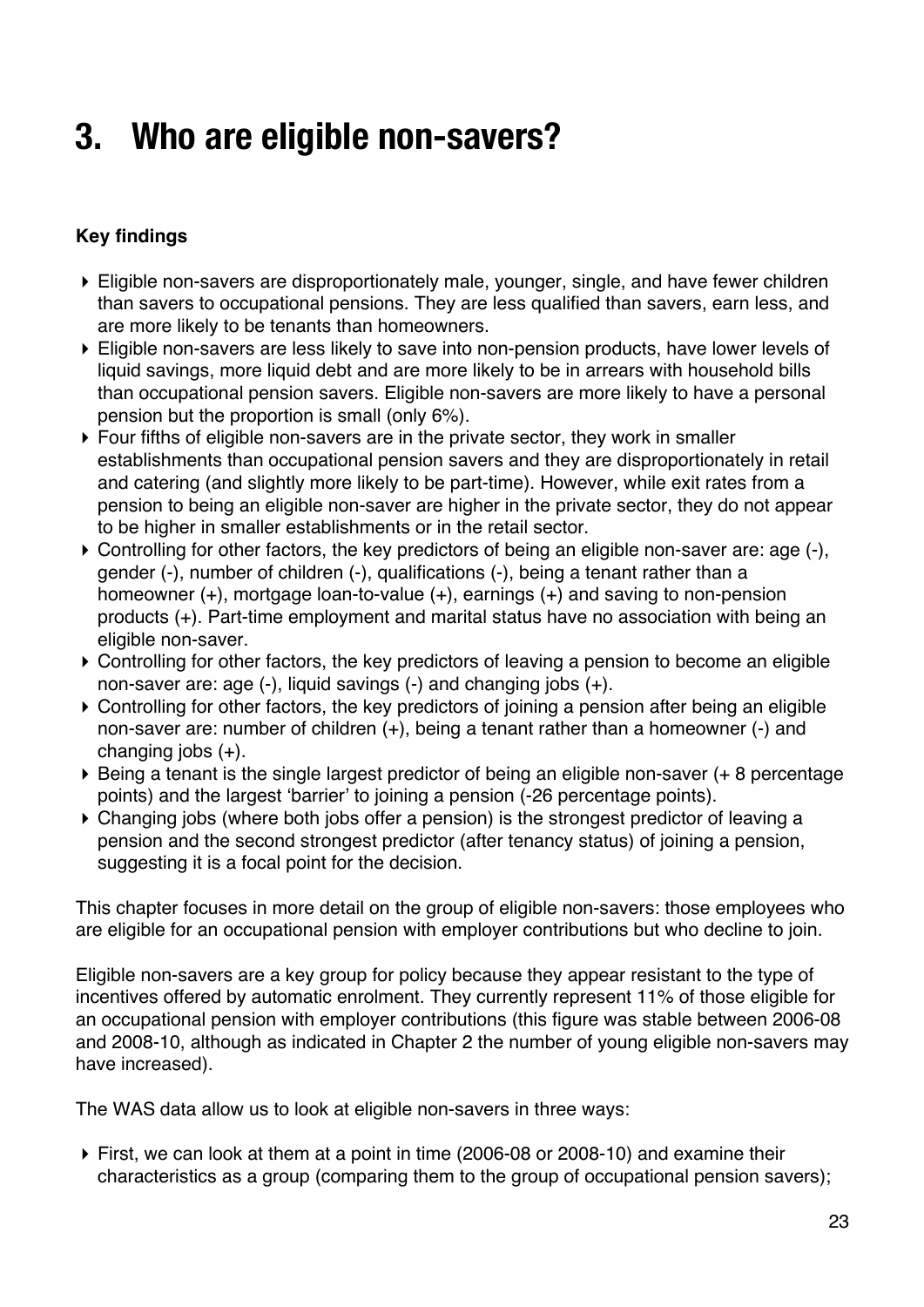- ! Second, we can focus on employees who started out as pension savers in 2006-08 but then stopped saving and had become eligible non-savers by 2008-10;
- ! Third, we can look at those who were eligible non-savers in 2006-08 but had joined an occupational pension by 2008-10.

Each type of analysis has its particular advantages: the full group of eligible non-savers at a point in time is much larger than the groups who move in or out of eligible non-saving, and so will yield more precise information. On the other hand, eligible non-savers may be different from savers in ways that cannot be directly measured, which could complicate a comparison of the two groups. We may obtain more valid comparisons by focussing on those who started off as savers in 2006-08 but then switched to become eligible non-savers in 2008-10 (or vice versa), comparing them to a baseline group of those who also started off as savers (or nonsavers) and remained in this state throughout. An additional difference between the two types of analysis is that cross-sectional comparisons will reflect a combination of the short-term and long-term factors affecting eligible non-saving, while an analysis of transitions focuses on the drivers of change in the short-term only (the period covered by the transition).

#### **3.1 Characteristics of eligible non-savers**

Table 3 summarises the basic personal and household characteristics of eligible non-savers, comparing them with the group of employees who chose to join their occupational pension. This analysis combines the two waves of WAS (covering the entire period 2006-10) in order to maximise the available sample size. The exceptions (indicated in the table) are for questions that differ across the waves, in which case a single wave is used.

Compared to savers, those employees who chose not to take up an occupational pension are disproportionately male, younger (by about 5 years on average), single, and with fewer children. They are much less qualified than savers (only 26% have a degree compared to 41% of savers) and they earn correspondingly less (their median earnings are £19k compared with £26k for savers).

Nearly a third of eligible non-savers are tenants, compared with only 12% of occupational pension savers. If they do have a mortgage, eligible non-savers are more highly geared than savers (the respective loan-to-value ratios are 53% and 44%). They are also less likely to save into non-pension products, have lower levels of liquid savings, more liquid debt and are more likely to be in arrears with household bills. Thus overall it appears that eligible nonsavers are in a financially more fragile position than occupational pension savers. The one exception, which we may expect given that occupational and personal pensions are potential alternatives, is that eligible non-savers are more likely to have a personal pension. However, the proportions with a personal pension are small in both groups: 5.9% of eligible non-savers and 4.5% of savers are actively saving to a personal pension. Thus it is not the case that employees turn down the offer of an occupational pension because they have a personal pension.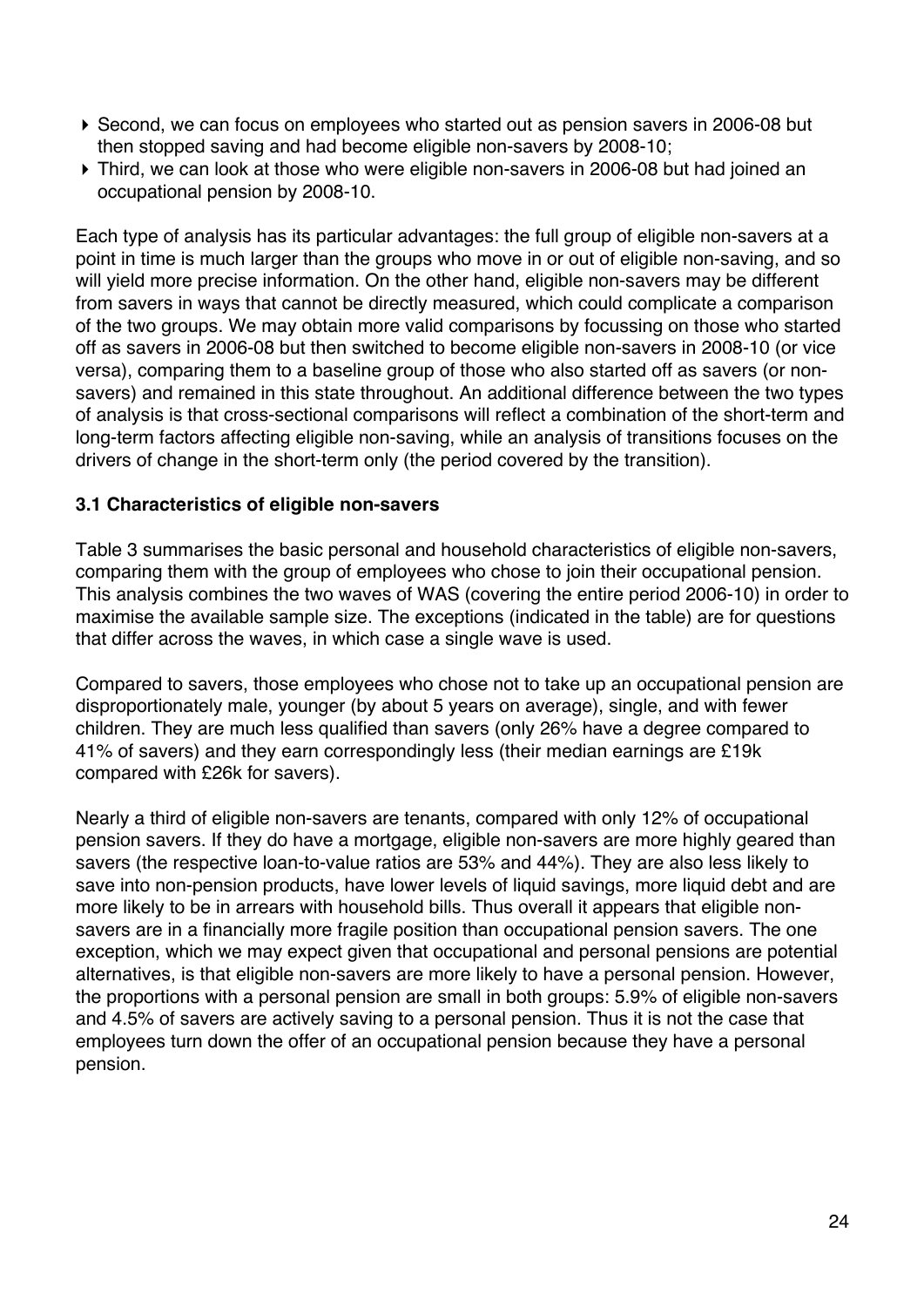|                                            | Savers to    |               |
|--------------------------------------------|--------------|---------------|
|                                            | occupational | Eligible non- |
|                                            | pensions     | savers        |
| Demographics                               |              |               |
| Female                                     | 50.4%        | 47.2%         |
| Age (yrs)                                  | 42.6         | 37.6          |
| <b>Married</b>                             | 77.9%        | 65.9%         |
| Number of children under 18                | 0.75         | 0.70          |
| Education                                  |              |               |
| Degree                                     | 40.5%        | 25.7%         |
| Other qualification                        | 54.5%        | 67.2%         |
| No qualification                           | 5.0%         | 7.1%          |
| Housing, savings and earnings              |              |               |
| Owns home outright                         | 17.2%        | 12.0%         |
| Mortgage holder                            | 69.7%        | 55.8%         |
| Tenant <sup>d</sup>                        | 12.2%        | 31.0%         |
| Gross annual earnings $(E)^{D}$            | 26,244       | 18,995        |
| Saved money in last year <sup>a</sup>      | 70.3%        | 53.5%         |
| Liquid savings(£) <sup>b</sup>             | 2,058        | 224           |
| Liquid debt $(E)^b$                        | 0            | 600           |
| Owns 2 <sup>nd</sup> property <sup>a</sup> | 6.7%         | 5.4%          |
| Mortgage loan to value <sup>c</sup>        | 44.4%        | 52.9%         |
| Saves to personal pension                  | 4.5%         | 5.9%          |
| In mortgage arrears                        | 0.0%         | 0.0%          |
| In bill arrears                            | 1.1%         | 4.1%          |
| Base sample size                           | 19,396       | 2,175         |

#### **Table 3: Personal and household characteristics of eligible non-savers**

 $a$  Measured at wave 1 only (other characteristics measured at both waves); <sup>b</sup> Median values in 2010 prices:  $c$ Mortgage LTV for employees with mortgages; all differences are statistically significant (at 5%) except for 2<sup>nd</sup> property. <sup>d</sup> Among savers, 5.1% are social tenants and 7.2% are private tenants. Among ENS, 13.8% are social tenants and 17.2% are private tenants.

We now turn to look at the job characteristics and occupations of eligible non-savers.

Table 4 shows that eligible non-savers are more likely to be part-time, but the difference is not large: 21% versus 18% for savers. They tend to be concentrated in particular types of workplaces. Only 21% are in the public sector, thus nearly 80% are in the private sector, while occupational pension savers are split almost equally between the two sectors They also disproportionately work in small establishments rather than large ones. Over 25% of eligible non-savers are in workplaces with under 25 employees, compared with 17% of savers, while just 17% of eligible non-savers are in workplaces with 500 or more employees, compared with 29% of savers.

There are also differences in the distribution of eligible non-savers and savers across industries. Most notably, 23% of eligible non-savers are in retail and catering, compared with just 8% of occupational pension savers. By contrast eligible non-savers are under-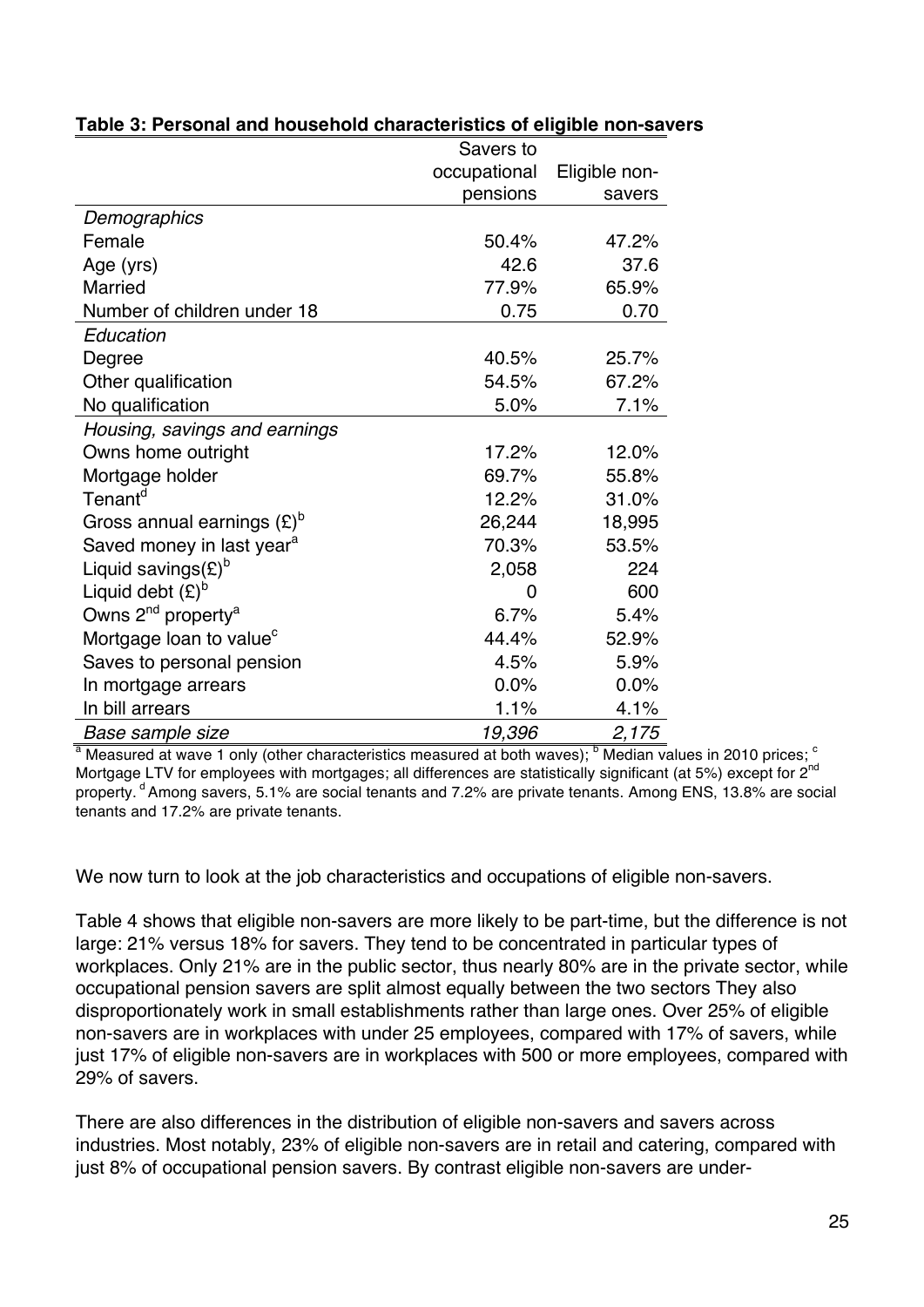represented in public administration (5% versus 16% of savers) and education jobs (9% versus 17% of savers), which is consistent with their under-representation in the public sector more generally, as seen above. These workplace characteristics associated with being an eligible non-saver are also those, identified in *Who Saves for Retirement?*, that are linked to low levels of pension eligibility – this suggests that automatic enrolment will have quite large effects not just on the saving behaviour of employees in these sectors, but also on their employers.

|                                        | Savers to    |            |
|----------------------------------------|--------------|------------|
|                                        | occupational | Eligible   |
|                                        | pensions     | non-savers |
| Part-time                              | 17.6%        | 20.6%      |
| Public sector <sup>a</sup>             | 49.3%        | 19.7%      |
| Workplace size                         |              |            |
| 1-24 employees                         | 16.6%        | 25.6%      |
| 25-499 employees                       | 54.6%        | 57.6%      |
| 500+ employees                         | 28.8%        | 16.8%      |
| Socio-economic classification          |              |            |
| Higher managerial & admin              | 9.7%         | 5.7%       |
| Higher professional                    | 13.0%        | 7.1%       |
| Lower managerial, admin & professional | 38.9%        | 29.5%      |
| Intermediate occupations               | 15.5%        | 15.1%      |
| Lower supervisory and technical        | 7.8%         | 12.6%      |
| Semi-routine occupations               | 10.6%        | 20.0%      |
| Routine occupations                    | 4.5%         | 10.0%      |
| <b>Industry</b>                        |              |            |
| Manufacturing                          | 11.5%        | 13.9%      |
| Construction                           | 4.2%         | 4.5%       |
| Retail, accommodation & food           | 7.8%         | 22.7%      |
| Transport                              | 5.0%         | 6.8%       |
| Information and communications         | 4.1%         | 4.5%       |
| Finance and insurance                  | 6.9%         | 4.6%       |
| Property                               | 0.7%         | 1.3%       |
| Professional and technical activities  | 4.1%         | 5.2%       |
| Administrative and support services    | 1.8%         | 4.4%       |
| Public administration and defence      | 15.5%        | 4.7%       |
| Education                              | 17.3%        | 9.1%       |
| Health and social work                 | 15.8%        | 13.4%      |
| Other industries                       | 5.1%         | 4.8%       |

<sup>a</sup> Measured at wave 2 only (other characteristics measured at both waves); all differences significant at 5% (joint tests of socio-economic class and of industry). Other industries comprise: agriculture, forestry and fishing; mining; electricity, gas and water; arts and entertainment; other services; private households; and extraterritorial organisations.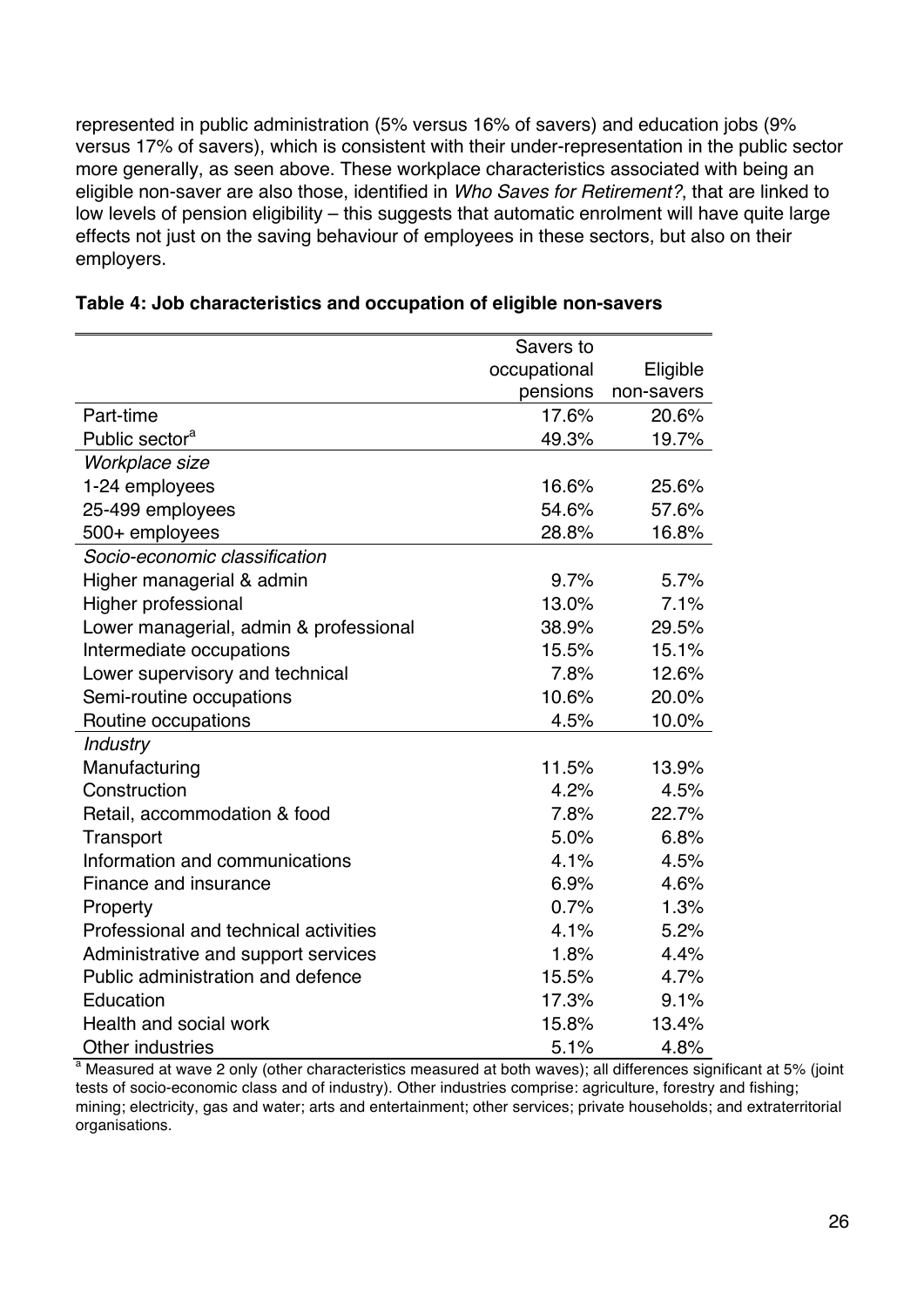Finally Table 4 looks at occupational characteristics (as measured by the categories of the National Statistic Socio-economic Classification). Mirroring the evidence in Table 3 about education and earnings, we see that eligible non-savers are on average in lower occupations. They are about twice as likely to be in the lower two socio-economic classes (routine and semi-routine occupations) as savers, and about half as likely to be in the top two classes (higher managerial, administrative and professional jobs).

#### **3.2 The predictors of eligible non-saving**

!!!!!!!!!!!!!!!!!!!!!!!!!!!!!!!!!!!!!!!!!!!!!!!!!!!!!!!!!!!!

So far we have looked at the two groups of eligible non-savers and savers by analysing their characteristics separately. While this provides a clear breakdown of who is in the two groups, it does not tell us which are the key predictors of being an eligible non-saver because many of the characteristics 'overlap' (i.e. they are correlated). For example, eligible non-savers tend to be less qualified and also earn less than savers – but because earnings and education are so closely linked, it is not possible to say which is the main driving factor when considering them separately. We therefore turn to multivariate techniques that allow us to establish the association of a characteristic with eligible non-saving once the influence of other relevant factors is taken into account. We estimate a model to explain the probability of being an eligible non-saver in terms of the demographic and economic factors that might affect the individual decision to stay out of a workplace pension with employer contributions.<sup>12</sup>

The model includes demographic characteristics such as age, gender, and number of children. A person's economic position is captured by their education level, gross annual earnings and whether their job is part time or not. Since housing tenure may influence the decision to join an occupational pension (for example tenants may prioritise saving for a house deposit over a pension) we include indicators for being a tenant or outright owner relative to having a mortgage. For mortgagees we also include their loan-to-value ratio (LTV), level of mortgage repayments and whether repayments are experienced as a burden. General financial stress is captured by an indicator for being in arrears with household bills (as seen above eligible non-savers are more likely to be in arrears than savers).

The model also includes some measures of savings behaviour: whether an employee saved any money in the last year, as well as their levels of liquid savings and liquid debt (we also include an indicator of owning a second property). Particularly for these savings measures, it is important to bear in mind that decisions about liquid savings and pensions are interdependent: a person may be reluctant to save into a pension if they do not have a minimum buffer of liquid savings, but equally the decision to contribute to a workplace pension restricts the amount of money available for other savings. The model estimates of the associations of savings behaviour with being an eligible non-saver therefore reflect the total effect (going in both directions) – they cannot be taken as the 'causal' effect of savings on the pension decision.

Table 5 reports the model estimates, showing the difference in the probability of being an eligible non-saver associated with changing each characteristic, holding the others constant. The probability changes are reported in percentage points (pp). To get an idea of how large

<sup>12</sup> We do not include establishment and job characteristics, except for part-time work, as we do not expect them to have a direct impact on the individual decision. However, the pattern of results is very similar if we include controls for industry sector, establishment size and occupation.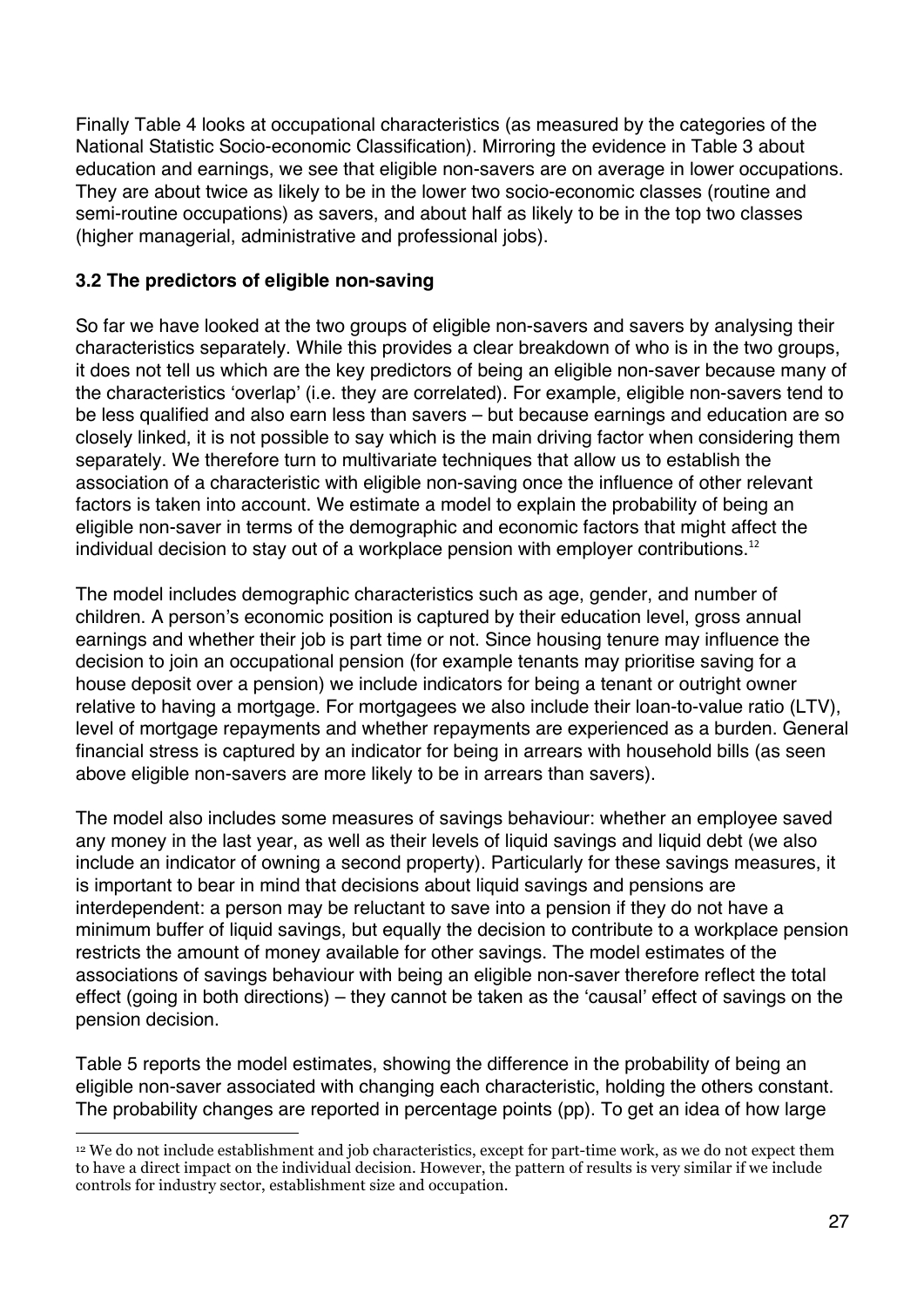they are the figures can be compared to the overall proportion of eligible non-savers, which is 11%. For example, the model shows that women are 4pp less likely to be eligible non-savers than men, all else equal, which represents about a 40% reduction compared to the overall average. Most of the factors in the model show an association with eligible non-saving, although there are some exceptions. We discuss the main groups of characteristics in turn.

| Characteristic                  | Percentage points (pp) |       |
|---------------------------------|------------------------|-------|
| Female                          | $-3.9$                 | $***$ |
| Age +5 yrs (at 30 years old)    | $-4.1$                 | $***$ |
| Age +5 yrs (at 50 years old)    | $-0.6$                 | $***$ |
| <b>Married</b>                  | $-1.0$                 |       |
| Number of children under 18     | $-0.9$                 | $***$ |
| Degree                          | $-5.2$                 | $***$ |
| Other qualification             | $-2.2$                 | *     |
| Owns home outright              | 2.4                    |       |
| Tenant                          | 8.3                    | $***$ |
| Part time                       | $-0.1$                 |       |
| Gross annual earnings +10%      | $-0.5$                 | $***$ |
| Saved money in last year        | $-3.1$                 | $***$ |
| Liquid savings +10%             | $-0.02$                | *     |
| Liquid debt +10%                | 0.02                   | $***$ |
| Mortgage loan to value +10pp    | 0.3                    | $***$ |
| Mortgage payments $+10\%$       | 0.0                    |       |
| Mortgages repayments are burden | 0.8                    |       |
| Second property                 | 1.4                    |       |
| In bill arrears                 | 3.4                    |       |

#### **Table 5: Predictors of eligible non-saving**

Average marginal effects from probit model. *N* = 10,562, wave 1. Age is entered as quadratic function. Omitted (reference) categories are: for education, no qualification; for housing tenure, buying with a mortgage (inc part rent). \* Significant at 10%; \*\* significant at 5%.

*Demographic characteristics:* As noted women are substantially less likely to be eligible nonsavers than men and this gender effect of 4pp is one of the largest in the model. The probability of eligible non-saving falls with age, with stronger effects at younger ages. An increase in age from 30 to 35 years old would be associated with a 4pp fall in the probability of being an eligible non-saver, while an increase in age from 50 to 55 years would only be associated with a 0.6pp fall (the detailed estimates, not shown, indicates that the negative effect disappears by age 56 and in fact turns slightly positive thereafter). Although the descriptive statistics showed that eligible non-savers were more likely to be single than occupational pension savers, we see that marital status has no (significant) effect on eligible non-saving once other factors are controlled for. By contrast, having more children is associated with a lower probability of being an eligible non-saver (by nearly 1pp for each extra child). This may reflect that parents have a greater interest or concern for future finances, despite the extra costs of raising children.

*Qualifications and earnings:* those with higher qualifications are substantially less likely to be eligible non-savers, for example by 5pp for a degree compared to no qualifications. As the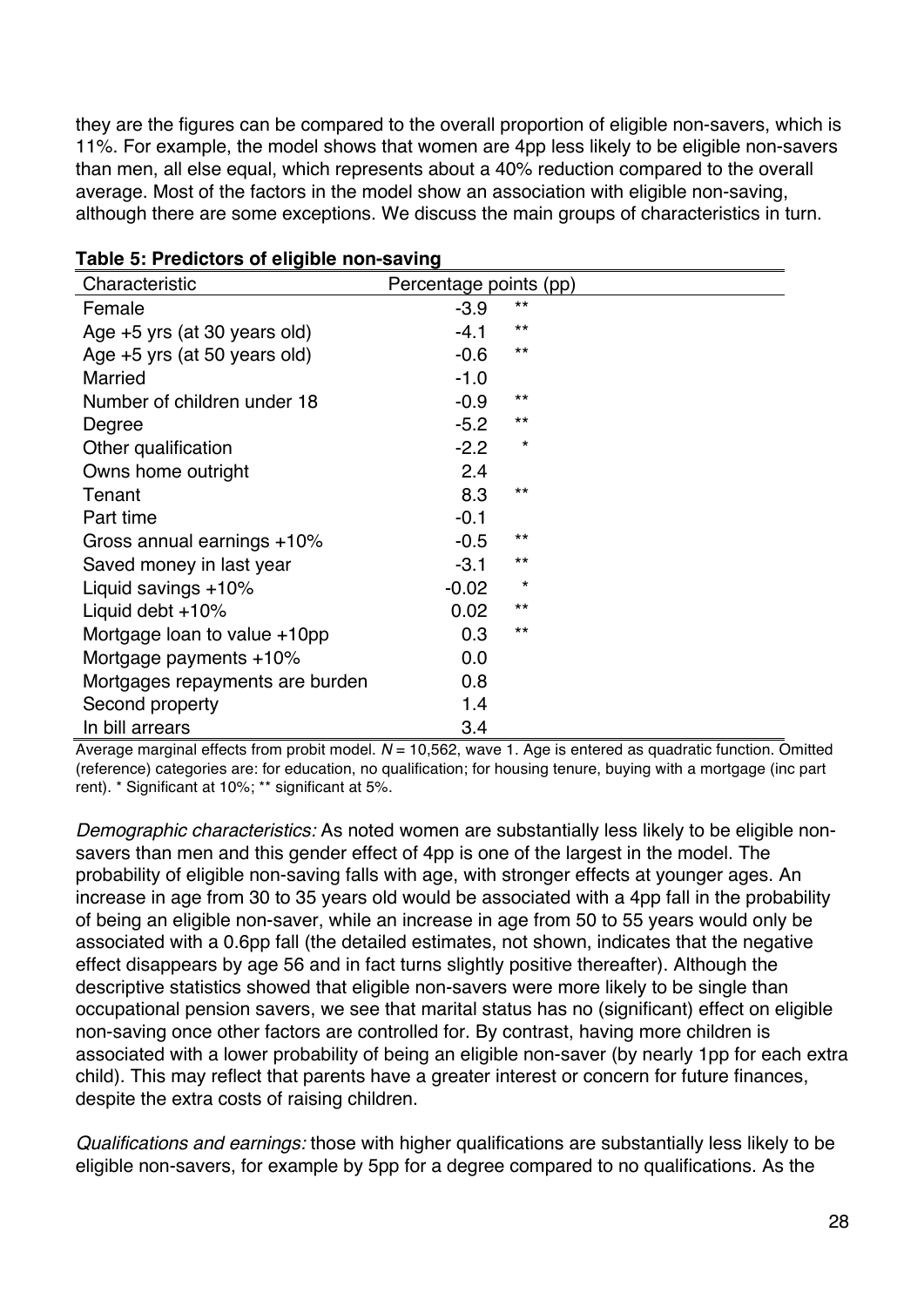model holds earnings constant, this may indicate that higher qualified people have a greater interest in the future finances or it could be picking up higher financial literacy. Annual earnings also have an independent effect: a 10% increase in annual earnings is associated with a 0.5pp reduction in the probability of being an eligible non-saver. Controlling for annual earnings, part-time status per se has no effect on being an eligible non-saver.

*Housing tenure:* The single largest effect in the model is associated with being a tenant. Compared to the reference category of having a mortgage, tenants are over 8pp more likely to be eligible non-savers. Among mortgagees themselves, the level of repayments seems to make no difference and nor does feeling that repayments are a burden (being in arrears with bills also does not predict eligible non-saver status after controlling for other financial factors). However, mortgagees with a higher LTV are more likely to be eligible non-savers (by 0.3pp for a 10pp increase in LTV). To the extent that people with higher LTVs are more likely to have recently bought their property, the results for tenancy and LTV support the idea that individuals may feel they need to have established themselves as homeowners before starting a pension.

*Savings and debt:* employees who have saved in the last year are 3pp more likely to be eligible non-savers. The level of savings increase the probability of being an eligible nonsaver and debt decreases it. However, these effects are small: a 10% change in savings or debt levels is only associated with a change of 0.02pp in the probability of being an eligible non-saver. Thus it seems that the fact of saving is perhaps more important than the amount saved. Part of the liquid debt measure consists of student loans – if student loans are removed from total debt and included separately, they have a coefficient that is almost the same size as the general debt coefficient but is not significant (possibly because the number of student loans in the data is quite small). Thus it seems that student loans also increase the probability of eligible non-saver status, but it is difficult to measure this effect precisely. As noted above, all the savings estimates should be considered as 'predictors' of eligible nonsaver status rather than underlying causes.

#### **3.3 Characteristics of employees who become eligible non-savers**

While the above analysis reveals many differences between the group of eligible non-savers and their counterparts in occupational pensions, it does not tell us directly about the factors that may be associated with the decision to join an occupational pension or alternatively the decision to leave. It is these decisions that will be crucial to retaining people in pensions following automatic enrolment and to encouraging them back in if they drop out.

To look at these transitions, we link the two waves of WAS and track individuals between 2006-08 and 2008-10. First we look at those who left an occupational pension between the two waves and became eligible non-savers. As seen in Section 2.2, most exits from occupational pensions are associated with a loss of eligibility (and some with a loss of employer contributions) – here we focus only on the subgroup of employees who left an occupational pension but remained eligible for a pension with employer contributions. We define two groups: (i) those who became eligible non-savers and either stayed in the same job or left for another job (with the new employer still offering contributions); and (ii) a narrower group of those who became eligible non-savers while staying in the same job.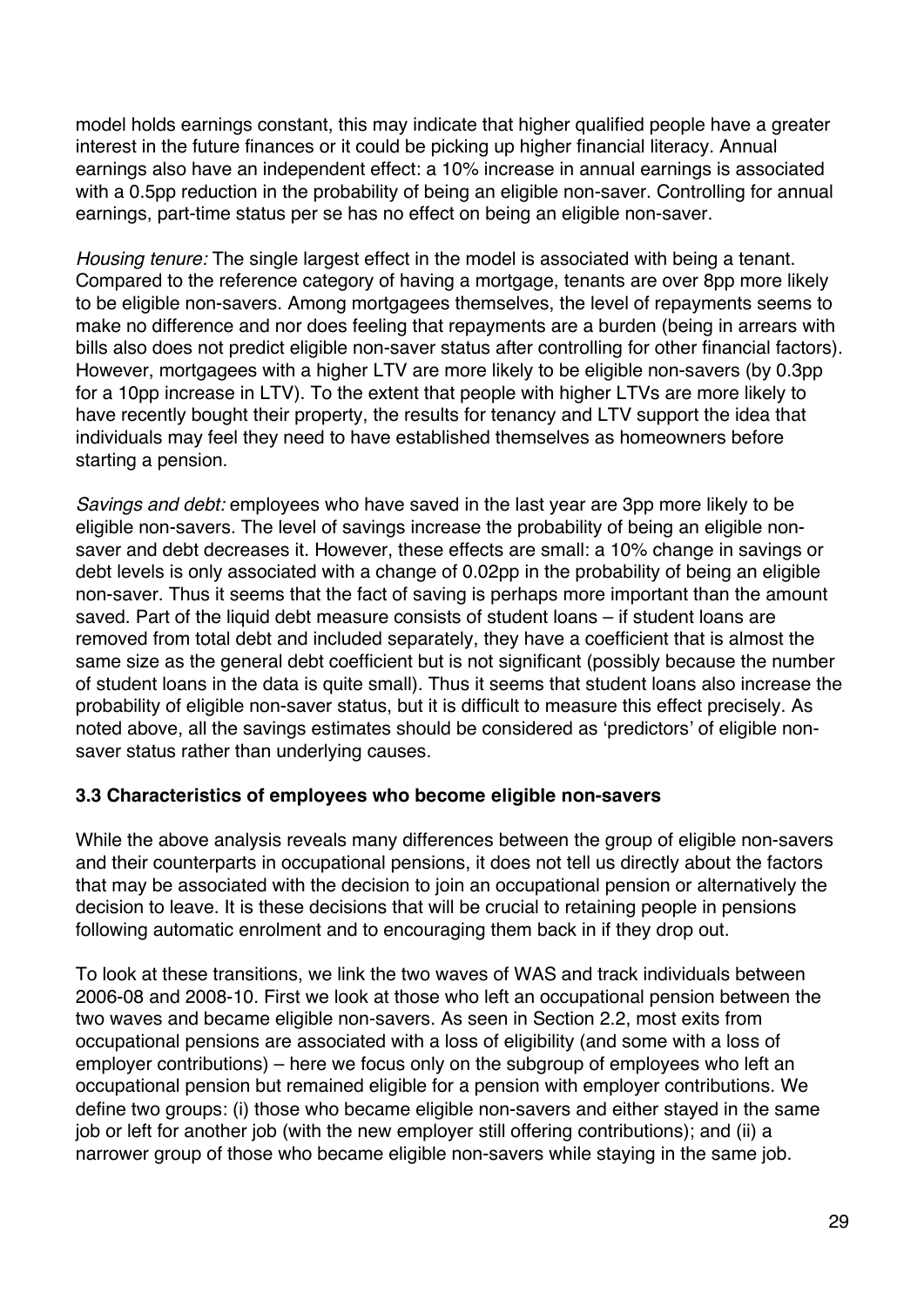Because of these very specific definitions (coupled with low drop out rates) both groups are small (group (i) contains 76 people and group (ii) contains 43 people) and thus the estimates of their characteristics are liable to be quite imprecise. However, we can identify the key characteristics that describe these groups by testing whether they are significantly different from a comparison group of people who stay in an occupational pension in both waves (5846 people). Table 6 reports the personal and household characteristics of the three groups, showing for each characteristic whether the groups of pension leavers differs statistically from the comparison group who stayed in their occupational pension. Asterisks indicate whether the differences are significant at the 10% level (\*) or the 5% level (\*\*), with significance the 5% level giving higher statistical confidence that the reported differences are genuine. All characteristics are measured at wave 1, i.e. before the transition.

|                                            |           | <b>Became</b> |              | <b>Became</b>  |              |
|--------------------------------------------|-----------|---------------|--------------|----------------|--------------|
|                                            | Stayed in | eligible non- |              | eligible non-  |              |
|                                            | occup     | saver in any  |              | saver in same  |              |
|                                            | pension   | job           |              | job            |              |
| <b>Demographics</b>                        |           |               |              |                |              |
| Female                                     | 50.4%     | 39.4%         | *            | 40.5%          |              |
| Age (yrs)                                  | 42.2      | 37.1          | **           | 39.4           |              |
| <b>Married</b>                             | 79.6%     | 70.6%         |              | 68.3%          |              |
| Number of children under 18                | 0.78      | 0.79          |              | 0.95           |              |
| Education                                  |           |               |              |                |              |
| Degree                                     | 41.4%     | 34.3%         |              | 24.7%          | $***$        |
| Other qualification                        | 54.5%     | 64.5%         | *            | 73.1%          | $***$        |
| No qualification                           | 4.2%      | 1.2%          | $\star\star$ | 2.3%           |              |
| Housing, savings and earnings              |           |               |              |                |              |
| Owns home outright                         | 15.2%     | 10.2%         |              | 13.8%          |              |
| Mortgage holder                            | 73.1%     | 63.1%         |              | 61.2%          |              |
| Tenant                                     | 10.8%     | 24.6%         | **           | 21.1%          |              |
| Gross annual earnings $(E)^b$              | 26481     | 25142         |              | 20929          | $\star\star$ |
| Saved money in last year <sup>a</sup>      | 71.7%     | 63.8%         |              | 48.4%          | $***$        |
| Liquid savings(£) <sup>b</sup>             | 2111      | 132           | $\star\star$ | 6              | $***$        |
| Liquid debt $(E)^b$                        | 62        | 1089          | **           | $\overline{0}$ |              |
| Owns 2 <sup>nd</sup> property <sup>a</sup> | 7.1%      | 8.8%          |              | 12.5%          |              |
| Mortgage loan to value <sup>c</sup>        | 42.1%     | 51.6%         | $\star\star$ | 52.0%          |              |
| Saves to personal pension                  | 4.2%      | 3.9%          |              | 3.2%           |              |
| In mortgage arrears                        | 0.0%      | 0.0%          |              | 0.0%           |              |
| In bill arrears                            | 1.2%      | 0.0%          | $\star\star$ | 0.0%           | $\star\star$ |
| Base sample size                           | 5,846     | 76            |              | 43             |              |

#### **Table 6: Personal and household characteristics of pension leavers**

Characteristics measured wave 1. \* Difference compared to stayers significant at 10%; \*\* difference compared to stayers significant at 5%.

Focussing on the statistically significant differences, the results suggest that employees who become eligible non-savers are disproportionately male, slightly younger than those who stay in their occupational scheme, and substantially less qualified. They are more likely to be tenants, earn and save less, and have more debt. They are also more likely to be in arrears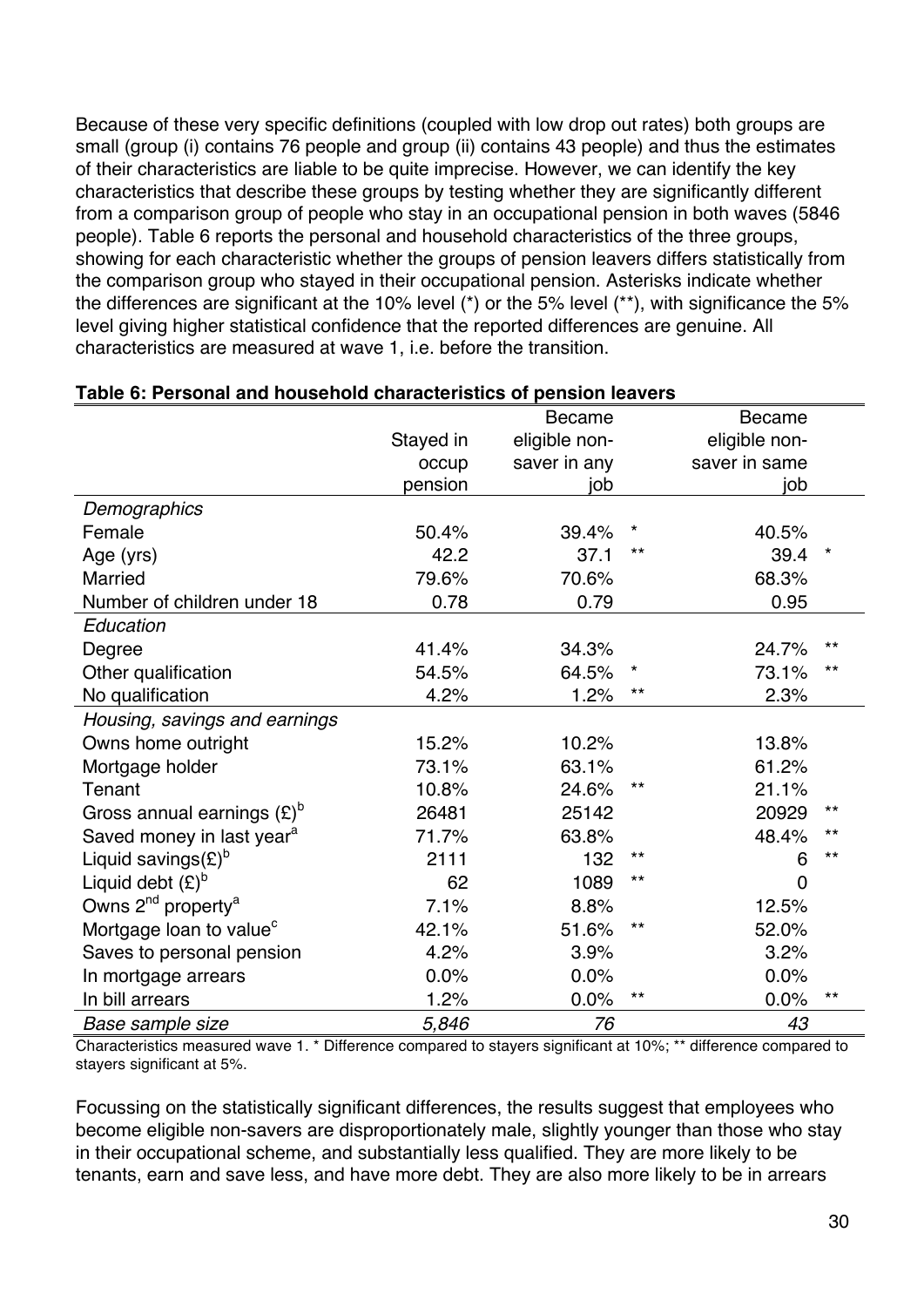with household bills. While most of these differences are only significant for one or other of the two groups of pension leavers, the size of the estimates is broadly consistent for both (an exception is debt: median debt among the group who become eligible non-savers in the same job is zero, compared with £62 among pension stayers, whilst it is over £1k when including those who become eligible non-savers and change jobs – but only the second comparison is statistically significant). Overall the patterns from these comparisons of transitions are similar to those that emerged from the static comparisons in Table 3.

|                               |           | <b>Became</b> |       | <b>Became</b> |              |
|-------------------------------|-----------|---------------|-------|---------------|--------------|
|                               | Stayed in | eligible non- |       | eligible non- |              |
|                               | occup     | saver in any  |       | saver in same |              |
|                               | pension   | job           |       | job           |              |
| Part-time                     | 16.8%     | 17.6%         |       | 26.8%         |              |
| Public sector <sup>a</sup>    | 51.3%     | 29.0%         | $***$ | 29.4%         | $***$        |
| Workplace size                |           |               |       |               |              |
| 1-24 employees                | 15.8%     | 12.1%         |       | 10.5%         |              |
| 25-499 employees              | 53.9%     | 60.9%         |       | 64.7%         |              |
| 500+ employees                | 30.3%     | 27.1%         |       | 24.8%         |              |
| Socio-economic classification |           |               |       |               |              |
| Higher managerial & admin     | 10.0%     | 14.3%         |       | 8.7%          |              |
| Higher professional           | 13.6%     | 2.3%          | **    | 0.0%          | $***$        |
| Lwr managerial, admin & prof  | 39.9%     | 35.5%         |       | 33.3%         |              |
| Intermediate occupations      | 15.6%     | 14.9%         |       | 14.5%         |              |
| Lower supervisory & technical | 7.7%      | 8.9%          |       | 7.6%          |              |
| Semi-routine occupations      | 9.6%      | 13.2%         |       | 21.1%         |              |
| Routine occupations           | 3.7%      | 11.0%         |       | 14.8%         | $\star$      |
| Industry                      |           |               |       |               |              |
| Manufacturing                 | 11.3%     | 23.6%         | **    | 17.2%         |              |
| Construction                  | 4.3%      | 5.2%          |       | 3.7%          |              |
| Retail, accommodation & food  | 6.8%      | 6.0%          |       | 7.1%          |              |
| Transport                     | 4.7%      | 11.1%         |       | 20.3%         | $\star\star$ |
| Information and comms         | 4.5%      | 6.2%          |       | 4.0%          |              |
| Finance and insurance         | 7.1%      | 3.9%          |       | 0.0%          | $***$        |
| Property                      | 0.6%      | 2.0%          |       | 0.0%          | $\star\star$ |
| Professional and technical    | 3.3%      | 2.1%          |       | 1.9%          |              |
| Admin and support services    | 1.3%      | 1.6%          |       | 3.0%          |              |
| Public admin and defence      | 17.9%     | 13.1%         |       | 13.6%         |              |
| Education                     | 18.3%     | 13.6%         |       | 19.6%         |              |
| Health and social work        | 15.4%     | 7.4%          | **    | 5.6%          | $***$        |
| Other industries              | 4.7%      | 4.1%          |       | 3.9%          |              |

#### **Table 7: Job characteristics and occupation of pension leavers**

<sup>a</sup> Measured at wave 2 (other characteristics measured wave 1). \* Difference compared to stayers significant at 10%; \*\* difference compared to stayers significant at 5%.

Table 7 reports the job and occupational characteristics of pension leavers versus pension stayers. There are relatively few statistically significant differences, suggesting that job type is not the major factor in driving exits from pensions. Employees who become eligible non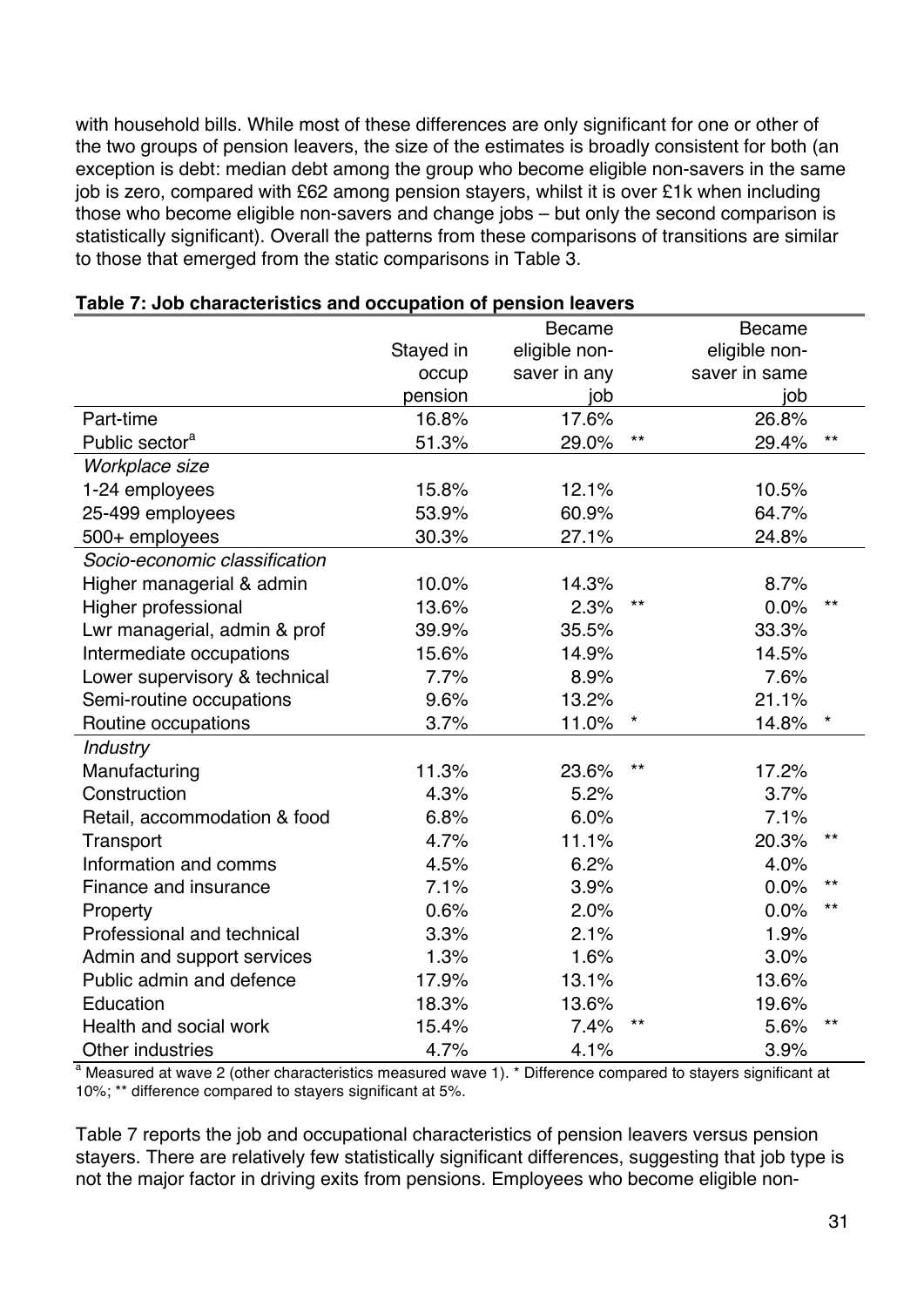savers are disproportionately in the private sector (as found in the cross-sectional comparisons of Table 4) and there is also some evidence that they are more likely to be in less skilled occupations.<sup>13</sup> However, to the extent that pension leavers are concentrated in particular industries, the pattern appears different to the cross-sectional distribution. The most striking difference is that Table 4 showed that eligible non-savers were disproportionately concentrated in retail and catering, but here we see that this is not true of those who start out in a pension but then leave. This again suggests that industry factors are not the driving force of dropout behaviour.

#### **3.4 Characteristics of employees who join an occupational pension (with employer contributions)**

Next we look at the characteristics of employees who go from being eligible non-savers to members of their occupational pension scheme. These transitions are relevant for thinking about who might rejoin a pension after opting out following auto-enrolment, and which optouts might be most persistent in non-saving.

As in the previous section, we define (i) a broad group of pension joiners who joined whether in the same job or on changing jobs and (ii) a narrower group of only those who join in their current job. Once again, partly because the pool of eligible non-savers is relatively small, the sizes of these groups are also small (129 employees in group (i) and 83 employees in group (ii)). Thus in order to identify their key characteristics, we again test for statistical significance against the comparison of employees who stayed as eligible non-savers in both waves.

Table 8 indicates that the main characteristics associated with the decision to join an occupational pension among eligible non-savers are whether they are tenants or not and their financial position (earnings, savings and debt position). A third of those who stay as eligible non-savers are tenants, compared with only 16–20% of those who join their workplace pension. Joiners earn about £4k pa more, are more likely to have saved in the last year, have higher levels of liquid savings, and are less likely to be in arrears with bills. Interestingly, the positive correlation of savings with joining extends to personal pension savings: about 8–11% of joiners also save to a personal pension, compared with under 4% among persistent eligible non-savers. This suggests that having alternative personal pension is not a barrier to joining a workplace pension, although this association may reflect that joiners are anyway in a better financial position than those who do not save to a pension.

<sup>!!!!!!!!!!!!!!!!!!!!!!!!!!!!!!!!!!!!!!!!!!!!!!!!!!!!!!!!!!!!</sup> <sup>13</sup> Public sector affiliation is only measured in WAS at wave 2, so for those changing job it may not reflect their sector of origin.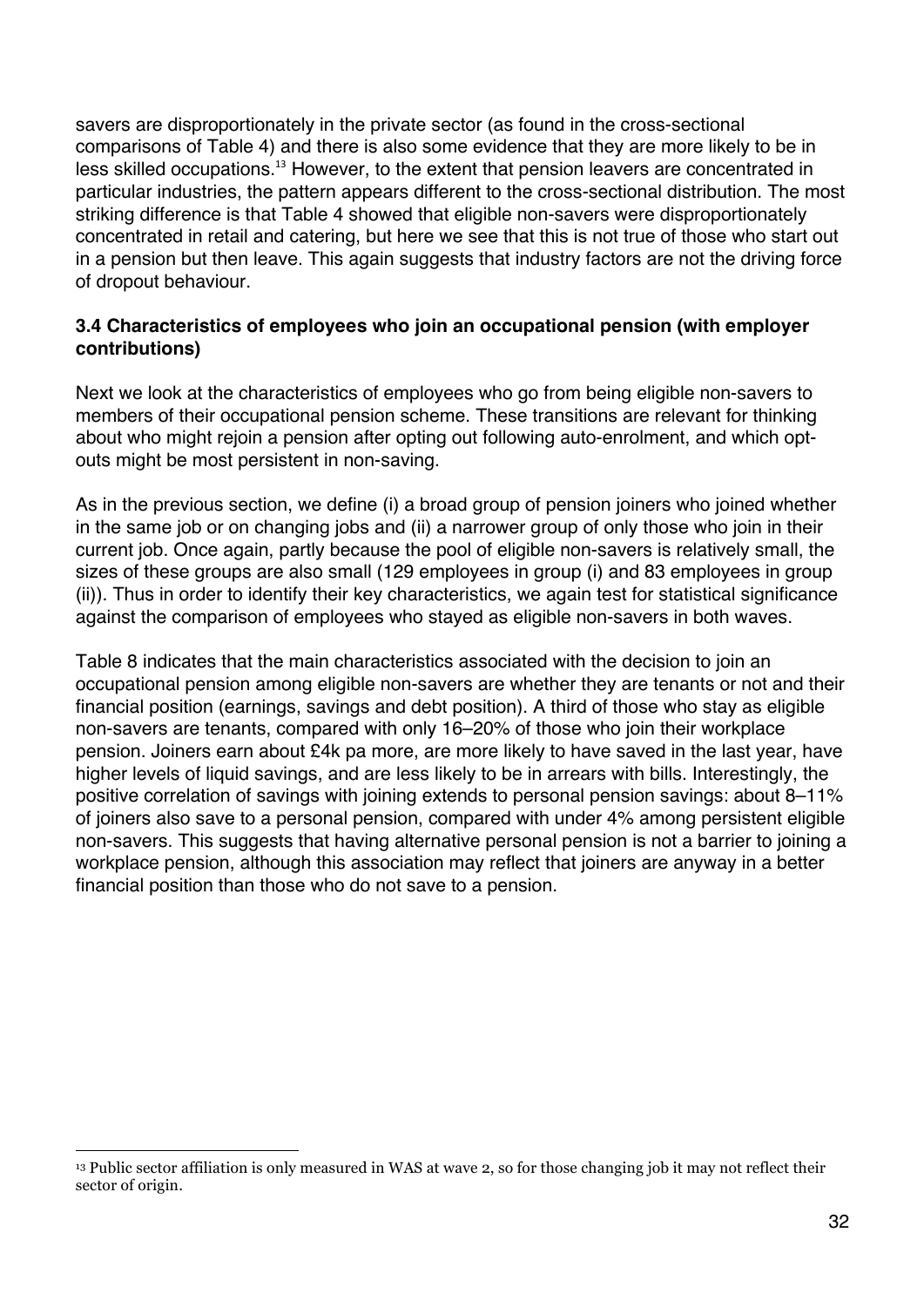|                                            | Stayed   |                |              |              |                 |
|--------------------------------------------|----------|----------------|--------------|--------------|-----------------|
|                                            | as       |                |              |              |                 |
|                                            | eligible | Joined occup   |              | Joined occup |                 |
|                                            | non-     | pension in any |              | pension in   |                 |
|                                            | saver    | job            |              | same job     |                 |
| Demographics                               |          |                |              |              |                 |
| Female                                     | 40.1%    | 37.1%          |              | 31.8%        |                 |
| Age (yrs)                                  | 37.1     | 35.4           |              | 37.4         |                 |
| <b>Married</b>                             | 70.4%    | 69.3%          |              | 71.3%        |                 |
| Number of children under 18                | 0.68     | 0.71           |              | 0.85         |                 |
| Education                                  |          |                |              |              |                 |
| Degree                                     | 27.9%    | 39.7%          |              | 36.0%        |                 |
| Other qualification                        | 64.4%    | 53.8%          |              | 58.2%        |                 |
| No qualification                           | 7.7%     | 6.6%           |              | 5.8%         |                 |
| Housing, savings and earnings              |          |                |              |              |                 |
| Owns home outright                         | 8.3%     | 12.4%          |              | 15.4%        |                 |
| Mortgage holder                            | 57.8%    | 65.5%          |              | 67.9%        |                 |
| Tenant                                     | 33.2%    | 20.3%          | $\star\star$ | 16.4%        | $^{\star\star}$ |
| Gross annual earnings $(E)^b$              | 19342    | 23637          | $***$        | 23648        | $***$           |
| Saved money in last year <sup>a</sup>      | 49.0%    | 72.3%          | $***$        | 69.2%        | $***$           |
| Liquid savings( $E$ ) <sup>b</sup>         | 158      | 547            |              | 950          | $***$           |
| Liquid debt $(E)^b$                        | 560      | 749            |              | 433          |                 |
| Owns 2 <sup>nd</sup> property <sup>a</sup> | 7.3%     | 5.4%           |              | 8.1%         |                 |
| Mortgage loan to value <sup>c</sup>        | 52.6%    | 51.8%          |              | 45.0%        |                 |
| Saves to personal pension                  | 3.7%     | 8.6%           |              | 11.5%        | $***$           |
| In mortgage arrears                        | 0.0%     | 0.0%           |              | 0.0%         |                 |
| In bill arrears                            | 4.1%     | 0.0%           | $\star\star$ | 0.0%         | $\star\star$    |
| Base sample size                           | 193      | 129            |              | 83           |                 |

#### **Table 8: Personal and household characteristics of pension joiners**

Table 9 documents the job characteristics of joiners as compared with eligible non-savers. Joiners are significantly less likely to be part-timers, in technical or semi-routine jobs, or in manufacturing, and appear more likely to be in private administrative/support industries. Overall though, and mirroring what was seen among pension leavers, job characteristics appear have little association with the decision to join a workplace pension once it is available.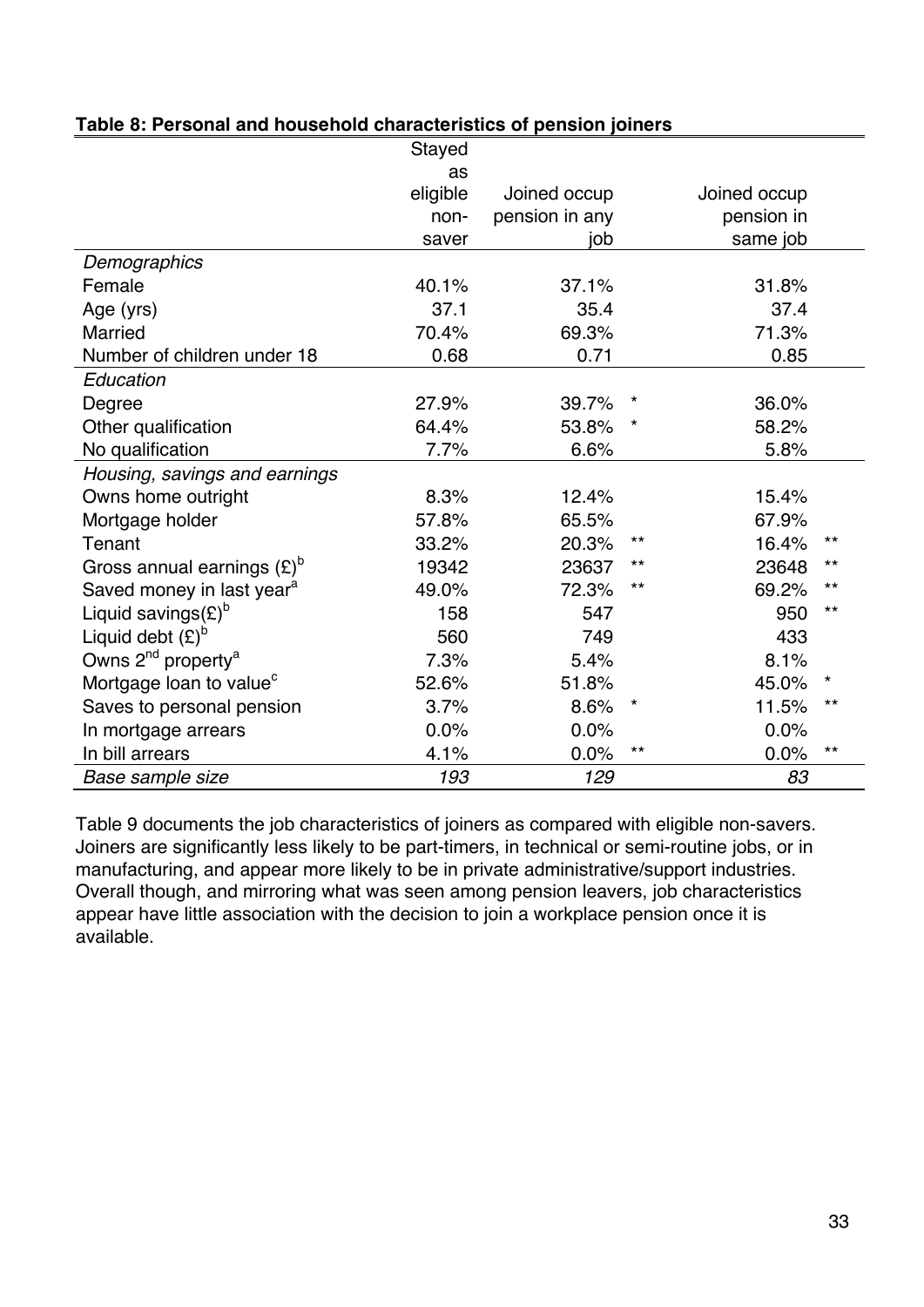|                               | Stayed     | Joined occ pen |                 | Joined occ pen |              |
|-------------------------------|------------|----------------|-----------------|----------------|--------------|
|                               | <b>ENS</b> | in any job     |                 | in same job    |              |
| Part-time                     | 19.9%      | 12.6%          | $\star$         | 9.6%           | $***$        |
| Public sector <sup>a</sup>    | 18.9%      | 25.5%          |                 | 21.7%          |              |
| Workplace size                |            |                |                 |                |              |
| 1-24 employees                | 21.4%      | 21.2%          |                 | 22.3%          |              |
| 25-499 employees              | 62.9%      | 55.0%          |                 | 53.3%          |              |
| 500+ employees                | 15.7%      | 23.8%          |                 | 24.4%          |              |
| Socio-economic classification |            |                |                 |                |              |
| Higher managerial & admin     | 6.4%       | 9.6%           |                 | 10.6%          |              |
| Higher professional           | 6.4%       | 9.9%           |                 | 11.8%          |              |
| Lwr managerial, admin & prof  | 30.3%      | 35.8%          |                 | 27.3%          |              |
| Intermediate occupations      | 17.1%      | 21.1%          |                 | 23.8%          |              |
| Lower supervisory & technical | 15.9%      | 6.5%           | $***$           | 9.7%           |              |
| Semi-routine occupations      | 15.5%      | 7.5%           | $***$           | 4.4%           | $***$        |
| Routine occupations           | 8.4%       | 9.6%           |                 | 12.4%          |              |
| <b>Industry</b>               |            |                |                 |                |              |
| Manufacturing                 | 18.6%      | 8.1%           | $***$           | 6.6%           | $\star\star$ |
| Construction                  | 5.6%       | 7.8%           |                 | 6.7%           |              |
| Retail, accommodation & food  | 17.0%      | 11.0%          |                 | 11.2%          |              |
| Transport                     | 8.7%       | 10.1%          |                 | 11.4%          |              |
| Information and comms         | 4.9%       | 5.1%           |                 | 7.3%           |              |
| Finance and insurance         | 6.0%       | 6.4%           |                 | 7.4%           |              |
| Property                      | 0.7%       | 0.7%           |                 | 0.0%           |              |
| Professional and technical    | 4.3%       | 7.7%           |                 | 5.4%           |              |
| Admin and support services    | 2.3%       | 9.0%           | $^{\star\star}$ | 5.4%           |              |
| Public admin and defence      | 5.8%       | 6.3%           |                 | 10.1%          |              |
| Education                     | 7.4%       | 13.1%          |                 | 12.3%          |              |
| Health and social work        | 12.0%      | 8.0%           |                 | 8.6%           |              |
| Other industries              | 6.6%       | 6.7%           |                 | 7.4%           |              |

#### **Table 9: Job characteristics and occupation of pension joiners**

#### **3.5 Predictors of pension transitions**

After looking at the characteristics of occupational pension leavers and joiners, we now estimate multivariate models of these transitions in order to establish the key independent factors that predict leaving and joining decisions. The models are similar to the model of eligible non-saver status in Section 3.2, but given the relatively small number of transitions in the data, in order to increase precision we limit the number of included variables. Specifically this means we omit a subset of variables (e.g. mortgage repayments) that appeared to have no effect on eligible non-saver status in the previous analysis. However, we also add three variables capturing lifetime events that occurred between waves 1 and 2 and which may affect pension saving. The first is whether a person bought their house after being a tenant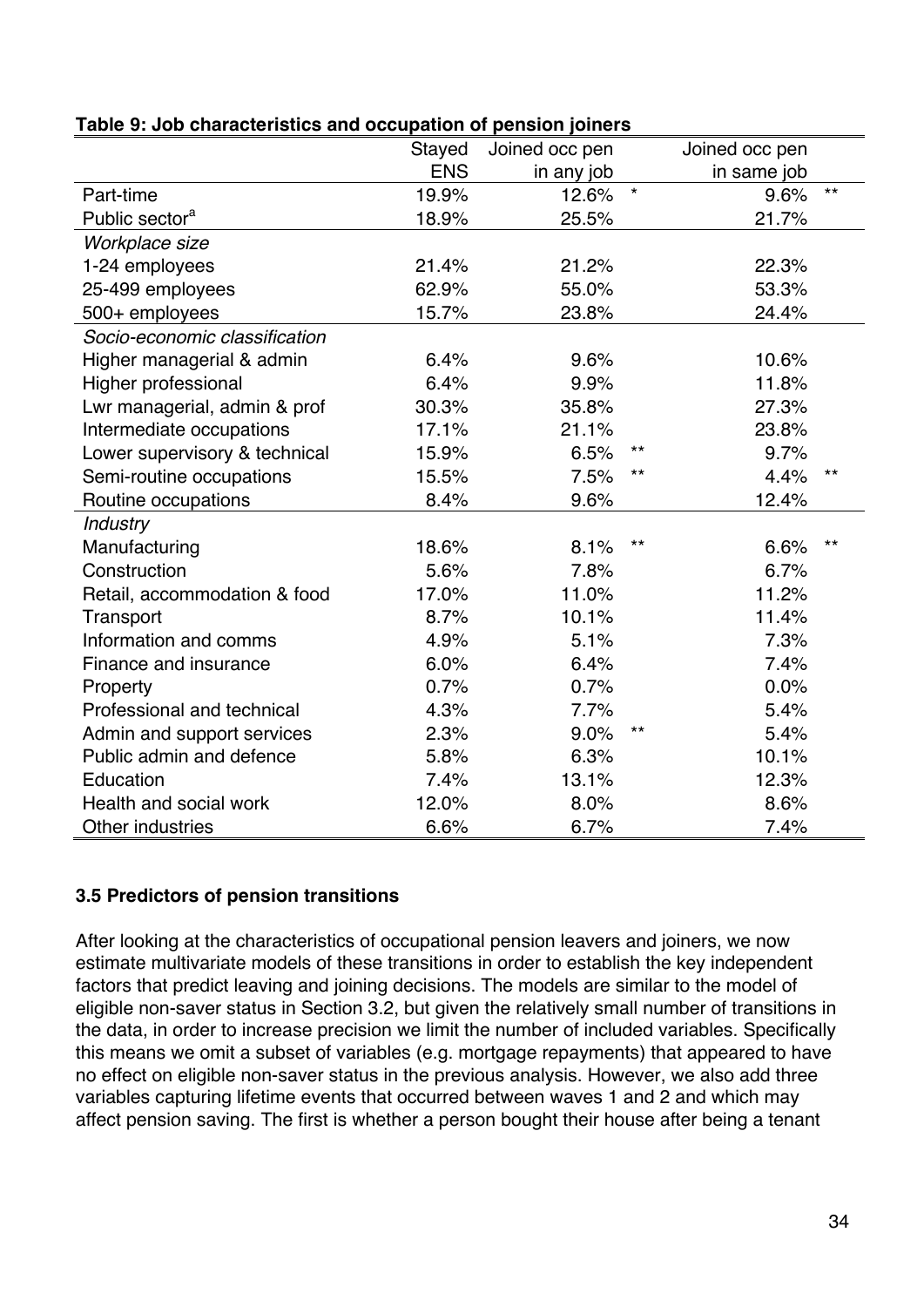previously, and the second is whether a new child was born in the household.<sup>14</sup> The third event variable is whether the employee changed jobs between the waves. As seen in Section 2.2 many pension exits appear linked to job changes, so it is important to allow for this in the models (the samples of pension joiners and leavers include both those staying in the same job and changing jobs).

The estimates are shown in Table 10. As well as showing whether coefficients are significant at the 10% and 5% levels, we also flag up significance at 20% – while significance at 20% only represents very weak evidence of an effect, it may still be worth noting given the lower precision of the estimates compared to the cross-sectional model (owing to the small number of transitions).

| rable TV. I Tealcluis UI transitions in occupational pension saving |                        |       |                        |       |  |
|---------------------------------------------------------------------|------------------------|-------|------------------------|-------|--|
|                                                                     | Leaving                |       | Joining                |       |  |
|                                                                     | (becoming ENS)         |       | (no longer ENS)        |       |  |
| Characteristic                                                      | Percentage points (pp) |       | Percentage points (pp) |       |  |
| Female                                                              | $-0.3$                 |       | $-0.4$                 |       |  |
| Age +5 yrs (at 30 years old)                                        | $-0.7$                 | $***$ | $-2.5$                 |       |  |
| Age +5 yrs (at 50 years old)                                        | 0.2                    | #     | $-2.4$                 |       |  |
| <b>Married</b>                                                      | $-0.5$                 |       | $-2.5$                 |       |  |
| Number of children under 18                                         | $0.2$ #                |       | 7.3                    | $***$ |  |
| Has new child                                                       |                        |       | $-1.5$                 |       |  |
| Degree                                                              | 1.3                    |       | 7.1                    |       |  |
| Other qualification                                                 | 1.5                    |       | 1.5                    |       |  |
| Owns home outright                                                  | 0.0                    |       | 6.7                    |       |  |
| Tenant                                                              | 0.8                    |       | $-26.5$                | $***$ |  |
| Buys house                                                          | $-0.6$                 |       | 23.4                   | #     |  |
| Gross annual earnings +10%                                          | $-0.1$                 |       | 1.1                    | $***$ |  |
| Liquid savings +10%                                                 | $-0.01$                | $***$ | 0.09                   |       |  |
| Liquid debt $+10\%$                                                 | 0.0                    |       | 0.02                   |       |  |
| Mortgage loan to value +10pp                                        | 0.1                    |       | $-1.4$                 |       |  |
| Second property                                                     | 0.4                    |       | $-6.5$                 |       |  |
| Changes jobs                                                        | 3.0                    | $***$ | 14.8                   | $***$ |  |
| Sample size                                                         | 5,780                  |       | 319                    |       |  |

#### **Table 10: Predictors of transitions in occupational pension saving**

Average marginal effects from probit model. Age is entered as quadratic function. Omitted (reference) categories are: for education, no qualification; for housing tenure, buying with a mortgage (inc part rent). # Significant at 20%; \* significant at 10%; \*\* significant at 5%.

The first model looks at transitions out of an occupational pension with employer contributions to become an eligible non-saver. All variables (except for having a child and buying a house) are measured at wave 1 and thus predict pension exits over the following two years. Because we measure the explanatory variables before the transitions there is less concern here than in the cross sectional model about reverse causality, i.e. that the explanatory variables may themselves be influenced by eligible non-saver status.

!!!!!!!!!!!!!!!!!!!!!!!!!!!!!!!!!!!!!!!!!!!!!!!!!!!!!!!!!!!!

<sup>14</sup> We can also see whether people changed their marital status, but there are not enough marriages and divorces in the sample to use this information.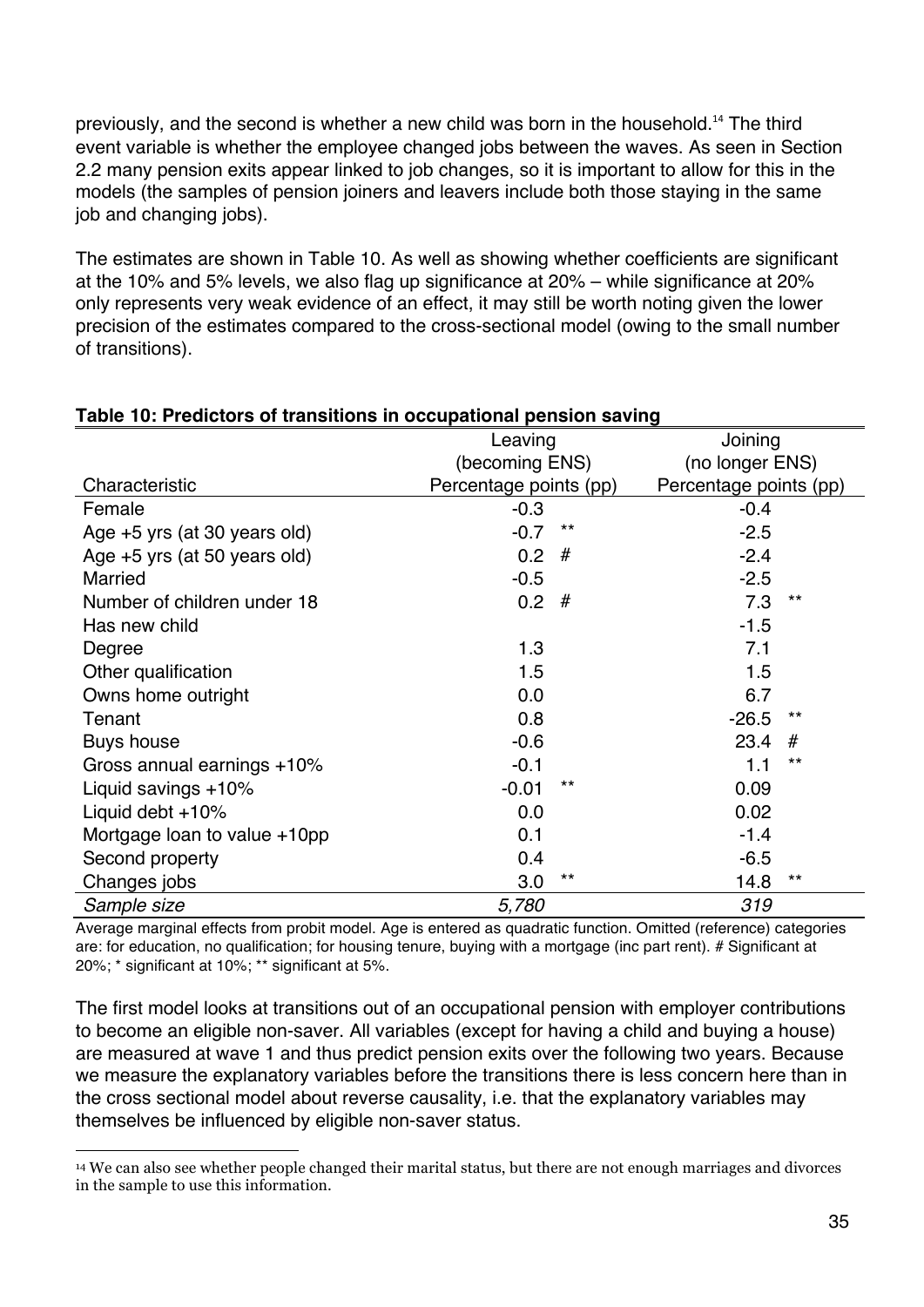Few factors systematically predict pension exits. The exceptions are age, savings and job changes (there is also very weak evidence that having more children may lead to a higher quit rate).

Age: the young are more likely to become eligible non-savers (with stronger effects at younger ages). For instance, a 25 year-old is 0.7pp more likely to leave an occupational pension than a 30 year-old.

*Savings:* a 10% increase in savings leads to a 0.01pp decrease in the probability of leaving an occupational pension – this is a tiny effect even given the fact that exit rates are also low (1.3% in the sample).

*Changing jobs:* both these effects are dwarfed by that of changing jobs, which raises the probability of a pension exit by 3pp. This is very large given the average quit rate of 1.4%. This large effect does not arise from moves into jobs with no pension – we only consider transitions where a pension is available in wave 2 and includes employer contributions. Thus this is not an effect which will necessarily disappear with the expansion of pension eligibility following automatic enrolment. Instead it seems that a job change may act as a focal point for the pension decision. Indeed a job change dominates all the other economic predictors of exiting pension

The second model in Table 10 explains the probability of joining an occupational pension with employer contributions after being an eligible non-saver. Demographic and economic factors appear to be stronger predictors than for pension exits.

*Number of children:* Each extra child is associated with a 7pp higher chance of joining a pension. As in the cross-sectional model this may reflect that those with children are more concerned for the future. We do not see evidence of an increase in the joining probability if a new child is born.

*Earnings:* additional earnings also increases the joining probability, by 1pp for a 10% increase in earnings, suggesting that affordability may play a role in joining decisions.

*Changing jobs:* as for exits, job changes are also associated with a higher chance of joining a pension, by 15pp. This effect is larger than the effect on leaving a pension (however so is the overall joining rate; 40% of the sample had joined a pension by wave 2). Again though, we see evidence that a job change is a focal point for a pension decision.

*Housing tenure:* the largest effect in the model is from being a tenant. An employee who is a tenant has a 27pp lower probability of joining their employer's occupational pension than a mortgage holder. This again accords with the idea that people prioritise buying a home over starting a pension. The model also includes an indicator for buying a house (between waves 1 and 2) after being a tenant. The effect is very imprecisely estimated and is only significant at the 20% level. Nevertheless, it is positive and of very similar size to the tenancy effect (23pp), consistent with the idea that when a person stops being a tenant their chance of joining an occupational pension jumps to the level of mortgage holders.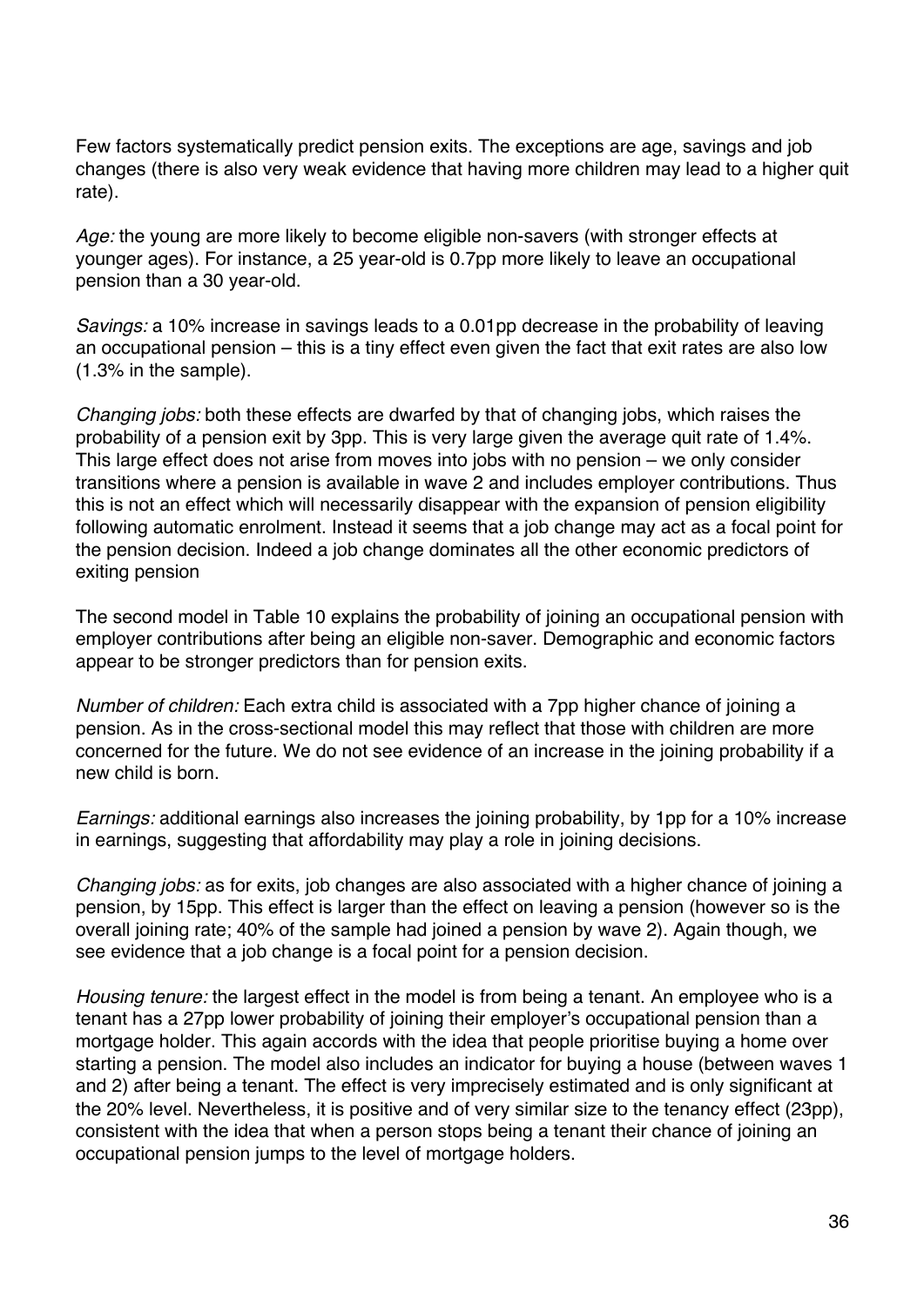### **4. Motivation, attitudes and knowledge of eligible non-savers**

#### **Key findings**

- ! Eligible non-savers are more likely than occupational pension savers to hold attitudes that favour current spending and receipt of income over saving for the future.
- ! Eligible non-savers report more difficulties with financial management, including running out of money and buying things they cannot afford. However, they report more optimism and less pessimism about their medium-term financial prospects than savers, and are more risk tolerant.
- ! Eligible non-savers have less favourable views than occupational pension savers of (employer) pensions as savings products, and more favourable views about property and personal pensions. Eligible non-savers are less likely to report they understand enough about pensions.
- ! These relationships broadly remain after controlling for 'objective' factors. The key predictors of being an eligible non-saver are: preferences for present versus future spending (+), financial management success/difficulties (-/+), favourable views about pensions vs. property (-), self-assessed pension knowledge (-), and risk tolerance (+).
- ! Controlling for other 'objective' factors, the key attitudinal and behavioural predictors of leaving an occupational pension are: rating property as the best way to save (+), preferring a good standard of living today (+) and being willing to delay the receipt of money (-).
- ! Controlling for other 'objective' factors, the key attitudinal and behavioural predictors of joining an occupational pension are: having money left over at the end of the week/month (+), preferring a good standard of living today (-), and being willing to delay the receipt of money (+).
- ! Evaluations of the quality of (employer) pensions versus property and personal pensions emerge as major predictors of being an eligible non-saver and of leaving an occupational pension.
- ! A quarter of eligible non-savers say they are not in an occupational pension because they cannot afford it. They earn somewhat less than eligible non-savers who give other reasons for non-participation, but they also tend to prioritise consumption over saving and report more money management problems. The two groups do not differ in their evaluations of pensions versus property.

After examining the demographic characteristics and economic status of eligible non-savers, we now turn to look at more subjective indicators of their financial behaviour and attitudes. WAS includes a battery of questions about respondents' attitudes to saving and credit, how willing they are to postpone consumption, their self-assessed financial management, and their evaluations of alternative methods of retirement saving. Thus we can see the extent to which attitudes are correlated with employees' pensions decisions and, importantly, whether attitudes have an independent effect once we allow for objective economic circumstances.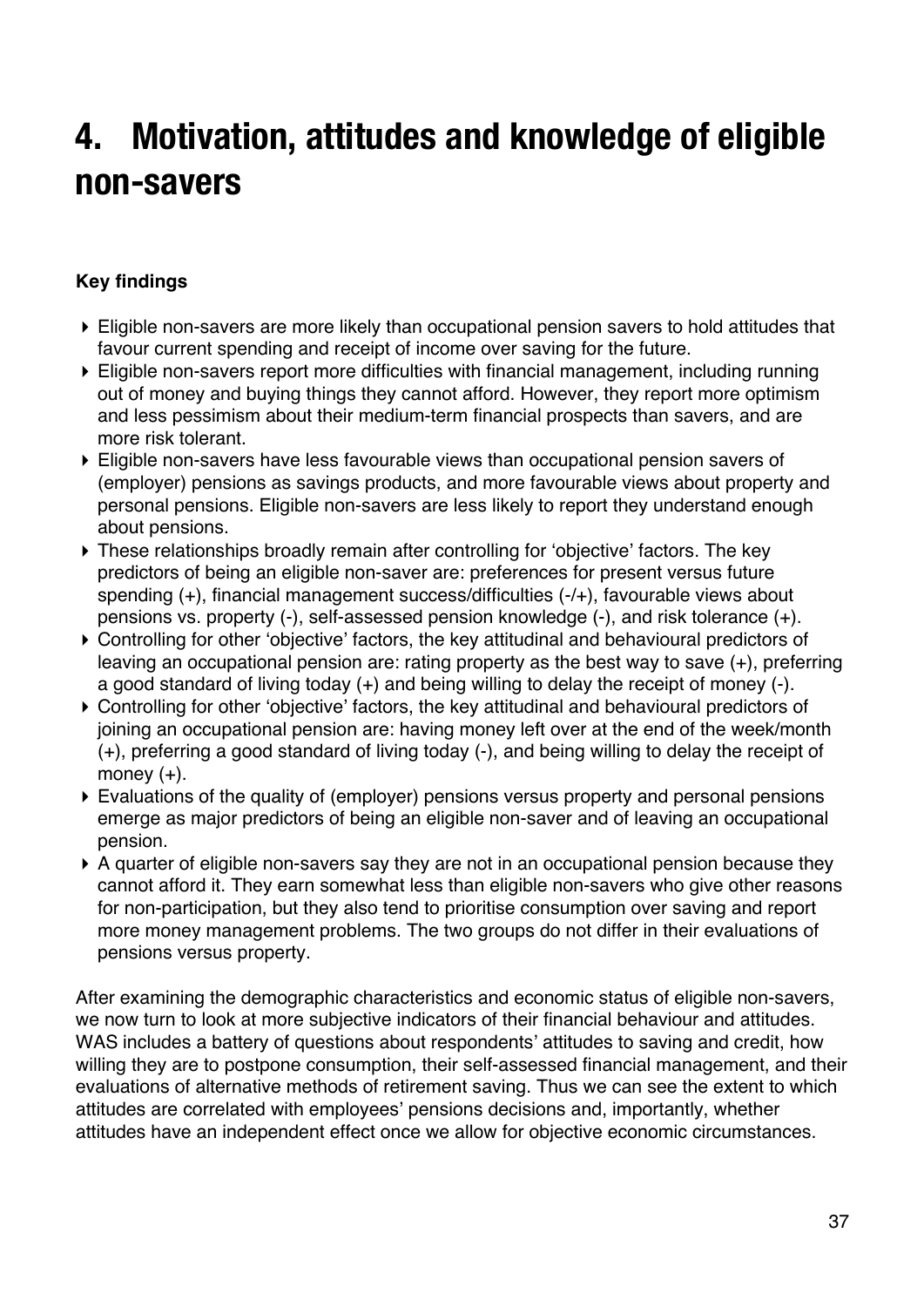#### **4.1 Attitudes of eligible non-savers**

The attitude measures are summarised in Table 11, broken down into eligible non-savers and occupational pension savers. Several of the measures were based on questions asking respondents to what extent they agreed with the statements summarised in the first column of the table – in these cases we define the respondent as holding a given attitude if they strongly agree or tend to agree with the statement (as opposed to expressing no opinion, tending to disagree or strongly disagreeing).

|                                                         | Savers to    | Eligible |
|---------------------------------------------------------|--------------|----------|
|                                                         | occupational | non-     |
|                                                         | pensions     | savers   |
| Measured at wave 1                                      |              |          |
| Tend to buy things when can't afford <sup>a</sup>       | 14.5%        | 18.9%    |
| More a saver than a spender <sup>a</sup>                | 42.3%        | 32.0%    |
| Tend to buy things on credit and pay later <sup>a</sup> | 26.3%        | 21.8%    |
| Prefer good standard living today to saving             |              |          |
| for retirement <sup>a</sup>                             | 30.7%        | 45.1%    |
| Money left at least sometimes end of                    |              |          |
| week/month                                              | 70.7%        | 61.6%    |
| Run out of money at least sometimes end of              |              |          |
| week/month                                              | 26.4%        | 39.3%    |
| Pension best way to save for retirement <sup>a</sup>    | 61.2%        | 43.4%    |
| Property best way to save for retirement <sup>a</sup>   | 54.1%        | 61.6%    |
| Understand enough about pensions to make                |              |          |
| decisions about retirement saving <sup>a</sup>          | 50.1%        | 36.7%    |
| Risk tolerant <sup>b</sup>                              | 23.5%        | 28.1%    |
| Patient <sup>c</sup>                                    | 25.5%        | 19.7%    |
| Measured at wave 2                                      |              |          |
| Prefer credit to saving and waiting <sup>a</sup>        | 15.2%        | 15.7%    |
| Very organised in day to day money                      |              |          |
| management <sup>a</sup>                                 | 82.3%        | 77.6%    |
| Lives for today <sup>a</sup>                            | 32.3%        | 47.1%    |
| Has money for rainy day <sup>a</sup>                    | 73.4%        | 56.7%    |
| Prefer to spend than save for long term <sup>a</sup>    | 41.7%        | 49.7%    |
| Employer pension safest way to save                     | 64.9%        | 30.5%    |
| Personal pension safest way to save                     | 6.5%         | 11.2%    |
| Property safest way to save                             | 13.9%        | 27.2%    |
| Employer pension makes most of money                    | 45.2%        | 23.4%    |
| Personal pension makes most of money                    | 4.1%         | 6.1%     |
| Property makes most of money                            | 27.4%        | 41.2%    |
| Expect financial situation to be better in 2 yrs        | 35.9%        | 47.2%    |
| Expect financial situation to be worse in 2 yrs         | 15.3%        | 11.8%    |

All differences significant at 5% except for "Prefer credit to saving and waiting". <sup>a</sup> Proportions refer to respondents who "strongly" or "tend to" agree with these statements (as opposed to expressing no opinion,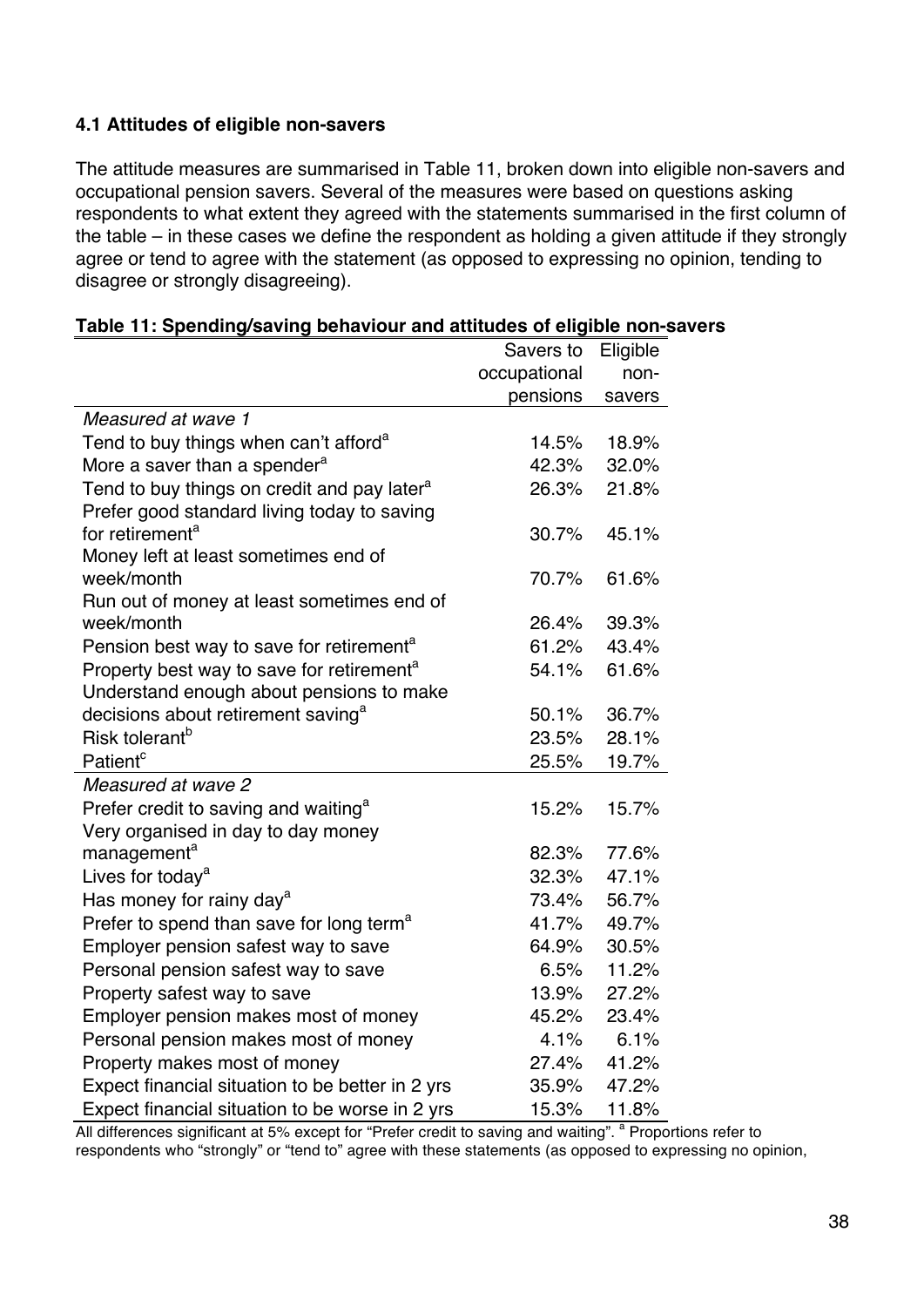tending to disagree or strongly disagreeing).  $b$  Prefers a 1-in-5 chance of £10k to a guaranteed payment of £1k.  $c$ Prefers £1.1k next year to £1k today.

In separate questions WAS measured respondents' attitudes to risk and their time preferences. Risk attitudes are measured using a question about whether the respondent would prefer a guaranteed payment of £1,000 or a one-in-five chance of receiving £10,000. Individuals are defined as risk tolerant if they prefer the one-in-five gamble. Time preferences are derived from a question asking whether the respondent would prefer £1,000 today or £1,100 next year. We define them as patient if they are prepared to wait for £1,100.

As there were many changes to the attitudinal questions (wording and response categories) between waves 1 and 2 of WAS, in general they are not comparable across waves. Therefore Table 11 reports the measures recorded at each wave separately.<sup>15</sup>

*Attitudes to saving and spending:* Compared to occupational pension savers, eligible nonsavers are more likely to hold attitudes that favour current spending over saving for the future. Some 50% of eligible non-savers say they prefer to spend than save for the long term, compared with 42% of savers. And 45% of eligible non-savers prefer a good standard of living today to saving for retirement (versus 31% of savers). Eligible non-savers are also less likely to characterise themselves as "savers not spenders" than are those in occupational pensions. Based on the time preference measure, eligible non-savers are also less patient: 20% would prefer £1.1k next year to £1k now compared with 25% of savers.

*Financial management:* eligible non-savers report more difficulties with financial management than savers. For instance, 19% say they tend to buy things they can't afford, compared with 15% for savers, and 39% sometimes run out of money at the end of the week or month, versus only 26% among savers. Only 57% of eligible non-savers have money for a rainy day, compared with 73 % of savers. One perhaps unexpected difference between the two groups is that eligible non-savers do not appear to resort more to credit. There is little difference in the preference for credit over saving and waiting, and eligible non-savers are less likely to buy things on credit and pay later. This may be related to eligible non-savers' lower income (thus access to credit) – we check for this below in the multivariate analysis that controls for earnings.

*Financial knowledge and judgements:* we would expect those with favourable views of occupational pensions to be most likely to save and this is confirmed in the responses. Only 43% of eligible non-savers believe that a pension is the best way to save for retirement (versus 61% of occupational pension savers), 31% believe that an employer pension is the safest way to save (65% of savers), and 23% think that an employer pension makes the most of their money (45% of savers). This pattern is reversed for judgements about the savings value of property and personal pensions (although, as seen above, there is no significant

<sup>!!!!!!!!!!!!!!!!!!!!!!!!!!!!!!!!!!!!!!!!!!!!!!!!!!!!!!!!!!!!</sup> <sup>15</sup> The following measures were collected at both waves: risk preference, time preference, whether understands enough about pensions to make retirement saving decisions, and whether have money left / run out of money at end of the week/month. We report the wave 1 proportions since the sample size is larger than at wave 2. Expectations of financial situation in 2 years were collected in both waves but only asked to 50% of respondents in wave 1, thus we report the wave 2 proportions. The question about preferring a good standard of living today to saving for retirement was asked in both waves but the response categories changed in wave 2.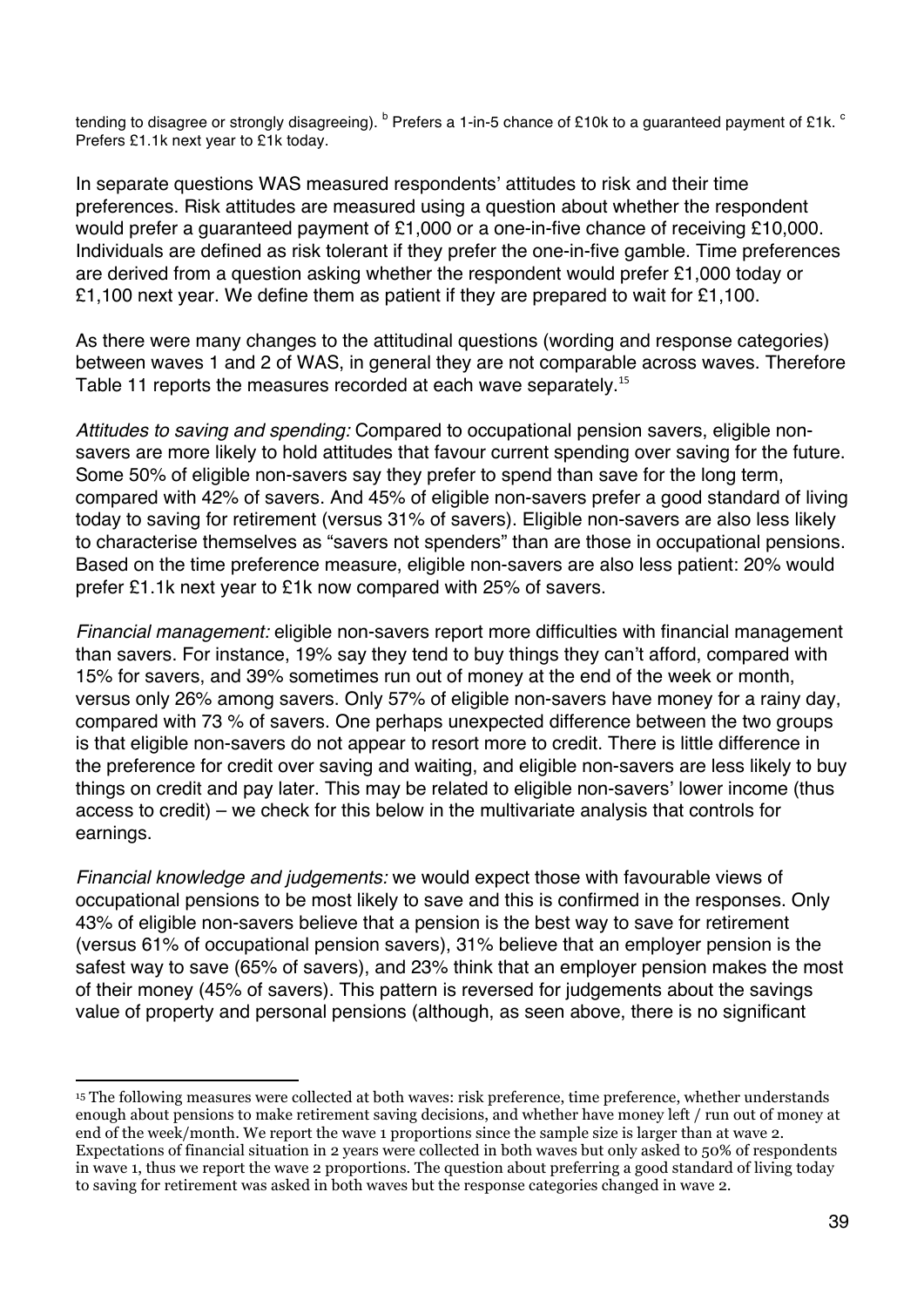difference in the proportions owning a second property).<sup>16</sup> Thus overall eligible non-savers have substantially less confidence in occupational pensions than savers. This also appears to be accompanied by a perceived lack of knowledge of pensions: just over half of occupational pension savers judge that they understand enough about pensions to make retirement decisions, compared with 37% of eligible non-savers.

*Financial expectations and risk preferences:* eligible non-savers are substantially more optimistic about their financial future (over the next 2 years) than savers. Some 47% expect their situation to be better and 12% expect it to be worse (compared with 36% and 15% of savers). Eligible non-savers are also more ready to take financial risks: 28% are risk tolerant versus 24% of savers. It may thus be that eligible non-savers wish to save but are waiting for better financial times in order to do so even if it means risking inadequate pension provision.

#### **4.2 The predictors of eligible non-saving – attitudes and motivations**

It is clear that there are substantial differences in the attitudes of eligible non-savers and savers. However, we also saw in Chapter 3 that the two groups differ in their economic circumstances. Since attitudes and motivations undoubtedly differ across socio-economic position, we next report the results of multivariate models that estimate the independent effect of attitudes after having controlled for 'objective' demographic and economic factors.<sup>17</sup> We present two models, estimated respectively from waves 1 and 2 of the data to allow for the different attitude measures available at each wave. The results are shown in Table 12 (for simplicity we only report the effects of attitudes and not the controls).

Characteristics from all of the broad groups of attitudes discussed above are statistically significant, although not every single characteristic is itself significant (this may partly because some of the attitude measures are related and so it is difficult to separate out distinct effects for instance being very organised in money management has no effect on eligible non-saver status but having money for a rainy day does).

*Attitudes to saving and spending:* the strongest predictor in this group is a preference for a good standard of living today rather than saving for retirement, which is associated with a 3pp higher probability of being an eligible non-saver. "Living for today" is similarly associated with a 2.5pp higher probability. A preference for spending rather than saving (wave 2) has no independent effect but respondents in wave 1 who report themselves to be savers not spenders are 2pp less likely to be eligible non-savers. Being financially patient has no association with the decision to join an occupational pension (although an effect related to patience may be picked up by some of the other attitudes such as being a saver not a spender).

*Financial management:* even after controlling for earnings, education and family structure etc., financial management skills appear correlated with eligible non-saver status. Those who tend

!!!!!!!!!!!!!!!!!!!!!!!!!!!!!!!!!!!!!!!!!!!!!!!!!!!!!!!!!!!!

<sup>16</sup> The proportions in wave 1 reporting that a "pension is the best way to save…" and that "property is the best way to save…" are not mutually exclusive because they measure a tendency to agree with each statement as well as strong agreement. Thus they sum to more than 100%.

<sup>&</sup>lt;sup>17</sup> The controls included are those of the model in Section 3.2, except we omit measures of savings, debt, mortgages and second properties, since these characteristics are themselves partly determined by people's financial attitudes - so it is inappropriate to hold them constant when comparing people with different attitudes.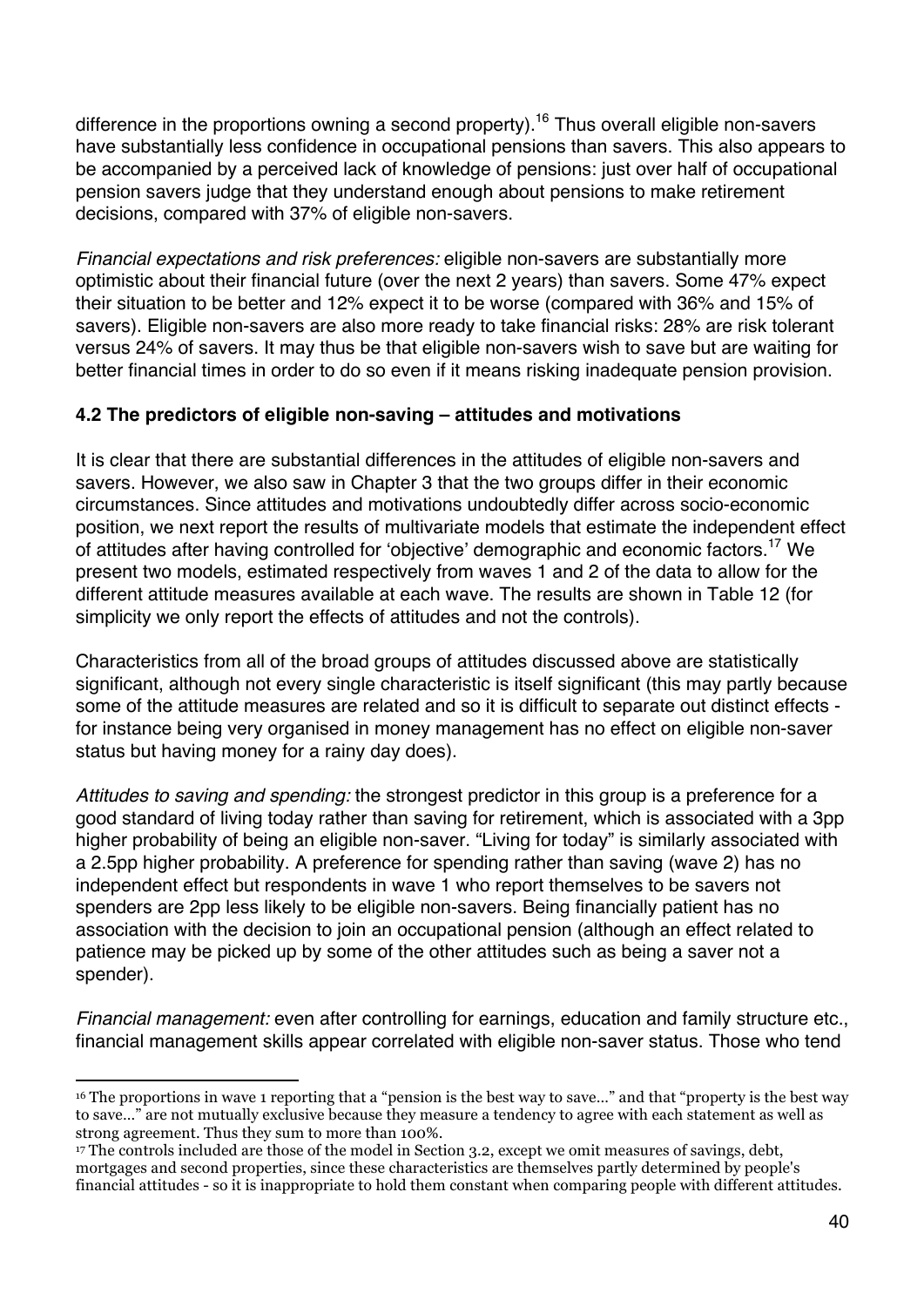to run out of money are 2pp more likely, while those who keep money for a rainy day are 2pp less likely, to be eligible non-savers. Interestingly, the negative relationship between the use of credit and eligible non-saver status that we saw in the simple comparisons (Table 11) remains after controlling for earnings. Those who tend to buy on credit are 2pp less likely to be eligible non-savers. The reason is not fully clear - there may be long-term financial factors not controlled for in the model that affect both pension saving and credit use, and it could even be that pension membership provides confidence about the future that favours the judicious use of credit.

| Table 12: Attitudinal predictors of eligible non-saving |  |  |  |
|---------------------------------------------------------|--|--|--|
|---------------------------------------------------------|--|--|--|

| Characteristic                                             | Percentage points (pp) |
|------------------------------------------------------------|------------------------|
| Wave 1                                                     |                        |
| Tend to buy things when can't afford                       | 0.3                    |
| More a saver than a spender                                | $-1.7$<br>**           |
| Tend to buy things on credit and pay later                 | $-2.0$<br>$***$        |
| Money left at least sometimes end of week/month            | $-0.3$                 |
| Run out of money at least sometimes end of week/month      | 2.1<br>$***$           |
| Prefer good standard living today to saving for retirement | 3.1<br>**              |
| Pension best way to save for retirement                    | $-6.2$<br>$***$        |
| Property best way to save for retirement                   | 1.3<br>**              |
| Understand enough about pensions to make decisions         |                        |
| about retirement saving                                    | $***$<br>$-1.4$        |
| <b>Risk tolerant</b>                                       | 2.0<br>$***$           |
| Patient                                                    | $-0.7$                 |
| Sample size                                                | 10,255                 |
| Wave 2                                                     |                        |
| Prefer credit to saving and waiting                        | $-0.9$                 |
| Very organised in day to day money management              | 0.3                    |
| Lives for today                                            | 2.6<br>$***$           |
| Has money for rainy day                                    | $-2.1$<br>**           |
| Prefer to spend than save for long term                    | 0.1                    |
| Personal pension safest way to save                        | 6.8<br>**              |
| Property safest way to save                                | 7.5<br>**              |
| Personal pension makes most of money                       | 1.4                    |
| Property makes most of money                               | 2.8<br>$^{\star\star}$ |
| Expect financial situation to be better in 2 yrs           | 1.6<br>*               |
| Expect financial situation to be worse in 2 yrs            | $-1.5$                 |
| Sample size                                                | 6,753                  |

Average marginal effects from probit models, estimated separately at waves 1 and 2. Omitted categories for wave 2 pension variables are "employer pension is safest way to save" and "employer pension make most of money". Both models include controls for: gender, age (quadratic), marital status, number of children, qualifications, housing tenure, part-time work, earnings. \* Significant at 10%; \*\* significant at 5%.

*Financial knowledge and evaluations:* the strongest attitudinal predictors in the models are employees' evaluations of different pension saving methods. Those who believe that pensions are the best way to save for retirement are 6pp less likely to be eligible non-savers, while those who believe that either personal pensions or property are the safest ways to save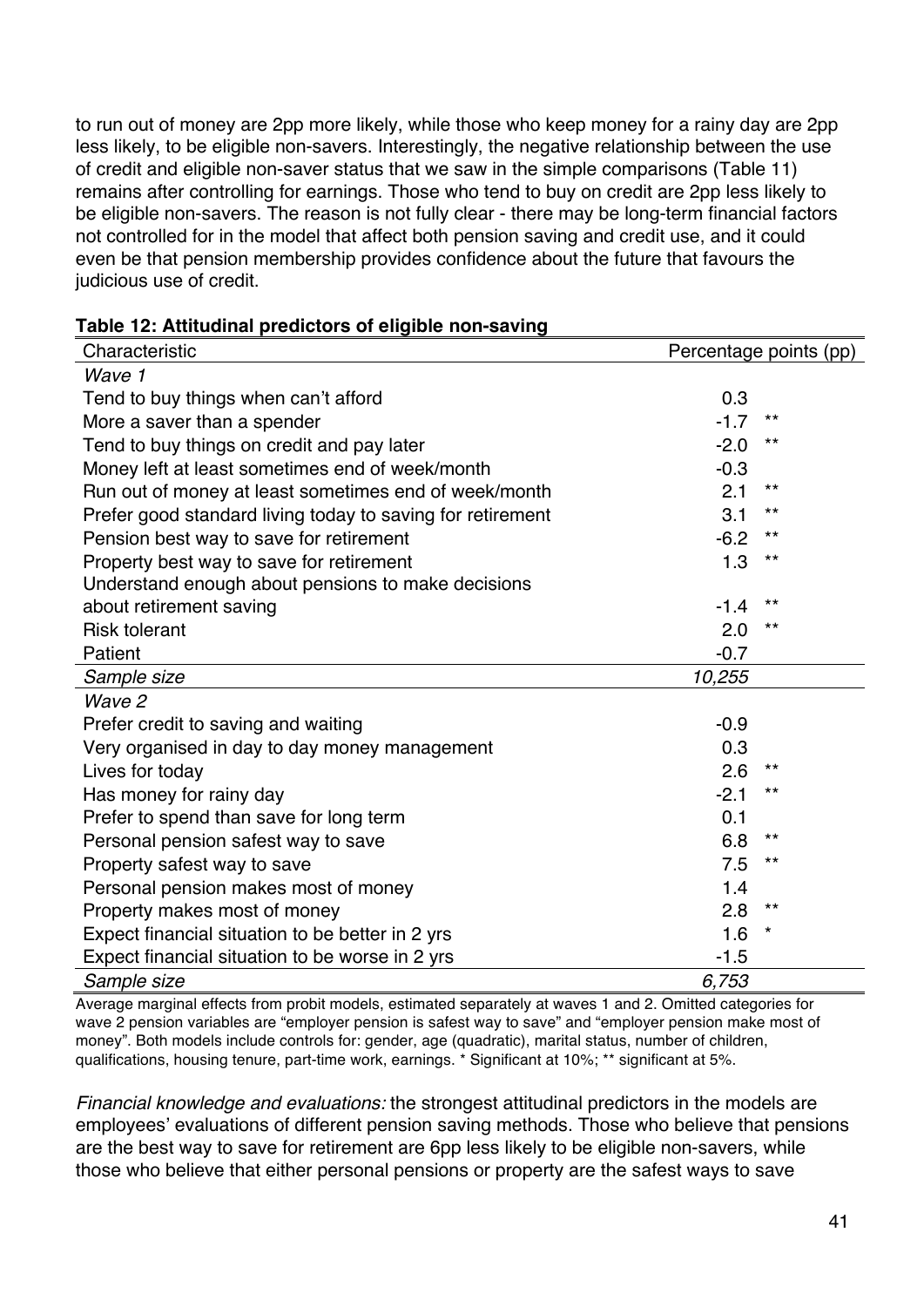(relative to employer pensions) are about 7pp more likely to be eligible non-savers. The perceived safety of a pension seems more important than whether it has the highest returns. Those who believe a personal pension makes the "best use of the money" are no more likely to be eligible non-savers than those who think an employer pension makes the best use of the money, while those who think property has the highest returns are 3pp more likely to be eligible non-savers - just half the effect of the perceived safety of property.

Perceived knowledge about pensions reduces the likelihood of being an eligible non-saver, but it is important to bear in mind that knowledge about pensions (and to some degree evaluations about their advantages), may come largely after a person has joined a pension. Thus these effects may not be solely causal. We can disentangle the effects to some extent below when we look at the power of attitudes to predict future pension transitions.

*Financial expectations and risk preferences:* consistent with the patterns seen in the raw data, employees who are risk tolerant are 2pp more likely to be eligible non-savers. Those who are optimistic about future finances are more likely to be eligible non-savers (by 2pp) but the effect is only significant at 10%, while financial pessimism has no effect. Therefore the strong associations between expectations and being an eligible non-saver seen in the raw comparisons appear mainly to reflect pre-existing financial circumstances (as captured by the controls in the model).

#### **4.3 Attitudes of employees who become eligible non-savers**

After looking at the factors that predict being an eligible non-saver at a point in time, we now turn to those who make transitions, either into or out of being an eligible non-saver, using the same groups as defined in Sections 3.3 and 3.4. We first document the attitudes of employees who become eligible non-savers (in any job or in the same job) between waves 1 and 2, comparing them with the group that remained in an occupational pension throughout. Table 13 reports the attitudes of these three groups. As previously, we split the variables into those measured at wave 1 and wave 2. It should be noted that the wave 2 attitudes are measured after any transition has taken place, thus it is possible that they are a result of the transition rather than a cause of it (a causal interpretation would assume these attitudes are stable and not influenced by dropping out of a pension). As in the previous analysis of transitions, we focus on attitudes that differ significantly between the comparison group and those becoming eligible non-savers.

Looking first at attitudes before the transition, we see that around half of those exiting a pension said they prioritised a good standard of living today rather than retirement saving, compared with 30% of employees remaining in their occupational pension. Evaluations of the best ways to save for retirement were also strongly associated with subsequent transitions. Some 63% of those staying in their occupational pension said that a pension was the best way to save, while about 40-50% of those leaving thought a pension was best (nevertheless it is interesting that almost half of leavers still appear to retain confidence in pensions).

Conversely, pension leavers were much more likely to say that property was the best way to save (70-74% versus 52% among stayers).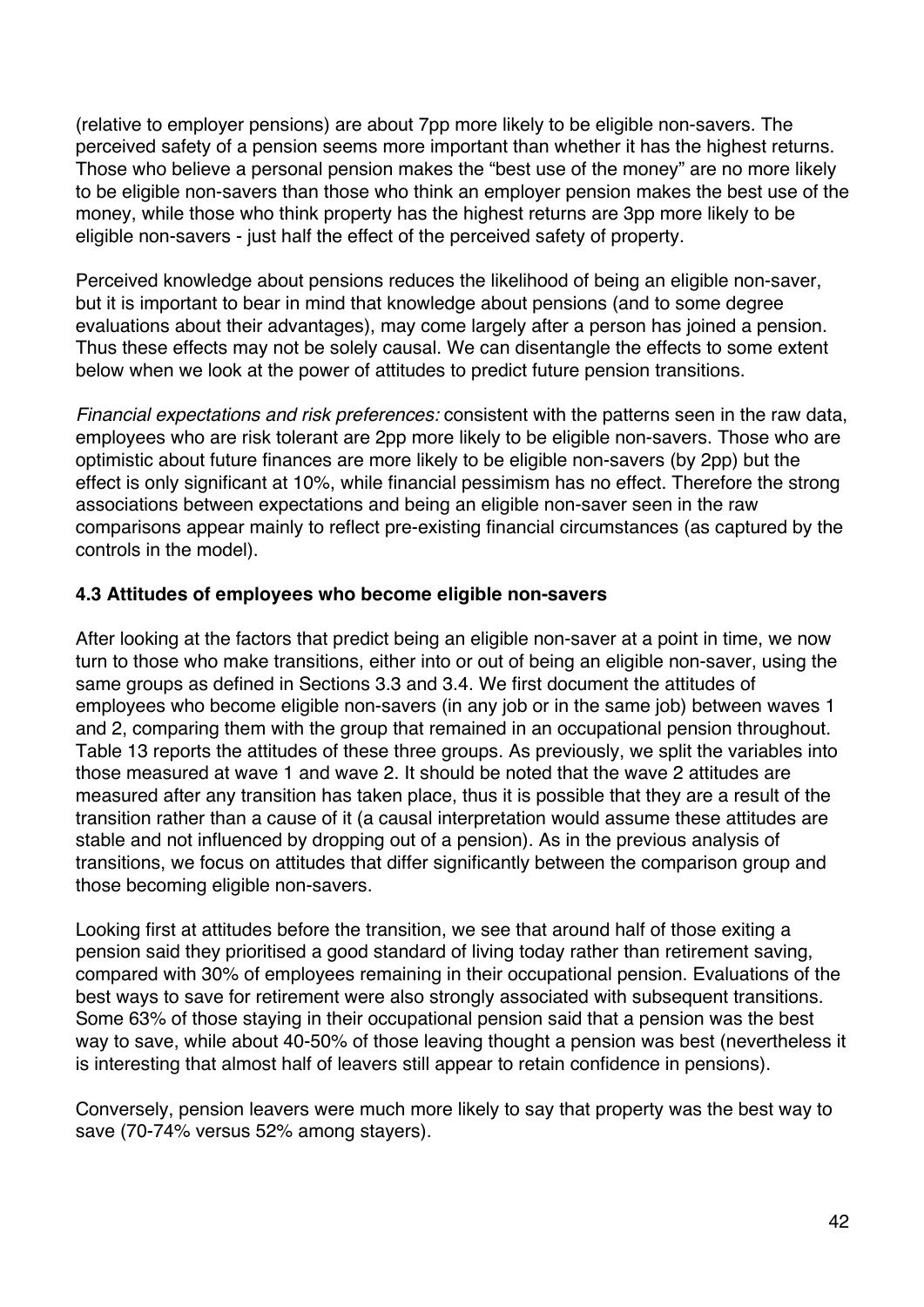The other pre-transition attitude strongly associated with becoming an eligible non-saver is whether an employee was financially patient. Some 27% of those staying in their pension were patient compared with only 12% of those who became eligible non-savers. Restricting transitions to only those who became eligible non-savers in the same job, only 6% were patient.

There are also some strong associations between leaving an occupational pension and attitudes measured in wave 2 (after the transition). Those who leave their occupational pension see themselves as less financially organised (about 70% versus 83% for stayers) and less likely to have money for a rainy day (about 61% versus 75%). They are more likely to say they live for today (47% versus 32%) and prefer to spend than save for the long term (53% versus 41%).

#### **Table 13: Spending/saving behaviour and attitudes of pension leavers**  Stayed in Became eligible non-Became eligible non-

|                                         | Stayed in | eligible non- |              | eligible non- |                 |
|-----------------------------------------|-----------|---------------|--------------|---------------|-----------------|
|                                         | occup     | saver in any  |              | saver in      |                 |
|                                         | pension   | job           |              | same job      |                 |
| Measured at wave 1                      |           |               |              |               |                 |
| Tend to buy things when can't afford    | 14.1%     | 17.8%         |              | 13.5%         |                 |
| More a saver than a spender             | 41.4%     | 28.6%         | $***$        | 30.7%         |                 |
| Tend to buy things on credit and pay    |           |               |              |               |                 |
| later                                   | 27.0%     | 20.4%         |              | 13.4%         | $***$           |
| Money left at least sometimes end of    |           |               |              |               |                 |
| week/month                              | 70.4%     | 73.8%         |              | 66.2%         |                 |
| Run out of money at least sometimes     |           |               |              |               |                 |
| end of week/month                       | 26.9%     | 32.6%         |              | 38.3%         |                 |
| Prefer good standard living today to    |           |               |              |               |                 |
| saving for retirement                   | 29.9%     | 46.6%         | $\star\star$ | 52.3%         | $^{\star\star}$ |
| Pension best way to save for retirement | 62.8%     | 50.3%         |              | 41.1%         | $***$           |
| Property best way to save for           |           |               |              |               |                 |
| retirement                              | 51.5%     | 70.3%         | $***$        | 74.3%         | $***$           |
| Understand enough about pensions to     |           |               |              |               |                 |
| make decisions about retirement saving  | 49.5%     | 37.2%         | $^{\star}$   | 35.7%         |                 |
| <b>Risk tolerant</b>                    | 22.9%     | 21.2%         |              | 22.6%         |                 |
| Patient                                 | 26.6%     | 12.3%         | $***$        | 5.6%          | $***$           |
| Measured at wave 2                      |           |               |              |               |                 |
| Prefer credit to saving and waiting     | 15.3%     | 15.9%         |              | 13.7%         |                 |
| Very organised in day to day money      |           |               |              |               |                 |
| management                              | 83.0%     | 69.4%         | $***$        | 71.9%         |                 |
| Lives for today                         | 31.7%     | 46.7%         | **           | 43.3%         |                 |
| Has money for rainy day                 | 75.1%     | 61.4%         | $\star\star$ | 63.8%         |                 |
| Prefer to spend than save for It        | 40.9%     | 52.7%         | *            | 47.4%         |                 |
| Employer pen safest way to save         | 66.7%     | 36.1%         | **           | 32.1%         | **              |
| Personal pen safest way to save         | 5.9%      | 10.2%         |              | 7.1%          |                 |
| Property safest way to save             | 13.1%     | 27.2%         | **           | 31.0%         | **              |
| Emp pen makes most of money             | 46.3%     | 21.6%         | $\star\star$ | 19.4%         | $***$           |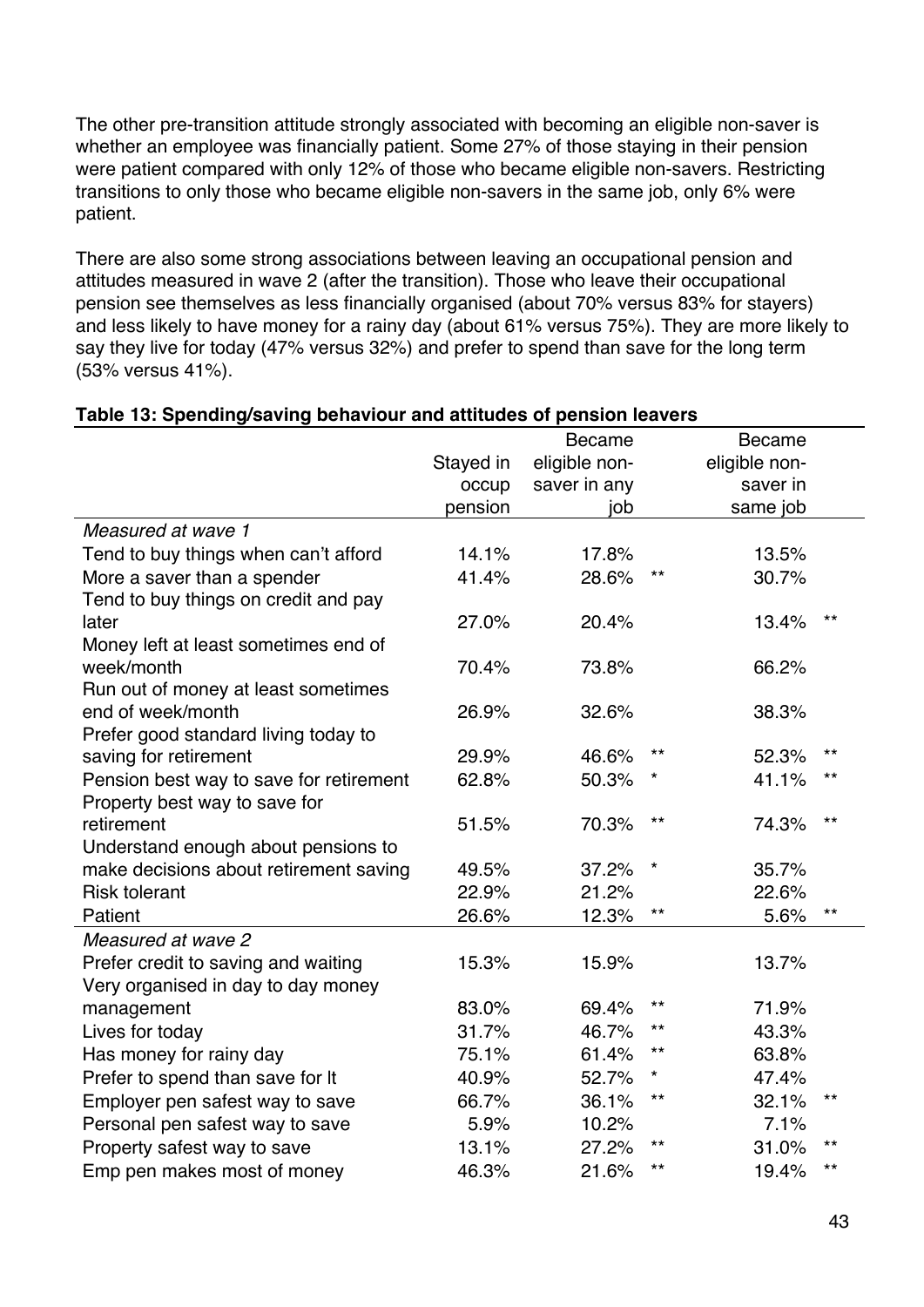| Pers pen makes most of money               | 3.8%  | 6.5%        | 3.8%           |
|--------------------------------------------|-------|-------------|----------------|
| Property makes most of money               | 26.9% | **<br>45.1% | $***$<br>47.0% |
| Expect financial situation to be better in |       |             |                |
| 2 yrs                                      | 33.4% | 40.4%       | 34.9%          |
| Expect financial situation to be worse in  |       |             |                |
| 2 yrs                                      | 15.9% | 14 4%       | 14.2%          |

The variables capturing attitudes to different saving methods at wave 2 are (as for the wave 1 measures) correlated with the decision to leave an occupational pension. Employees who left are much less likely to judge an employer pension as the safest way to save (32-36% versus 67% among stayers) and also less likely to say that an employer pension makes the most of the money (19-22% versus 46% among stayers). By contrast leavers are more likely to judge property as the safest way to save (27-31% versus 13% among stayers) and as having the highest returns (45-47% versus 27% among stayers). Interestingly, employees' evaluations of personal pensions are not related to the decision to leave an occupational pension.

Financial expectations do not seem to be associated with leaving an occupational pension, despite the cross-sectional evidence that eligible non-savers are more optimistic (and less pessimistic).

#### **4.4 Attitudes of employees who join an occupational pension (with employer contributions)**

Next we focus on the transitions of eligible non-savers into an occupational pension, comparing them with employees who remained as eligible non-savers between the two waves (Table 14). Focussing on statistically significant differences we see some evidence that those who join a pension are more successful at financial management. About 70-80% have money left at the end of the week or month, compared with only 59% of those who stay as eligible non-savers.

Those who think pensions are the best way to save for retirement were more likely to join but this relationship is not statistically significant. However, there is a significant relationship (at the 10% level) between views about property investment and joining a pension. About half of joiners judged that property was the best way to save, compared with 64% of those who remained eligible non-savers.

As for pension leavers, there is a strong relationship between joining a pension and financial patience: 34% of joiners are financially patient compared with just 17% of those who choose to stay out. Interestingly, being risk tolerant also seems to be associated with joining rather than leaving, although the result is only significant for those staying in the same job (the cross-sectional comparisons of Table 11 found eligible non-savers were more, not less, risk tolerant).

The comparisons using attitudes after the transition indicate that joiners were less likely to say they lived for today than were those staying out. Similarly to pension leavers, the joining decision is also associated with evaluations of the safety and returns to pension and property investment. Just over 60% of joiners said that an employer pension was the best way to save,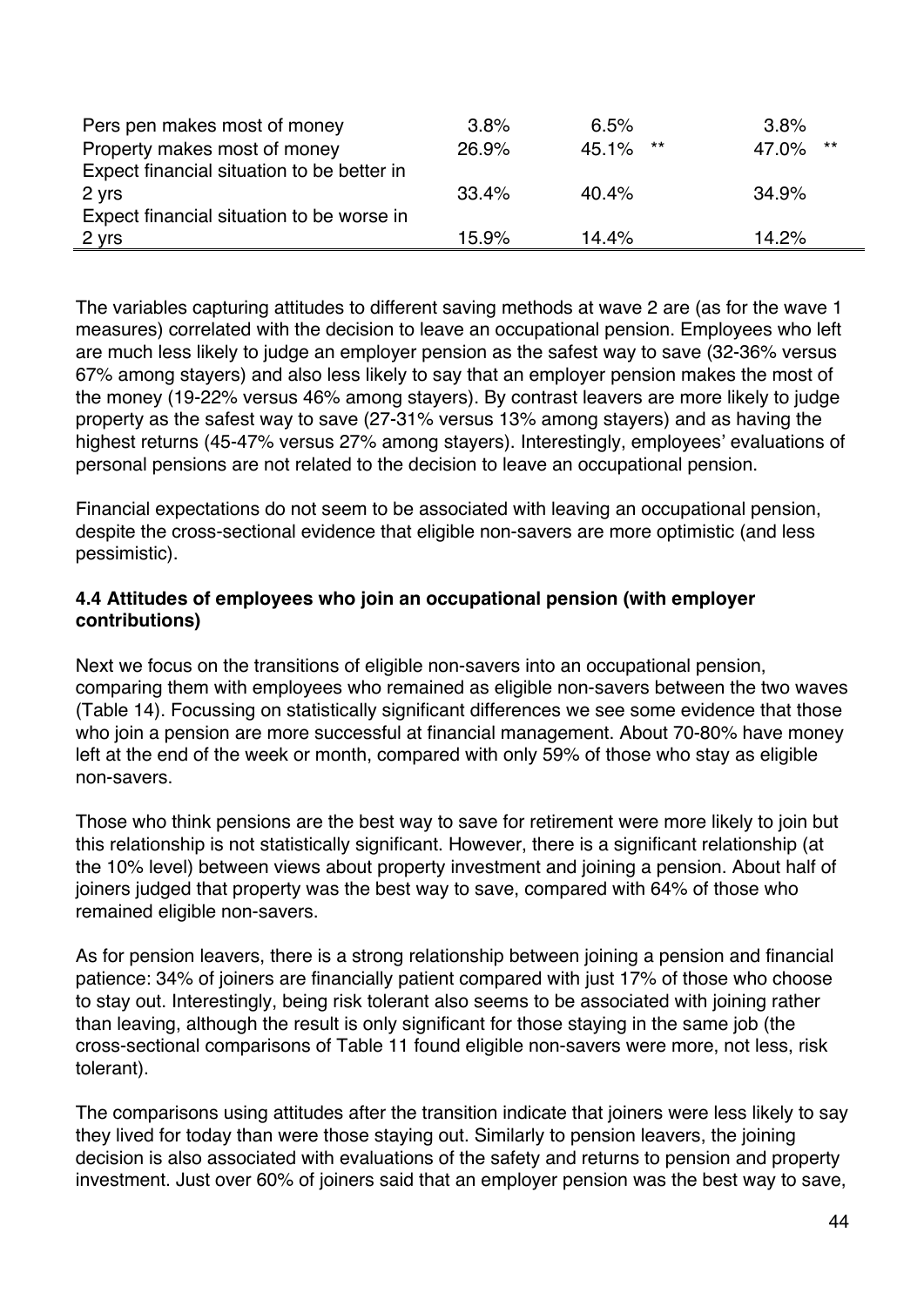compared with 25% of those who remained as eligible non-savers; and 40-48% of joiners said that an employer pension made the most of their money, compared with 25% of eligible nonsavers. Conversely, property was much less favoured, in terms of both safety and returns, by joiners compared with eligible non-savers, for instance about 15% of joiners said property was the safest way to save compared with 34% of those who stayed out. Evaluations about personal pensions were not related to the joining decision (as for leavers). As noted above, a caveat to these numbers is that a person's opinion of the relative merits of the different saving methods may reflect the decision just taken (e.g. they may feel a need to justify their choice). As for pension leavers, we do not see a relationship between financial expectations and joining an occupational pension.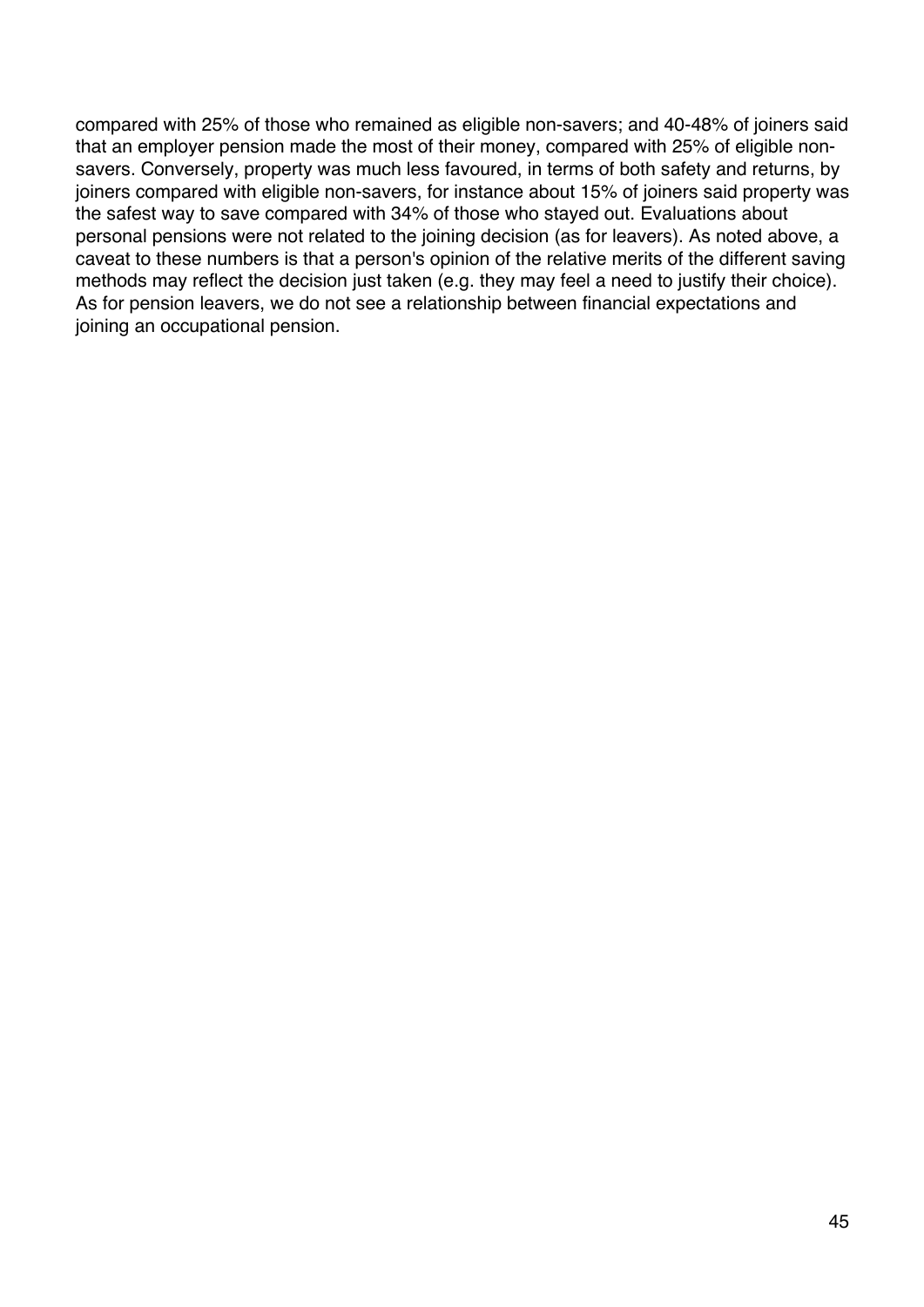|                                            |            | ponoion joinulo<br>Joined occ |              | Joined occ  |                 |
|--------------------------------------------|------------|-------------------------------|--------------|-------------|-----------------|
|                                            | Stayed     | pen in any                    |              | pen in same |                 |
|                                            | <b>ENS</b> | job                           |              | job         |                 |
| Measured at wave 1                         |            |                               |              |             |                 |
| Tend to buy things when can't afford       | 14.2%      | 13.6%                         |              | 16.9%       |                 |
| More a saver than a spender                | 33.6%      | 40.7%                         |              | 42.3%       |                 |
| Tend to buy things on credit and pay       |            |                               |              |             |                 |
| later                                      | 22.5%      | 24.7%                         |              | 26.0%       |                 |
| Money left at least sometimes end of       |            |                               |              |             |                 |
| week/month                                 | 58.9%      | 71.8%                         | **           | 78.9%       | $^{\star\star}$ |
| Run out of money at least sometimes        |            |                               |              |             |                 |
| end of week/month                          | 37.7%      | 28.9%                         |              | 28.5%       |                 |
| Prefer good standard living today to       |            |                               |              |             |                 |
| saving for retirement                      | 40.7%      | 32.4%                         |              | 33.8%       |                 |
| Pension best way to save for retirement    | 38.7%      | 48.3%                         |              | 45.1%       |                 |
| Property best way to save for              |            |                               |              |             |                 |
| retirement                                 | 64.2%      | 52.0%                         |              | 51.1%       | *               |
| Understand enough about pensions to        |            |                               |              |             |                 |
| make decisions about retirement saving     | 39.3%      | 31.0%                         |              | 34.0%       |                 |
| <b>Risk tolerant</b>                       | 26.0%      | 32.4%                         |              | 41.4%       | **              |
| Patient                                    | 17.1%      | 34.3%                         | $\star\star$ | 34.1%       | **              |
| Measured at wave 2                         |            |                               |              |             |                 |
| Prefer credit to saving and waiting        | 15.0%      | 16.9%                         |              | 18.1%       |                 |
| Very organised in day to day money         |            |                               |              |             |                 |
| management                                 | 77.5%      | 77.2%                         |              | 78.9%       |                 |
| Lives for today                            | 49.6%      | 31.0%                         | $***$        | 35.4%       |                 |
| Has money for rainy day                    | 62.1%      | 65.2%                         |              | 68.0%       |                 |
| Prefer to spend than save for It           | 51.6%      | 41.4%                         |              | 39.9%       |                 |
| Employer pen safest way to save            | 24.7%      | 60.1%                         | **           | 62.9%       | **              |
| Personal pen safest way to save            | 12.6%      | 13.8%                         |              | 13.4%       |                 |
| Property safest way to save                | 33.6%      | 16.5%                         | $***$        | 15.3%       | $***$           |
| Emp pen makes most of money                | 24.7%      | 40.2%                         | **           | 47.7%       | **              |
| Pers pen makes most of money               | 6.2%       | 7.2%                          |              | 9.3%        |                 |
| Property makes most of money               | 50.0%      | 29.2%                         | **           | 25.7%       | **              |
| Expect financial situation to be better in |            |                               |              |             |                 |
| 2 yrs                                      | 46.8%      | 48.5%                         |              | 40.1%       |                 |
| Expect financial situation to be worse in  |            |                               |              |             |                 |
| 2 yrs                                      | 7.4%       | 9.1%                          |              | 13.3%       |                 |

#### **Table 14: Spending/saving behaviour and attitudes of pension joiners**

#### **4.5 The predictors of pension transitions – attitudes and motivations**

We now present multivariate models of pension transitions that allow us to see the independent effects of attitudes on pension leaving and joining decisions after removing the effect of demographic and economic factors. Since the aim of the models is to predict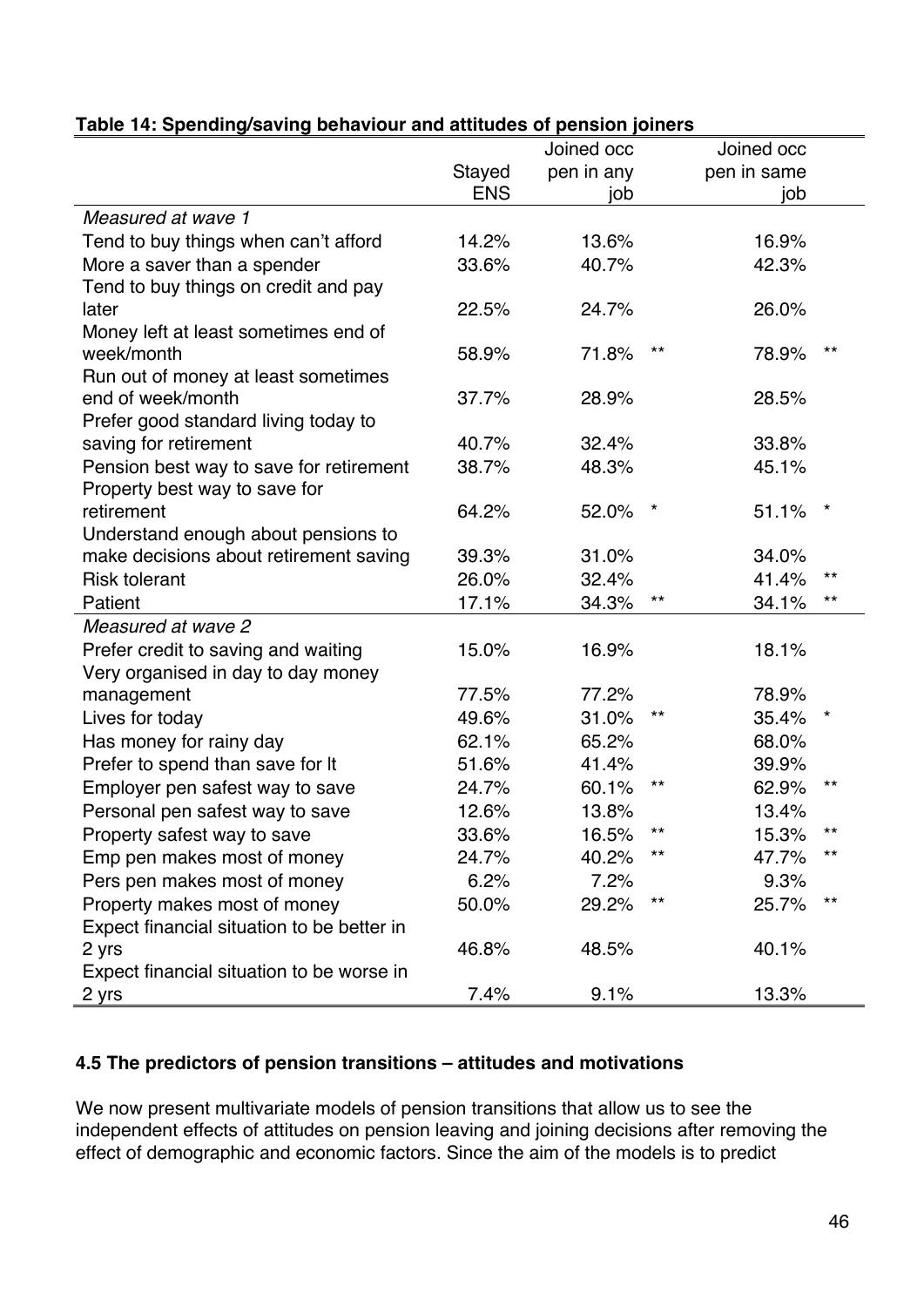subsequent pension transitions, all explanatory variables are measured at wave 1 and so cannot include attitudes collected in wave 2.

Table 15 shows the model estimates, indicating their level of statistical significance (including significance at the 20% level, which represents only weak evidence of an effect). The left hand column shows that both saving vs. spending attitudes and evaluations of the best way to save for retirement predict the decision to leave an occupational pension and become an eligible non-saver. Those who prefer a good standard of living today are 0.7pp more likely to become eligible non-savers, while those who see themselves more as savers than spenders are 0.4pp likely to leave their pension (this latter effect is only significant at  $20\%$ ).<sup>18</sup> Employees who are financially patient are 0.9pp less likely to leave their pension, the strongest effect in the model.

Looking at retirement savings methods, employees who believe that property is the best way to save are 0.8pp more likely to leave their occupational pension, and there is some weak evidence that those who think a pension is the best way to save are less likely to leave (by 0.5pp, only significant at 20%).

|                                      | Leaving                |         | Joining                |                 |
|--------------------------------------|------------------------|---------|------------------------|-----------------|
|                                      | (becoming ENS)         |         | (no longer ENS)        |                 |
| Characteristic                       | Percentage points (pp) |         | Percentage points (pp) |                 |
| Tend to buy things when can't afford | $-0.2$                 |         | 8.3                    |                 |
| More a saver than a spender          | $-0.4$ #               |         | $-2.6$                 |                 |
| Tend to buy things on credit and pay |                        |         |                        |                 |
| later                                | $-0.5$ #               |         | 7.9                    |                 |
| Money left at least sometimes end of |                        |         |                        |                 |
| week/month                           | 0.4                    |         | 13.7                   | $***$           |
| Run out of money at least sometimes  |                        |         |                        |                 |
| end of week/month                    | 0.2                    |         | 3.1                    |                 |
| Prefer good standard living today to |                        |         |                        |                 |
| saving for retirement                | 0.7                    | $\star$ | $-9.9$                 | $^\star$        |
| Pension best way to save for         |                        |         |                        |                 |
| retirement                           | $-0.5$                 | #       | 5.0                    |                 |
| Property best way to save for        |                        |         |                        |                 |
| retirement                           | 0.8                    | $***$   | $-3.8$                 |                 |
| Understand enough about pensions to  |                        |         |                        |                 |
| make decisions about retirement      |                        |         |                        |                 |
| saving                               | $-0.4$                 |         | $-11.9$                | $***$           |
| <b>Risk tolerant</b>                 | $-0.2$                 |         | 9.5                    | #               |
| Patient                              | $-0.9$                 | $***$   | 15.8                   | $^{\star\star}$ |
| Sample size                          | 4985                   |         | 292                    |                 |

#### **Table 15: Attitudinal predictors of pension transitions**

!!!!!!!!!!!!!!!!!!!!!!!!!!!!!!!!!!!!!!!!!!!!!!!!!!!!!!!!!!!!

Average marginal effects from probit models. Models also include controls for: gender, age (quadratic), marital status, number of children, new child in household, qualifications, housing tenure, whether buys house, earnings. \* Significant at 10%; \*\* significant at 5%.

<sup>18</sup> Curiously those who tend to buy on credit are less likely to become eligible non-savers, however this effect is only significant at 20%.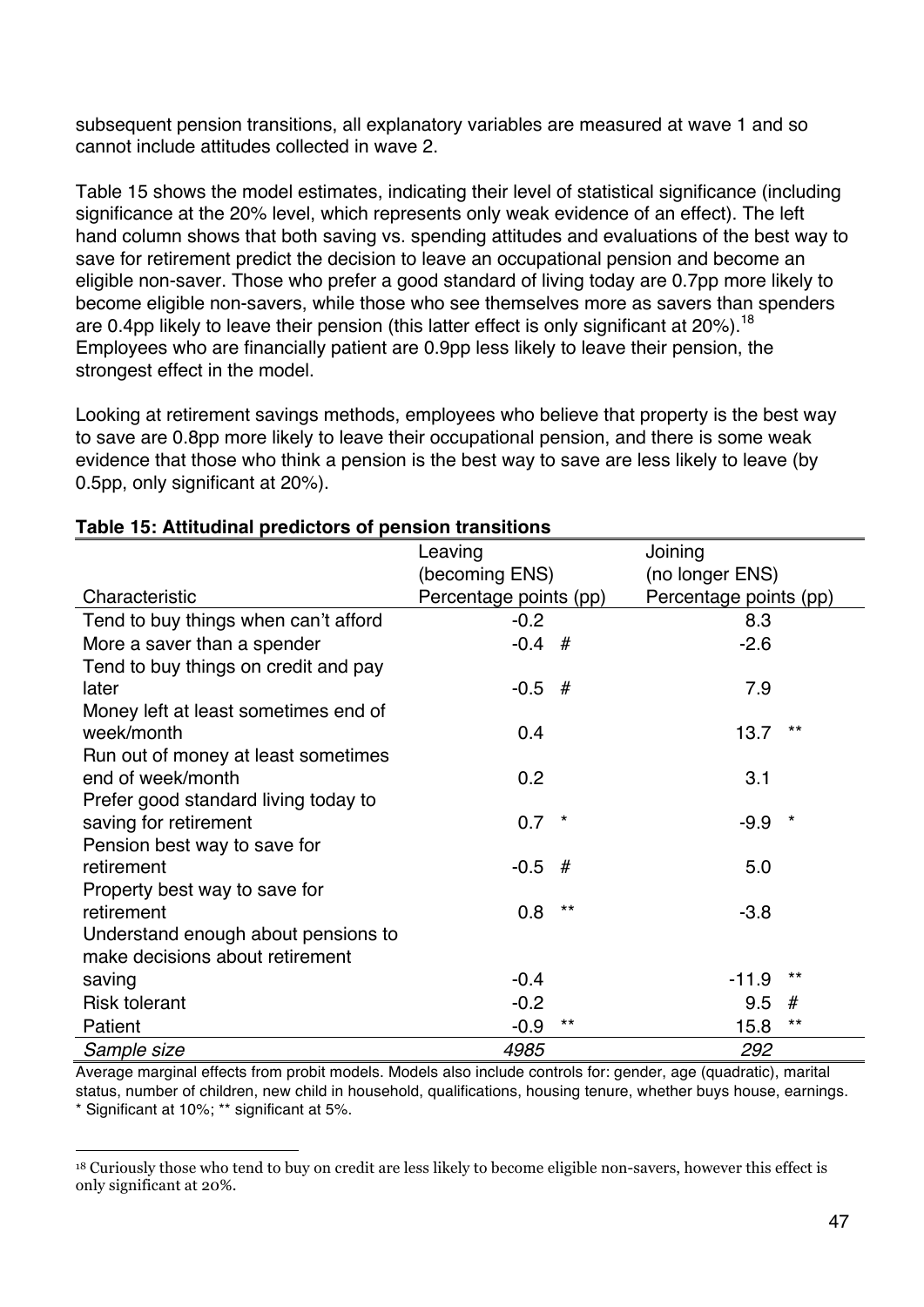The model for joining an occupational pension in the right hand column also indicates that attitudes towards the present versus the future affect the joining decision. Employees who prefer a good standard of living today are 10pp less likely to join while those who are financially patient are 16pp more likely to join (the largest effect in the model). In addition financial organisation plays a role. Those who tend to have money left at the end of the week/month are 14pp more likely to join.

By contrast with the predictive power of attitudes, judgements about the best way to save are not significant predictors of pensions joining (although they have the expected signs). However, those eligible non-savers who feel they understand enough about pensions are less likely to join an occupational pension (by 12pp). We know from the cross-sectional analysis that eligible non-savers feel they understand less about pensions than savers, so this result is unexpected. A possible (although speculative) explanation is that within the eligible non-saver group, those who are most financially confident (and thus report they understand enough about pensions) are the least likely to change their previous decision not to join an occupational pension, while the least financially confident are susceptible to changing their opinion. A further consideration is that this variable is not an objective measure of pension knowledge, rather it is self-assessed (so a respondent may report they know enough about pensions even though they know very little). In view of these issues, as a sensitivity check we re-estimated the model omitting the 'understand enough' variable – the results for the other characteristics were virtually identical.

#### **4.6 Reasons for being an eligible non-saver**

So far the analysis has identified a range of factors, both objective and subjective, that predict being an eligible non-saver. However, WAS also explicitly questioned respondents who were not members of their employer's occupational scheme about why they had chosen not to join. Figure 9 shows the reasons given by the sample of eligible non-savers.<sup>19</sup>

The major reasons given are that respondents cannot afford to join, they are still considering the decision, or that they are not interested. Among men the top reason is that they are still considering (almost 25% of eligible non-savers), followed by lack of affordability (22%) and lack of interest (20%), while for women the most common reason is lack of affordability (31%) followed by still considering (21%) and lack of interest (20%). The dominance of lack of affordability and lack of interest are consistent with the previous findings that both objective economic circumstances and attitudes play a role in the decision not to join.

We found previously that those who rated pensions as being risky or with poor returns were substantially more likely to be eligible non-savers. Some employees do cite pension quality, or preferred alternatives, as reasons for not joining, however the proportions are relatively small: around 6-8% say they prefer or have other arrangements, 3-6% say that the scheme offered is not good, and 4-7% say they don't trust pensions. Finally, about 7% say they did not join because they expected to change jobs or countries, consistent with our finding that a job change appears to be a focal point for a pension transition.

<sup>!!!!!!!!!!!!!!!!!!!!!!!!!!!!!!!!!!!!!!!!!!!!!!!!!!!!!!!!!!!!</sup> <sup>19</sup> As respondents could give more than one reason, the categories sum to more than 100%.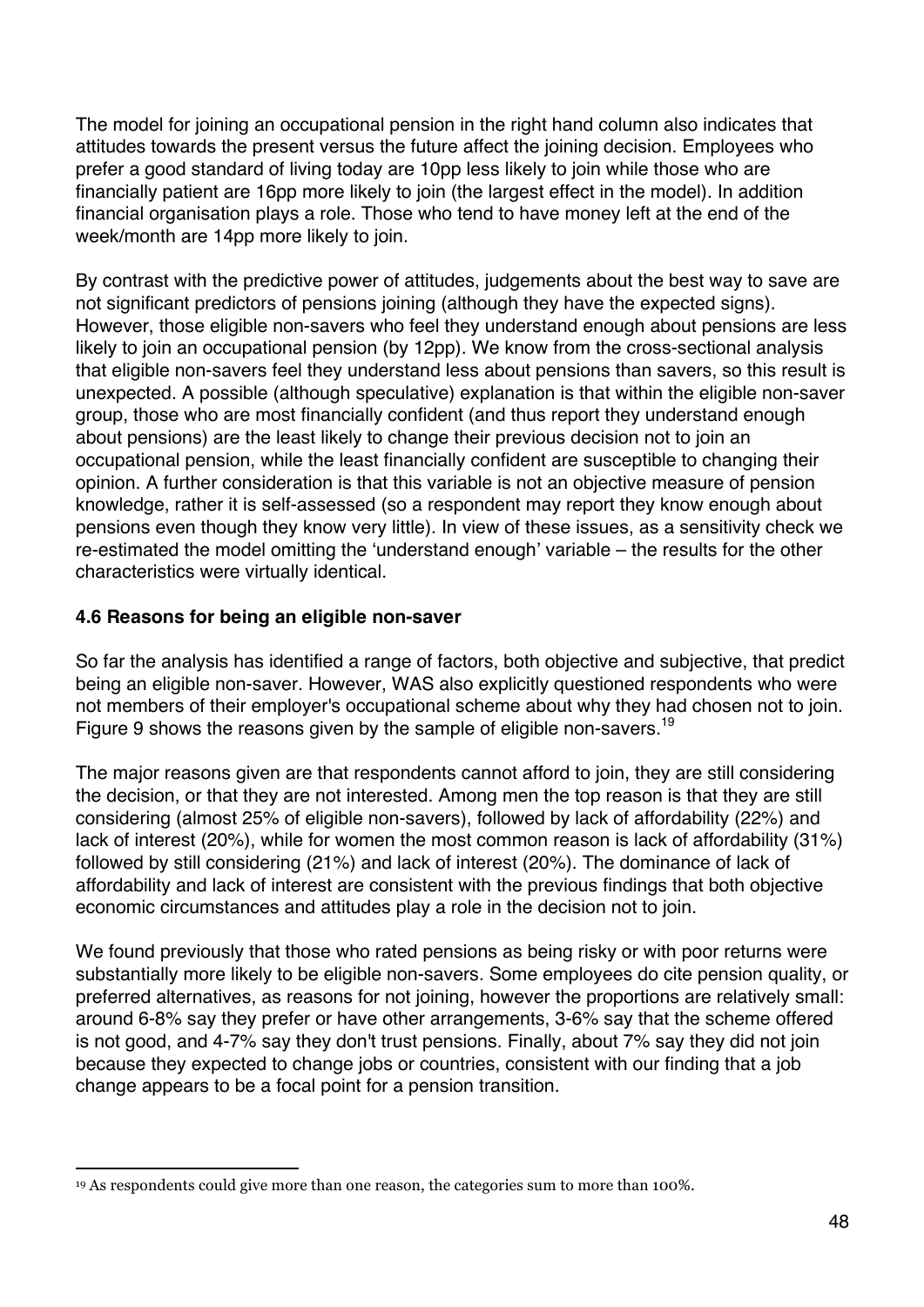#### **Figure 9: Reasons for not saving to occupational pension among eligible non-savers**



Given the importance of affordability as a reason for not saving, we examine the characteristics of those who say they cannot afford a pension and compare them to employees giving other reasons. Table 16 summarises individual demographics and economic variables. Eligible non-savers saying they cannot afford a pension are more likely to be women (55% versus 44%) and to have more children (0.83 versus 0.65), however on average the two groups are about the same age and as likely to be married.

Those who say they cannot afford to save are, as expected, less qualified; nevertheless over a fifth have a degree (compared with 28% of those who give other reasons). They are much less likely to be outright homeowners (only 5% compared with 15% of those giving other reasons), about as likely to be homeowners, and somewhat more likely to be tenants (37% versus 29%).

Turning to financial characteristics, eligible non-savers who report they cannot afford to save are, as we would expect, somewhat less affluent than those who give other reasons. Their median annual earnings are £18k compared with £19.4k for those giving other reasons. They are less likely to have saved in the last year (36% compared with 60% of those giving other reasons) and they have lower savings (£7 at the median compared with £547) and much more debt (£2k versus £328). They are less likely to own a second property, have higher mortgage loan-to-value ratios and are more likely to be behind with household bills.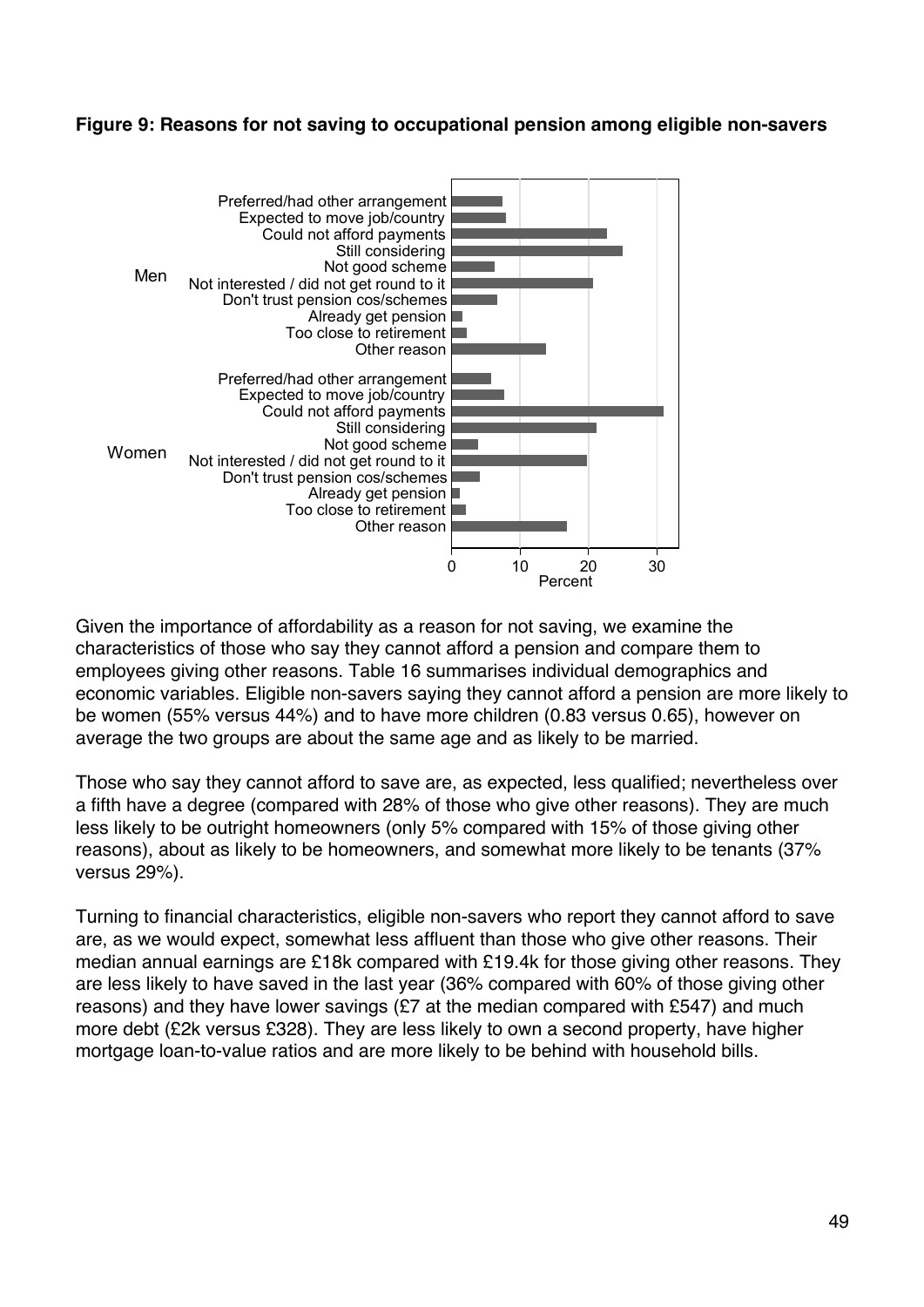|                                            | Other reasons | Can't afford |       |
|--------------------------------------------|---------------|--------------|-------|
| Demographics                               |               |              |       |
| Female                                     | 44.4%         | 55.0%        | $***$ |
| Age (yrs)                                  | 37.7          | 37.3         |       |
| <b>Married</b>                             | 65.7%         | 66.6%        |       |
| Number of children under 18                | 0.65          | 0.83         | $***$ |
| Education                                  |               |              |       |
| Degree                                     | 27.6%         | 20.7%        | $***$ |
| Other qualification                        | 65.5%         | 72.2%        | $***$ |
| No qualification                           | 6.9%          | 7.1%         |       |
| Housing, savings and earnings              |               |              |       |
| Owns home outright                         | 14.7%         | 4.6%         | $***$ |
| Mortgage holder                            | 55.4%         | 57.0%        |       |
| Tenant                                     | 28.7%         | 37.4%        | $***$ |
| Gross annual earnings $(E)^{D}$            | 19408         | 17994        | $***$ |
| Saved money in last year <sup>a</sup>      | 59.7%         | 36.3%        | $***$ |
| Liquid savings(£) <sup>b</sup>             | 547           |              | $***$ |
| Liquid debt $(E)^b$                        | 328           | 2033         | $***$ |
| Owns 2 <sup>nd</sup> property <sup>a</sup> | 6.0%          | 3.7%         | *     |
| Mortgage loan to value <sup>c</sup>        | 52.6%         | 65.0%        | $***$ |
| Saves to personal pension                  | 7.4%          | 1.6%         | $***$ |
| In mortgage arrears                        | 0.0%          | 0.0%         |       |
| In bill arrears                            | 2.7%          | 7.6%         | $***$ |
| Base sample size                           | 1,626         | 543          |       |

**Table 16: Personal and household characteristics of eligible non-savers, by reason for not saving**

 $a$  Measured at wave 1 only (other characteristics measured at both waves);  $b$  Median values in 2010 prices;  $c$ Mortgage LTV for employees with mortgages \* Significant at 10%; \*\* significant at 5%.

However, despite the financial differences between the "can't afford" and "other reasons" groups, the gap is less pronounced than between eligible non-savers as a whole and employees in occupational pensions (see Table 3). For instance, the median earnings of occupational pension savers is £26k, while as seen it is only £19.4k among the "other reasons" group of eligible non-savers (and £18k among the "can't afford" group). Thus it is not the case that eligible non-savers are divided neatly into a group who cannot afford and a second group giving other reasons who are much closer financially to pension savers. A possible exception is the propensity to save (in the last year): it is 60% among eligible nonsavers giving other reasons, which is reasonably close to the 70% rate among pension savers, see Table 3).

To look in more detail at the earnings differences between the two groups of eligible nonsavers, Table 17 reports annual earnings broken down into bands. The two distributions are significantly different statistically, nevertheless there is clearly a lot of overlap. Similar proportions in each group have earnings in the range of £10k-30k, but there are more low earners and fewer higher earners among those reporting they cannot afford a pension. Some 18% of them earn less than £10k (versus 14% in the "other reasons" group), while less than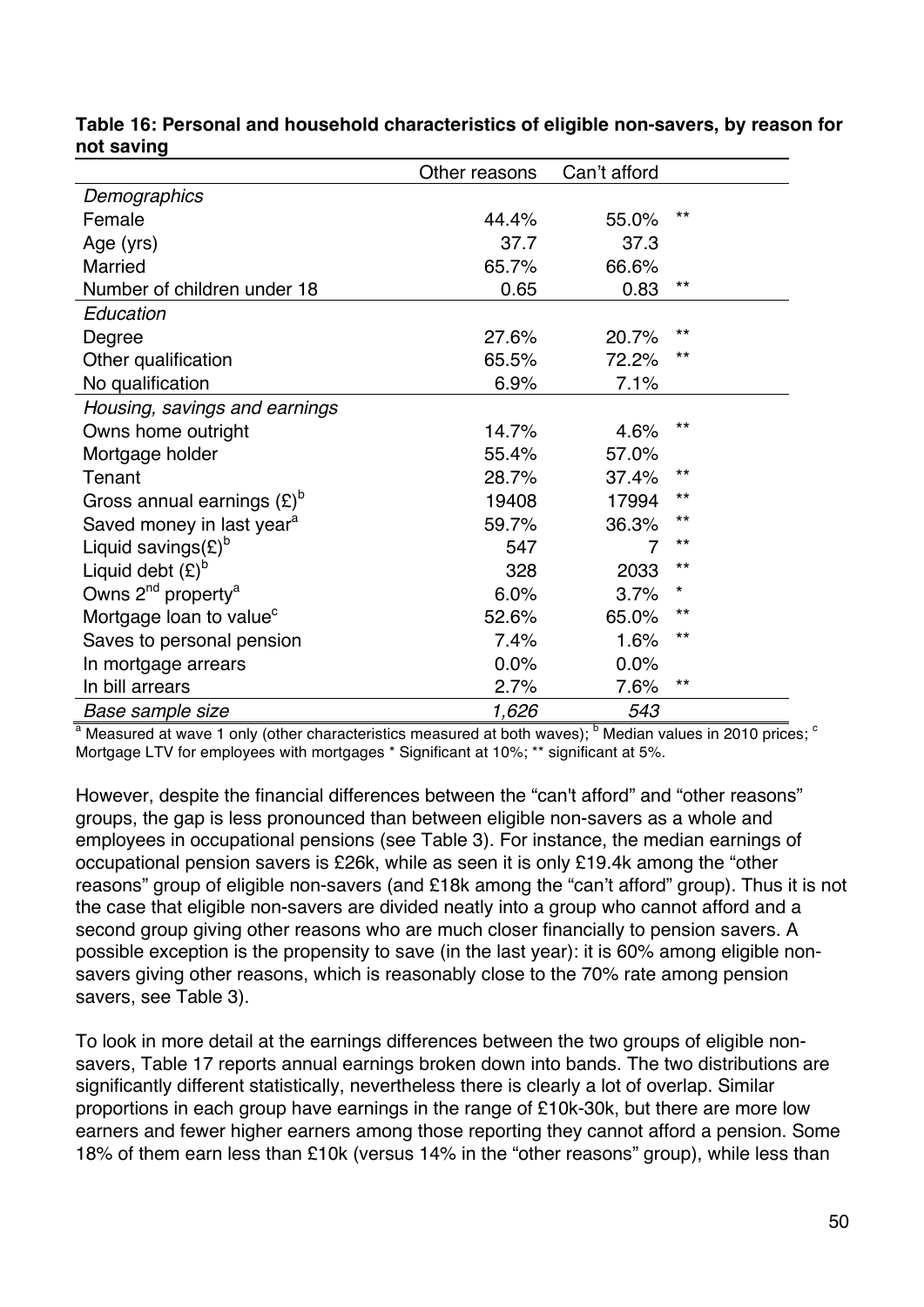12% earn more £30k (versus 21% in the "other reasons" group). However, even among the "can't afford" group some 23% earn more than £25k.

|                           | Other   |              |
|---------------------------|---------|--------------|
| Gross annual earnings     | reasons | Can't afford |
| £1 to $<$ £5 $k$          | 3.8%    | 5.2%         |
| £5k to $<$ £10k           | 10.0%   | 12.5%        |
| £10 $k$ to $\leq$ 15 $k$  | 16.1%   | 18.2%        |
| £15 $k$ to $<$ 20 $k$     | 22.8%   | 24.3%        |
| £20 $k$ to $\leq$ 25 $k$  | 15.2%   | 17.3%        |
| £25k to $<$ £30k          | 10.7%   | 11.1%        |
| £30 $k$ to $\leq$ 240 $k$ | 11.0%   | 7.8%         |
| $£40k+$                   | 10.3%   | 3.7%         |
| Total                     | 100%    | 100%         |

#### **Table 17: Earnings of eligible non-savers, by reason for not saving**

Table 18 presents the attitudinal characteristics of the two groups of eligible non-savers.<sup>20</sup> In general their attitudes are consistent with the reasons given for not saving, in particular the "can't afford" group are indeed more likely to buy things they can't afford (27% vs. 16%), less likely to be savers rather than spenders (24% vs. 35%), more likely to buy things on credit (27% vs. 20%) and more likely to live for today (56% vs. 43%).

Eligible non-savers who report they cannot afford a pension are much less likely to have money left at the end of the week/month (35% vs. 71%), much more likely to run out (60% vs. 32%) and less likely to have money for a rainy day (57% vs. 73%). As measured by these financial management characteristics, the "other reasons" group does not appear hugely different to the group of occupational pension savers (Table 3): for instance, the proportion (71%) with money left at the end of the week is the same for both; and while 32% of the "other reasons" group run out of money, this is not very much greater than the 26% of pension savers. Thus what distinguishes the "can't afford" and "other reasons" groups may not be so much their income as their financial management.

There are almost no differences between the two groups in their evaluation of pension savings methods. The only exception is that the "can't afford" group is slightly less likely to say that personal pensions are the safest way to save.

We saw in Chapter 3 that eligible non-savers are on average considerably less affluent than those who choose to save to an occupational pension and that financial factors help predict their decision. Nevertheless it seems that affordability constraints are not the only reason for non-participation. Three quarters of eligible non-savers cite reasons other than affordability, while those who say they cannot afford to save often look more similar than expected in terms of earnings to those citing other reasons. They do however seem to differ in their financial preferences and success in managing money (although they report being equally organised).

!!!!!!!!!!!!!!!!!!!!!!!!!!!!!!!!!!!!!!!!!!!!!!!!!!!!!!!!!!!!

<sup>20</sup> Appendix Table A.1 reports the job characteristics of two groups; there are few notable differences between them.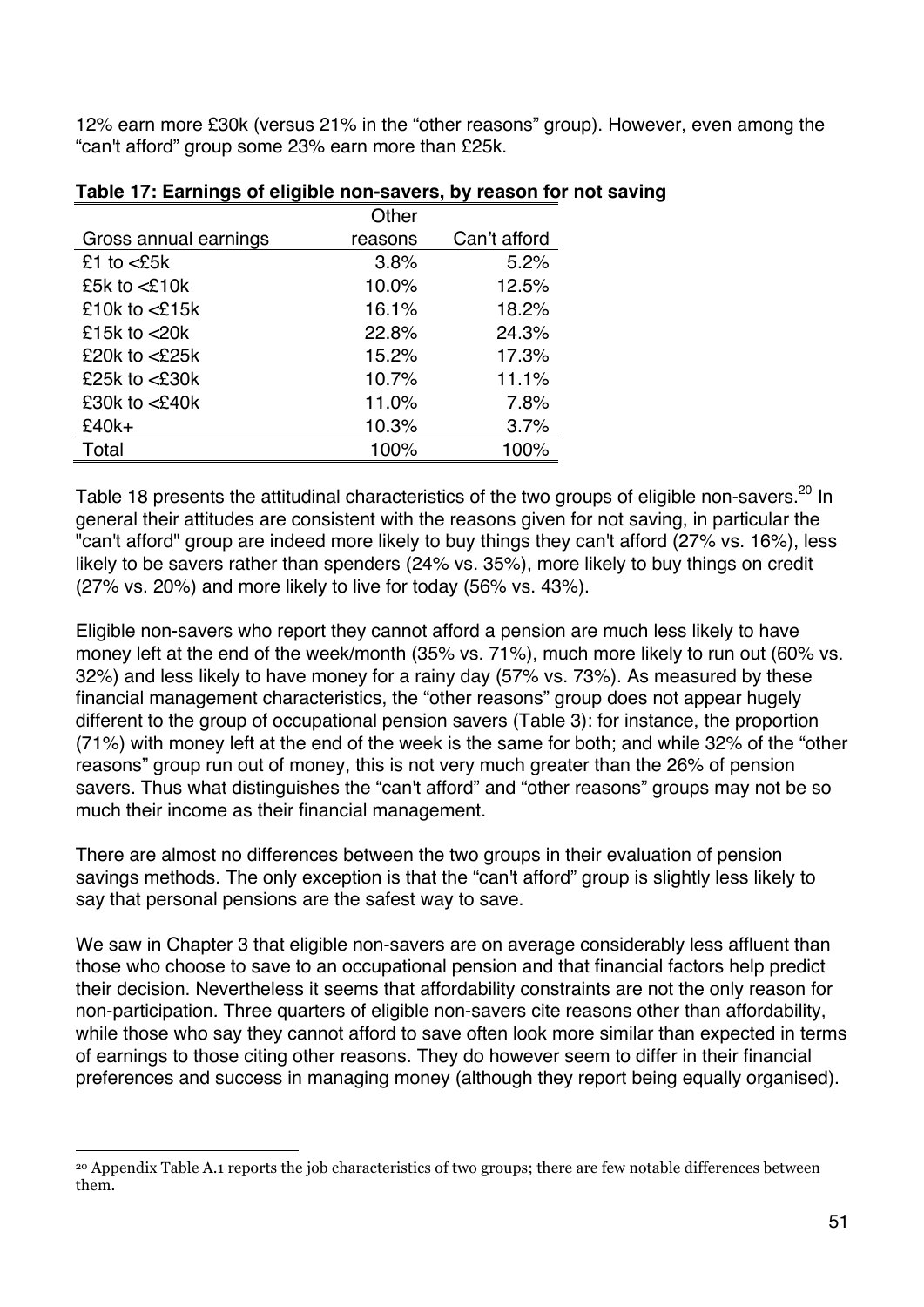#### **Table 18: Spending/saving behaviour and attitudes of eligible non-savers, by reason for not saving**

|                                                         | Other   | Can't  |              |
|---------------------------------------------------------|---------|--------|--------------|
|                                                         | reasons | afford |              |
| Measured at wave 1                                      |         |        |              |
| Tend to buy things when can't afford <sup>a</sup>       | 16.2%   | 26.5%  | $***$        |
| More a saver than a spender <sup>a</sup>                | 35.0%   | 23.7%  | $***$        |
| Tend to buy things on credit and pay later <sup>a</sup> | 20.0%   | 27.0%  | $\star\star$ |
| Money left at least sometimes end of                    |         |        |              |
| week/month                                              | 71.0%   | 35.0%  | $***$        |
| Run out of money at least sometimes end of              |         |        |              |
| week/month                                              | 32.0%   | 59.9%  | $***$        |
| Prefer good standard living today to saving             |         |        |              |
| for retirement <sup>a</sup>                             | 42.0%   | 53.5%  | $***$        |
| Pension best way to save for retirement <sup>a</sup>    | 42.3%   | 46.3%  |              |
| Property best way to save for retirement <sup>a</sup>   | 62.7%   | 58.6%  |              |
| Understand enough about pensions to make                |         |        |              |
| decisions about retirement saving <sup>a</sup>          | 38.5%   | 31.6%  | $***$        |
| Risk tolerant <sup>b</sup>                              | 29.4%   | 24.3%  | $^\star$     |
| Patient <sup>c</sup>                                    | 22.2%   | 12.8%  | $\star\star$ |
| Measured at wave 2                                      |         |        |              |
| Prefer credit to saving and waiting <sup>a</sup>        | 13.6%   | 20.9%  | $***$        |
| Very organised in day to day money                      |         |        |              |
| management <sup>a</sup>                                 | 77.9%   | 76.6%  |              |
| Lives for today <sup>a</sup>                            | 43.4%   | 55.9%  | $***$        |
| Has money for rainy day <sup>a</sup>                    | 63.7%   | 40.1%  | **           |
| Prefer to spend than save for long term <sup>a</sup>    | 48.3%   | 53.4%  |              |
| Employer pension safest way to save                     | 29.2%   | 33.3%  |              |
| Personal pension safest way to save                     | 12.2%   | 8.8%   | $***$        |
| Property safest way to save                             | 25.8%   | 30.8%  |              |
| Employer pension makes most of money                    | 22.2%   | 26.6%  |              |
| Personal pension makes most of money                    | 7.0%    | 3.3%   |              |
| Property makes most of money                            | 39.5%   | 45.3%  |              |
| Expect financial situation to be better in 2 yrs        | 47.4%   | 46.7%  |              |
| Expect financial situation to be worse in 2 yrs         | 11.6%   | 12.4%  |              |
| Fin situation got worse over last 2 yrs                 | 20.6%   | 29.1%  | **           |
| Could make ends meet <3m if income                      |         |        |              |
| dropped a quarter                                       | 32.4%   | 68.1%  | $\star\star$ |

<sup>a</sup> Proportions refer to respondents who "strongly" or "tend to" agree with these statements (as opposed to expressing no opinion, tending to disagree or strongly disagreeing). <sup>b</sup> Prefers a 1-in-5 chance of £10k to a guaranteed payment of £1k. <sup>c</sup> Prefers £1.1k next year to £1k today. \* Significant at 10%; \*\* significant at 5%.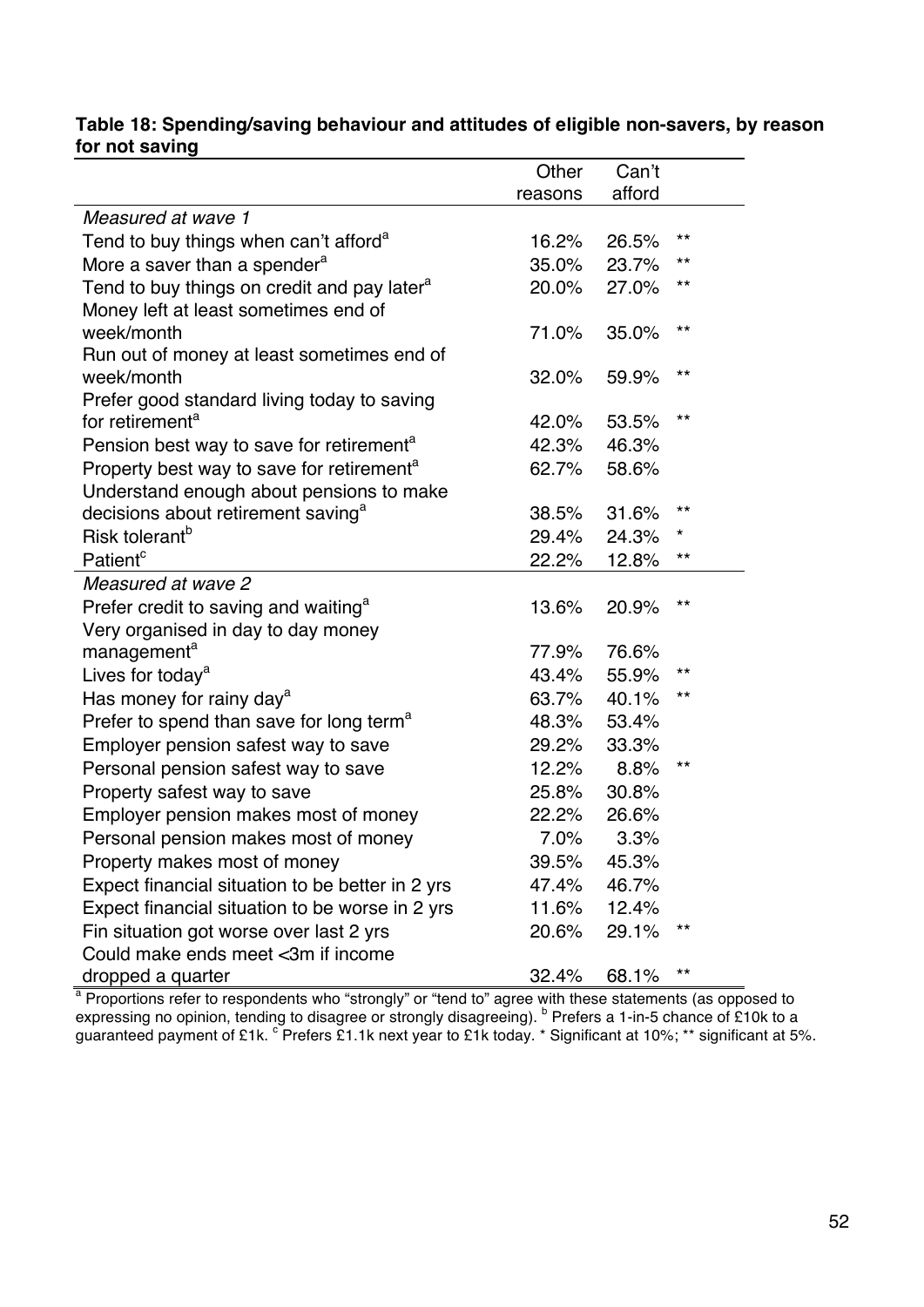### **5. Discussion and conclusions**

In this chapter we present an overview of the main factors associated with being an eligible non-saver and with making transitions into and out of occupational pensions. Figures 10-12 bring together the effects from the various models estimated to enable us to compare them and identify the key factors explaining pension status.

The first general point to note is that both objective factors (demographics and financial circumstances) and subjective attitudes help to explain being an eligible non-saver, and their effects are typically of comparable size. In *Who Saves for Retirement?* (2011), we identified a single factor, the availability of employer contributions, as key to expanding pension participation. This new analysis suggests that once employer contributions are in place, there are multiple factors underlying the remaining level of non-participation. Some, such as housing tenure or personal finance skills, may be more directly amenable to policy intervention but some, such as ingrained preferences for a good life today at the expense of the future may be less so.

The analysis in Chapter 2 as well as the model effects summarised in Figure 10 show that young people are much more likely to be eligible non-savers than older employees. Taking account of other factors, a five-year difference in age at around age 30 leads to a 4pp difference in the probability of being an eligible non-saver (this compares to an 11% average chance of being an eligible non-saver), one of the larger effects in the model. While young people do not appear less likely to join an occupational pension if they have previously been eligible non-savers (Figure 12), age is one of the few demographic characteristics that predicts leaving a pension (Figure 11). This suggests that young people should be one target of policy aimed at reducing opt-outs following automatic enrolment.

Educational qualifications are strong predictors of eligible non-saver status: employees with a degree are 5pp less likely to be eligible non-savers than those with no qualifications. However qualifications do not predict the transition either in or out of an occupational pension. This suggests that qualifications may be an indicator of longer-term factors that determine the propensity to be an eligible non-saver, rather than affecting the short-term dynamics.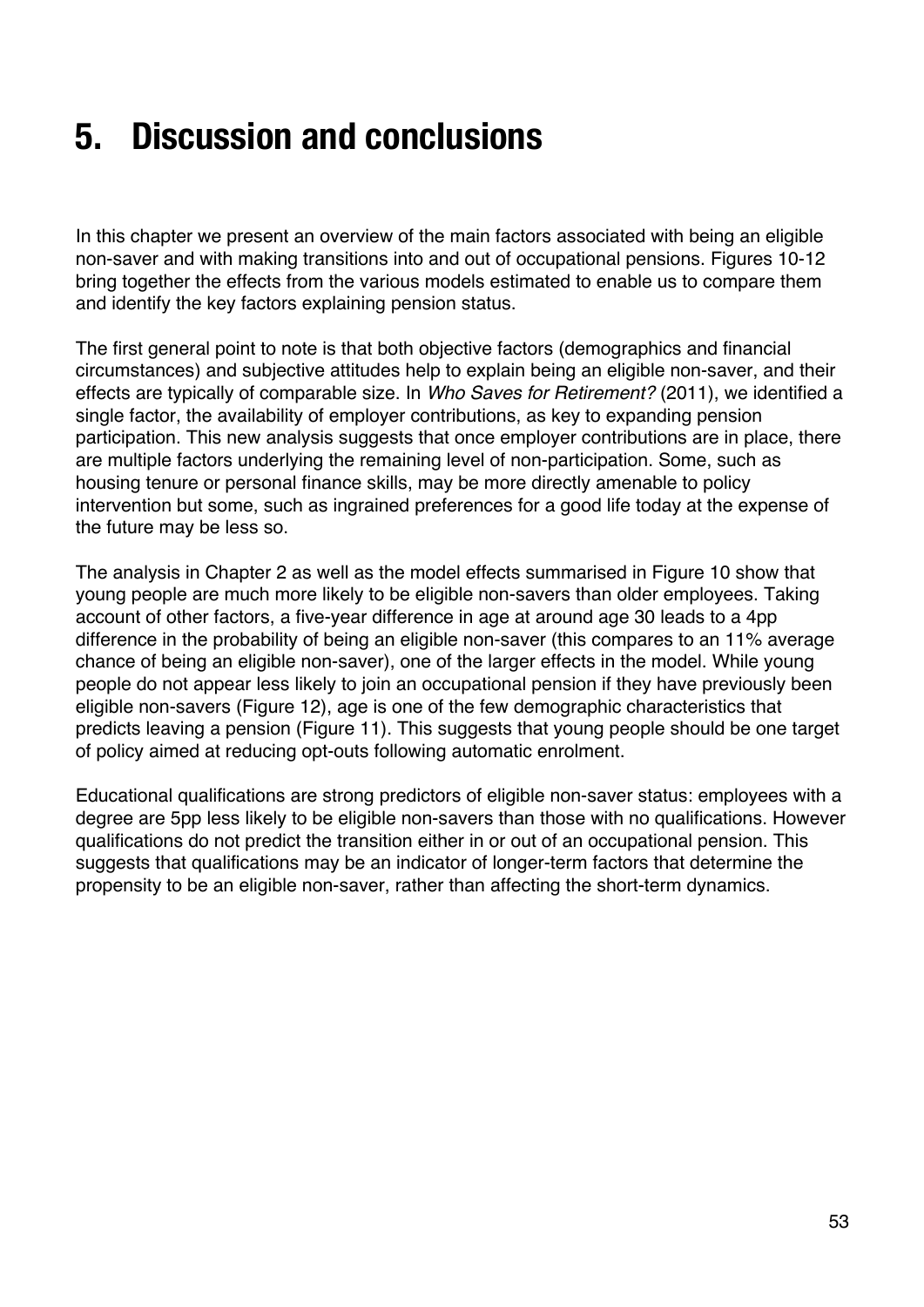#### **Figure 10: Predictors of being an eligible non-saver**



Average marginal effects (percentage points) from three probit models: (i) baseline model estimated using wave 1 data (Table 3); (ii) effects of attitudes measured in wave 1 (Table 12, top panel); (iii) effects of attitudes measured in wave 2 (Table 12, bottom panel). Both (ii) and (iii) control for personal and household characteristics. Overall proportion of eligible non-savers is 11%.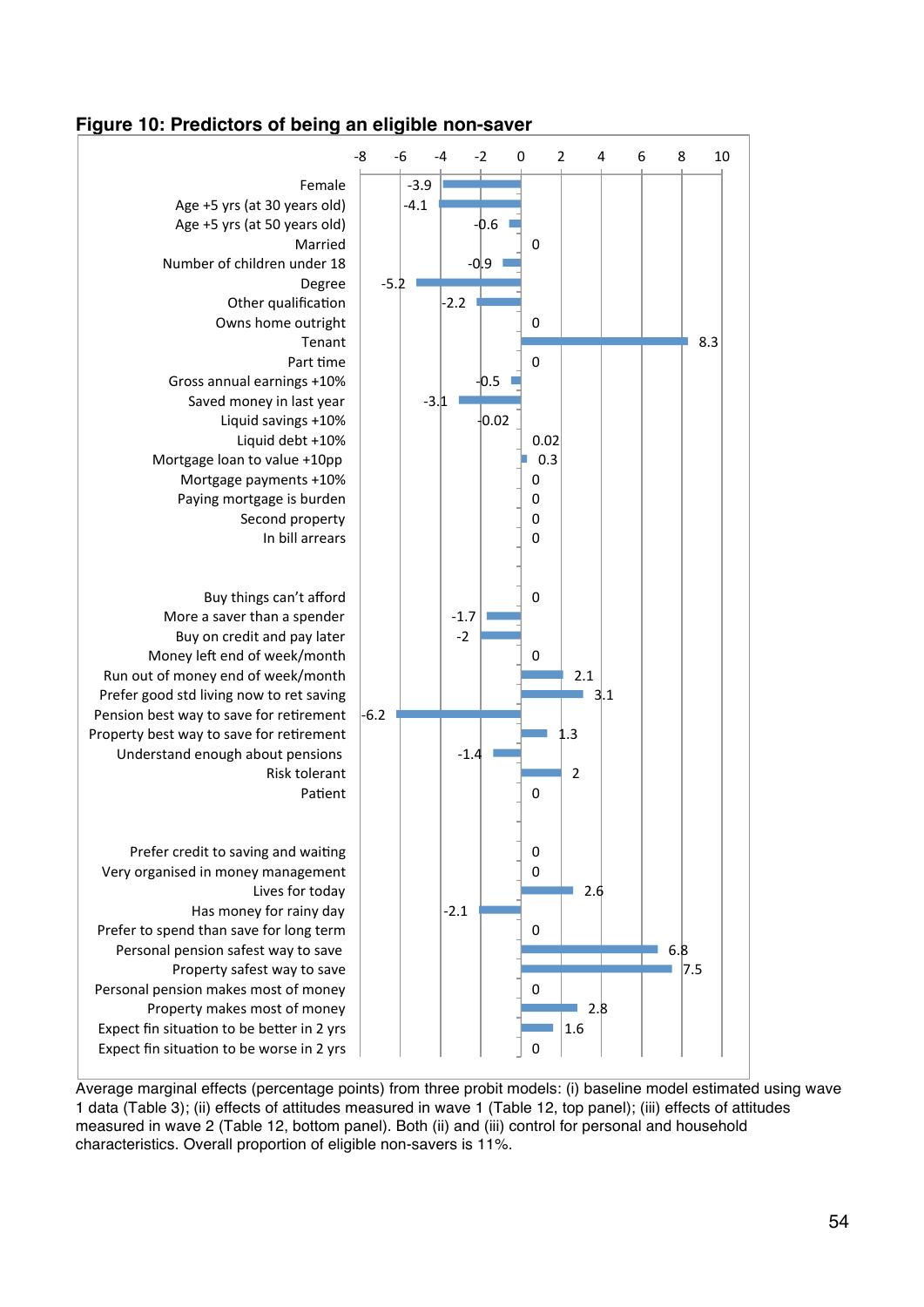In term of financial characteristics, the key factor appears to be earnings. Higher earners are less likely to be eligible non-savers (by 0.5pp for each 10% increase in earnings), and if they are eligible non-savers they are more likely to join an occupational pension (by 1pp for each 10% increase in earnings). In contrast, the effect of savings and debt are tiny: a 10% increase in savings only increases the probability of being an eligible non-saver by 0.02pp (with an equal and opposite effect for debt). Nevertheless employees who saved in the last year are 3pp less likely to be eligible non-savers – thus it appears that the fact of saving (or not) is more important that the amount saved (or borrowed). This may be linked to savings attitudes, which we consider below.

The single largest factor associated with being an eligible non-saver is housing tenure. Tenants are 8pp more likely to be eligible non-savers than home owners (with or without mortgages), and they are 27pp less likely than home owners to move from being an eligible non-saver to joining a pension. This suggests that employees may wait until they buy a property to begin a pension (and we also find some weak evidence that the purchase of a house tends to be accompanied by a transition into a pension). Among mortgage holders, the level of repayments does not affect the chances of being an eligible non-saver, but those with higher loan-to-value ratios are more likely to be eligible non-savers – this may reflect people who have recently made the transition from renting to home ownership and not yet joined a pension.

Financial attitudes and judgements are associated with eligible non-saver status both at a point in time and looking at transitions over time, even after controlling for family structure, qualifications and financial circumstances. Unsurprisingly, those who prioritise the present over the future are more likely to be eligible non-savers. The most consistent association is for those who say they prefer a "good standard of living now to saving for retirement": they are more likely to be eligible non-savers, less likely to join a pension, and more likely to leave. This attitude measure explicitly refers to pension saving, but we also find that the more neutral measure of financial patience (a willingness to delay receipt of money) is also associated with transitions (though not eligible non-saver status at a point in time). 'Patient' employees are less likely to leave an occupational pension (by 0.9pp) and more likely to join one (by 16pp). These are among the largest attitudinal effects we find and, to the extent that they are reflective of personality traits, may be more difficult to influence through public policy intervention.

However, we also find that measures of financial management are associated with being an eligible non-saver. Employees who tend to run out of money at the end of the week or month are more likely to be eligible non-savers while those with money left are more likely to join a pension. Thus there could be a payoff to improving people's financial management skills.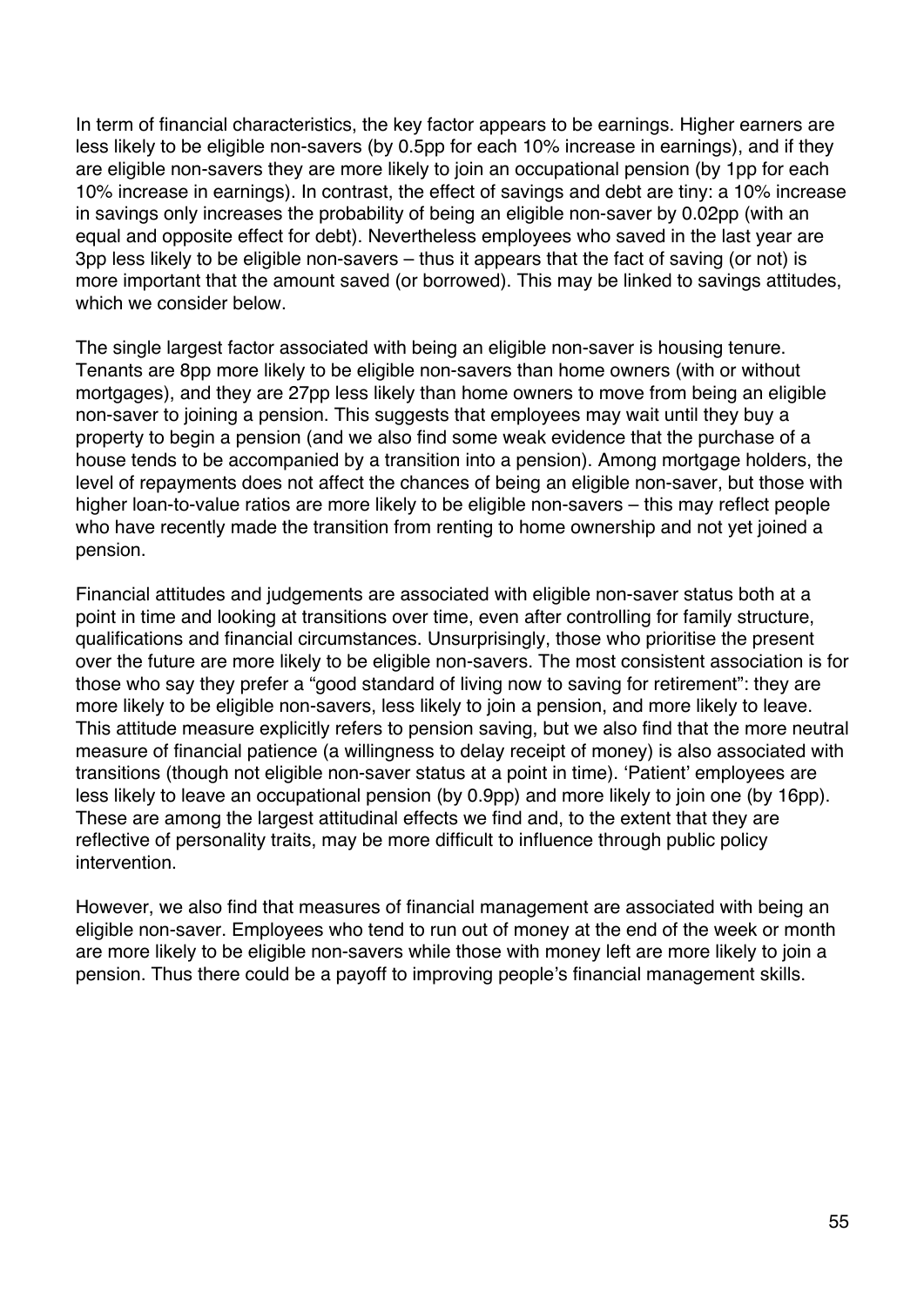

#### **Figure 11: Predictors of leaving pension and becoming an eligible non-saver**

Average marginal effects (percentage points) from probit model. All characteristics measured at wave 1, except "has new child" and "buys house" measured as transitions between waves 1 and 2. Overall pension exit rate is 1.4%.

There is a strong cross-sectional relationship between employees' evaluation of different pension saving methods and whether they are eligible non-savers. Those who rate pensions as the best way to save are 6pp less likely to be eligible non-savers, while those who rate personal pensions or property as the safest way to save are about 7pp more likely to be eligible non-savers. Moreover, those who rate pensions as best are less likely to leave a pension, while those who think property is best are more likely to leave. This suggests that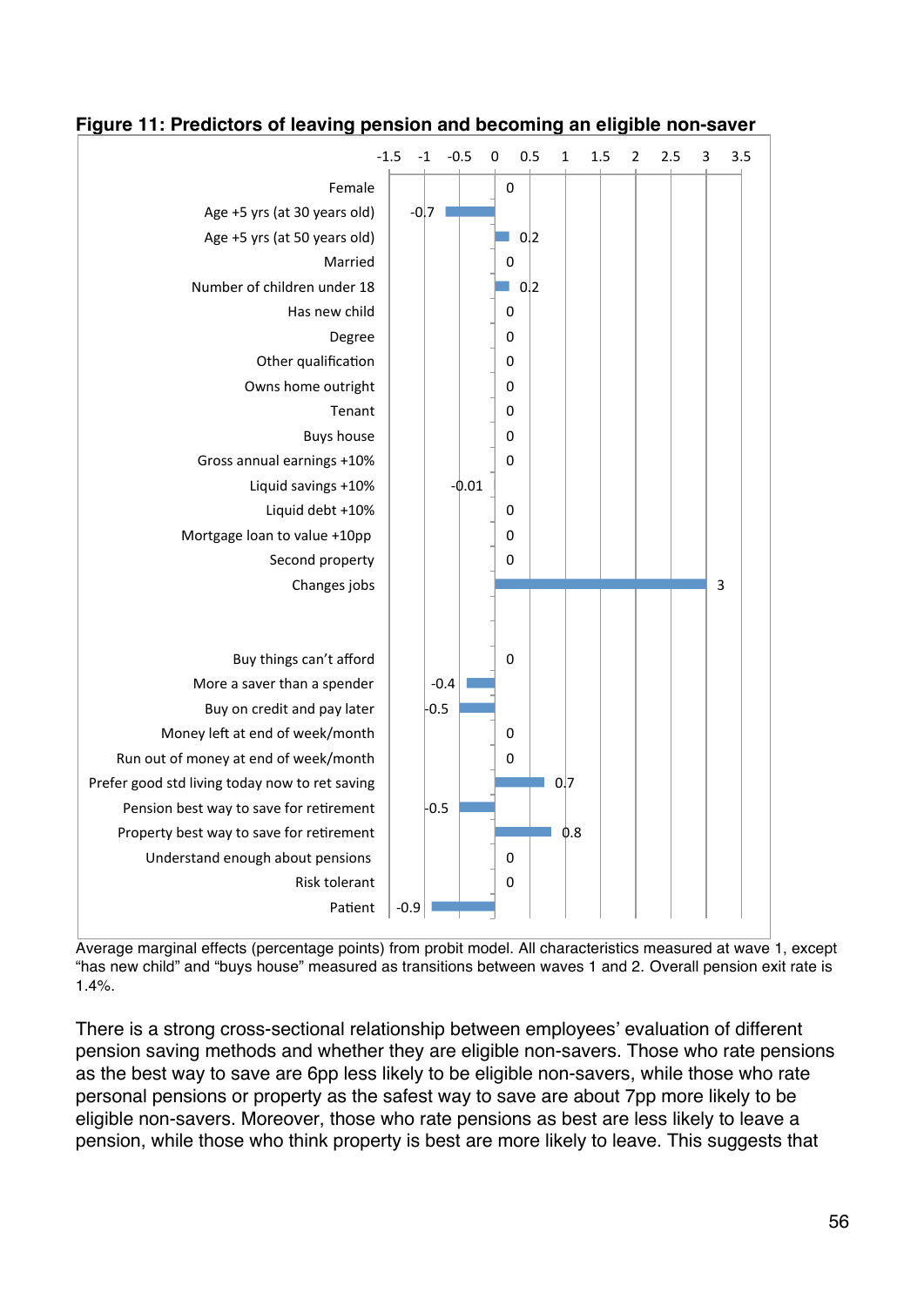ensuring that pensions are value for money (or at least employees have accurate information about pensions versus other savings methods) could play a role in minimising opt- outs.



**Figure 12: Predictors of moving from being eligible non-saver to join pension**

Average marginal effects (percentage points) from probit model. All characteristics measured at wave 1, except "has new child" and "buys house" measured as transitions between waves 1 and 2. Overall pension joining rate is 40%.

Changing jobs is a focal point for taking a decision about a pension. Indeed, a job change is by far the strongest predictor of leaving an occupational pension (raising the probability by 3pp), even when the new job offers a pension with employer contributions (as in our sample). Similarly a job change is often the trigger to join a new pension after being an eligible nonsaver. This points to the importance of providing information about occupational pensions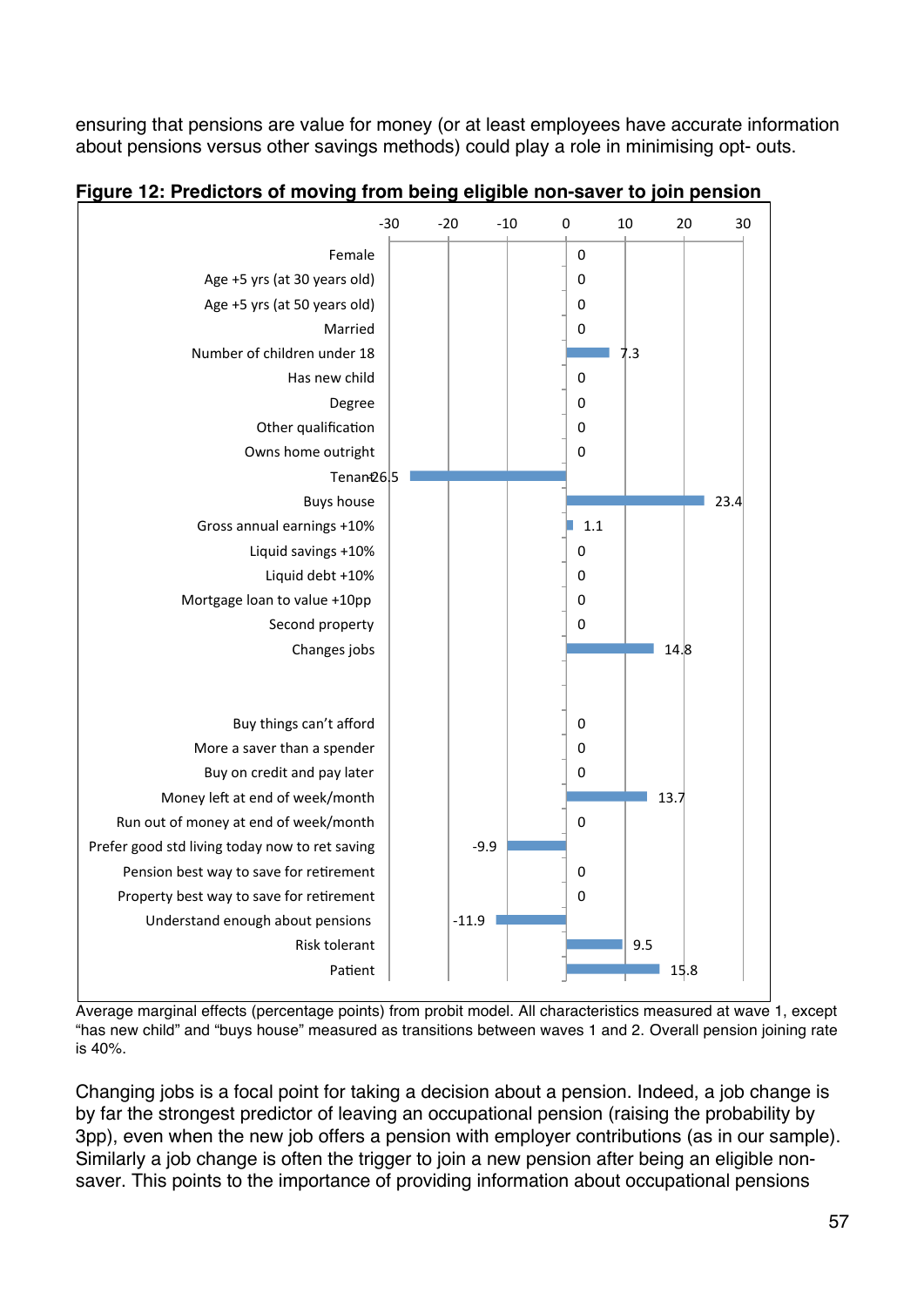when people start new jobs, and the important role of automatic enrolment for individuals three months into their new role.

Looking at the predictors of pension exits, except for a job change and the effect of age, few objective factors appear to affect the decision to become an eligible non-saver (at least to the extent we can detect them given the relatively small sample of leavers). Instead, the decision appears to be driven by subjective attitudes, including how employees rate pensions versus property investment. In contrast, objective factors play a greater role, in addition to attitudes, in the decision to join a pension. As mentioned, housing tenure is a major predictor; also those with higher earnings and more children are more likely to join. Ensuring high and stable pension participation is likely to require measures both to limit drop out after auto-enrolment but also to encourage eligible non-savers to re-join. The most effective, and feasible, policy measures are likely to differ across these two cases. For example, promoting affordable housing may promote rejoining decisions but not affect dropout rates.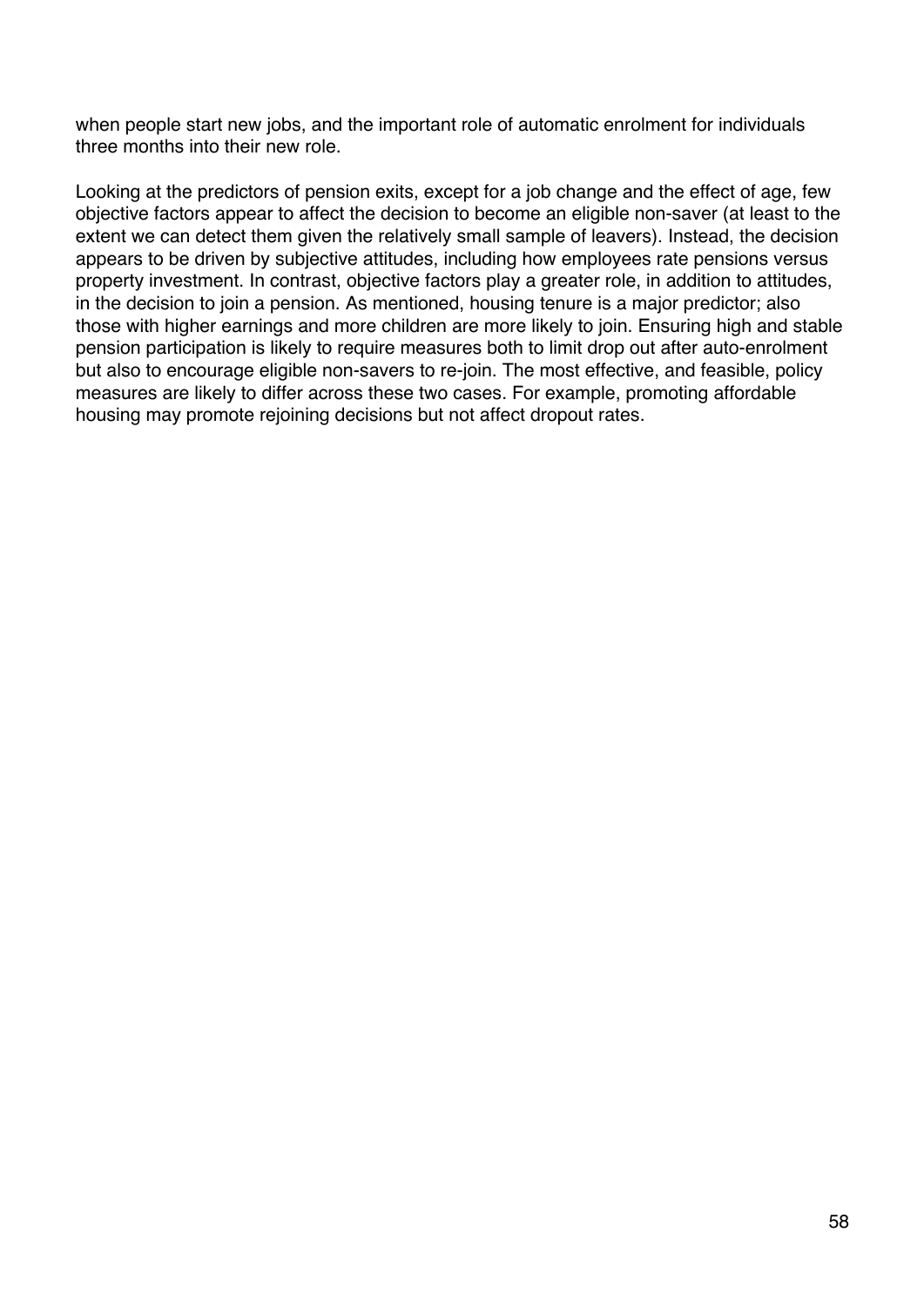### **6. References**

Bryan Mark L, Lloyd James, Rabe Birgitta, and Taylor Mark P (2011) *Who Saves for Retirement?*, London: Strategic Society Centre http://www.strategicsociety.org.uk/who-saves-for-retirement

DWP (2011) *Workplace Pension Reforms: Pension provision by economic status and age*, London: DWP http://statistics.dwp.gov.uk/asd/asd1/adhoc\_analysis/2011/autoe1\_final.pdf

DWP (2013) *Automatic Enrolment evaluation report,* Research Report No 854, London: DWP https://www.gov.uk/government/uploads/system/uploads/attachment\_data/file/261672/rrep854 .pdf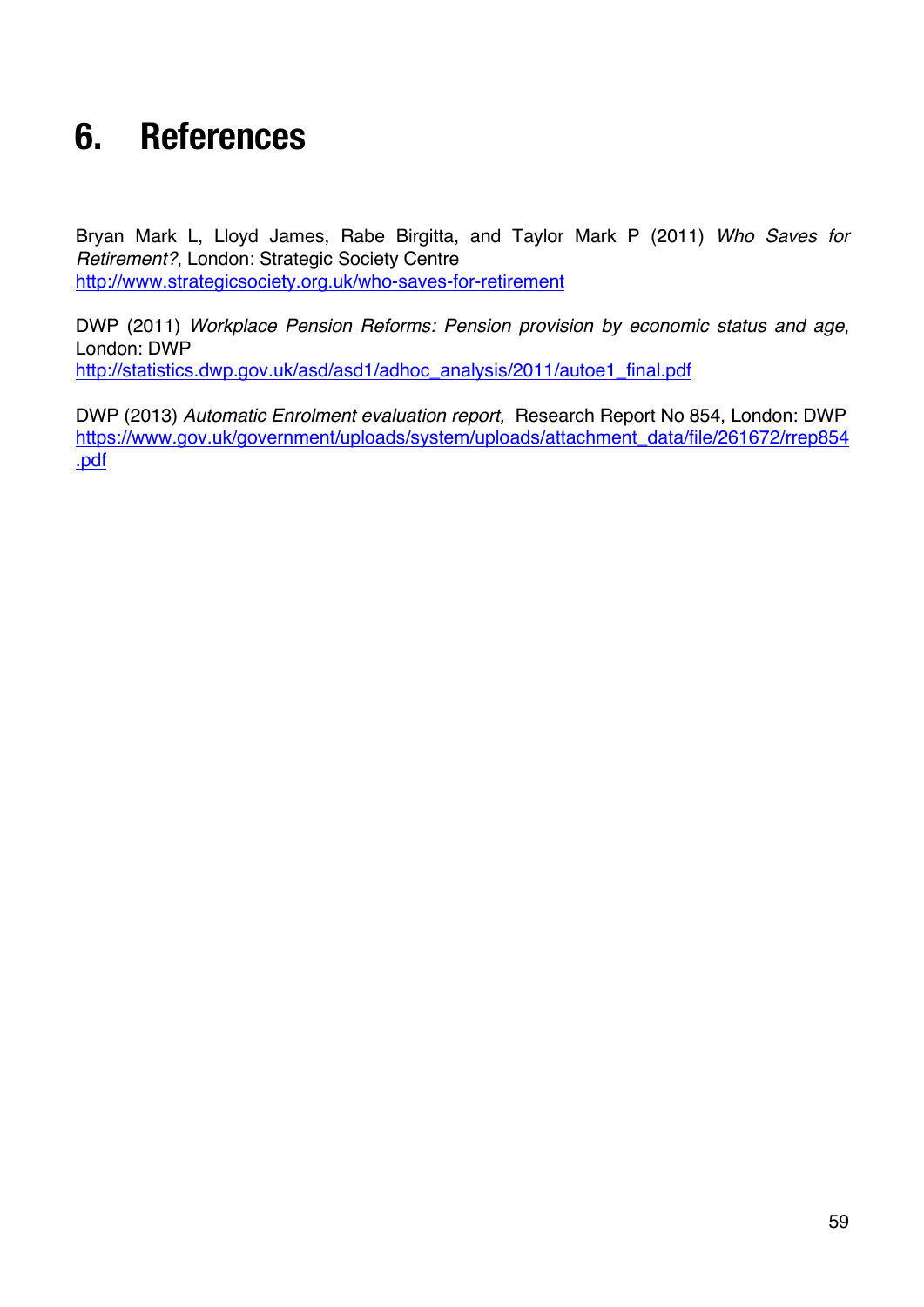### **7. Appendix A**



**Figure A.1: Changes in occupational pension eligibility, 2006-8 to 2008-10**

Consistent with the lack of change in occupational savings rates, there have been no changes in eligibility over the two waves.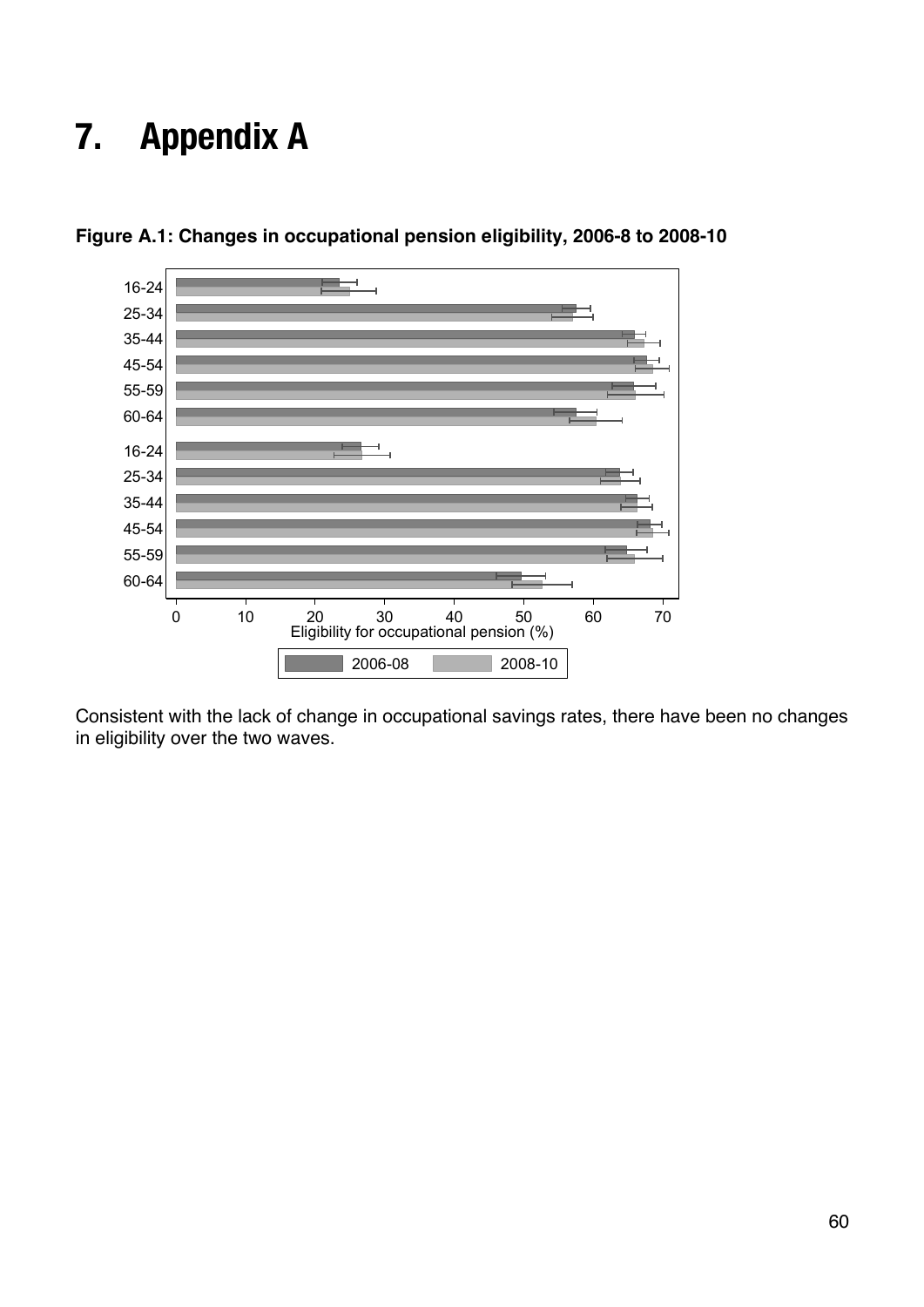

**Figure A.2: Changes in proportion of eligible employees offered employer contributions, 2006-8 to 2008-10**

Employers were as likely in 2008-10 as in 2006-08 to offer contributions (if they offered a pension)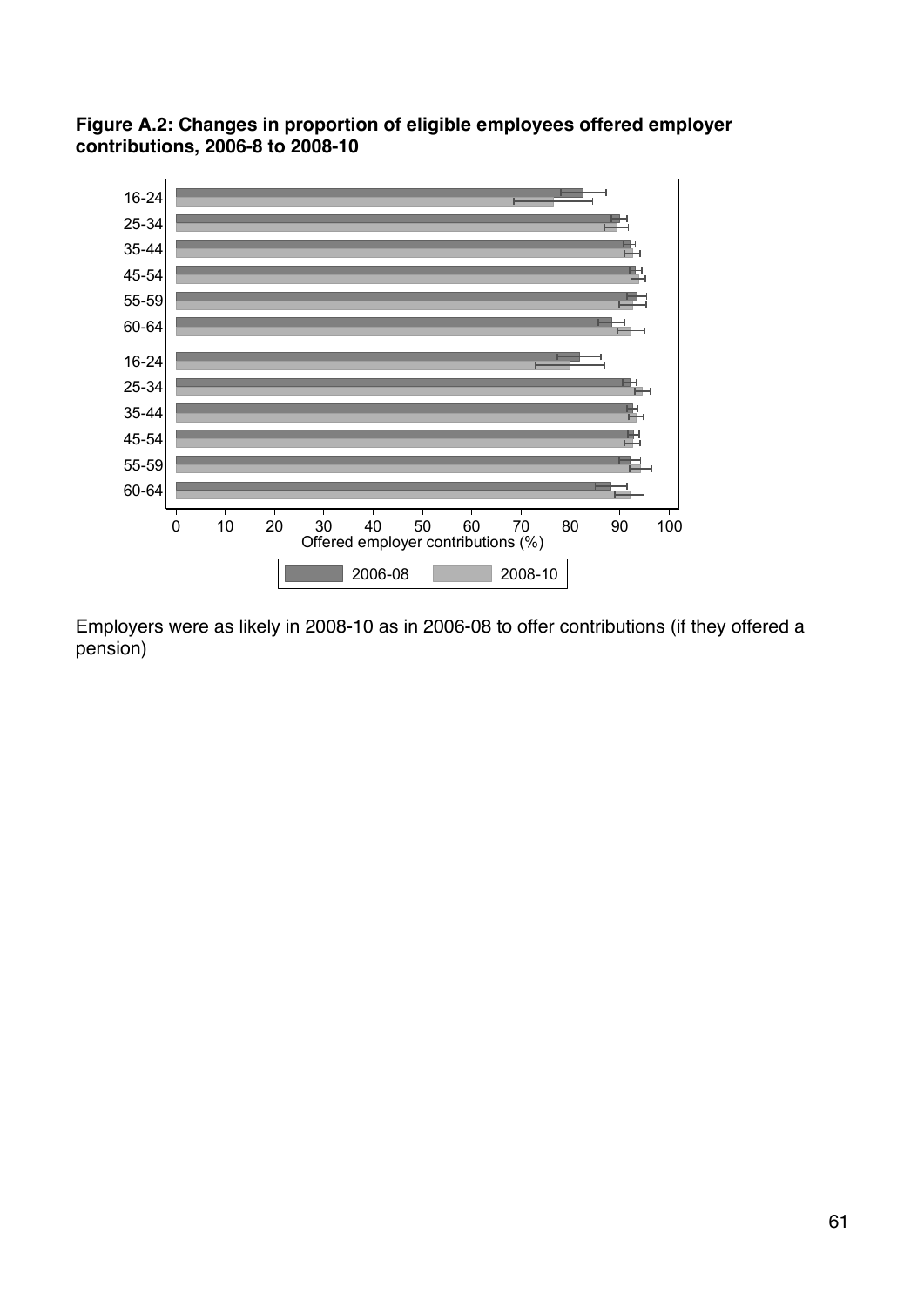

#### **Joining routes of occupational pension savers in 2008-10**

Graphs by newoccpen

(Only asked at wave 2)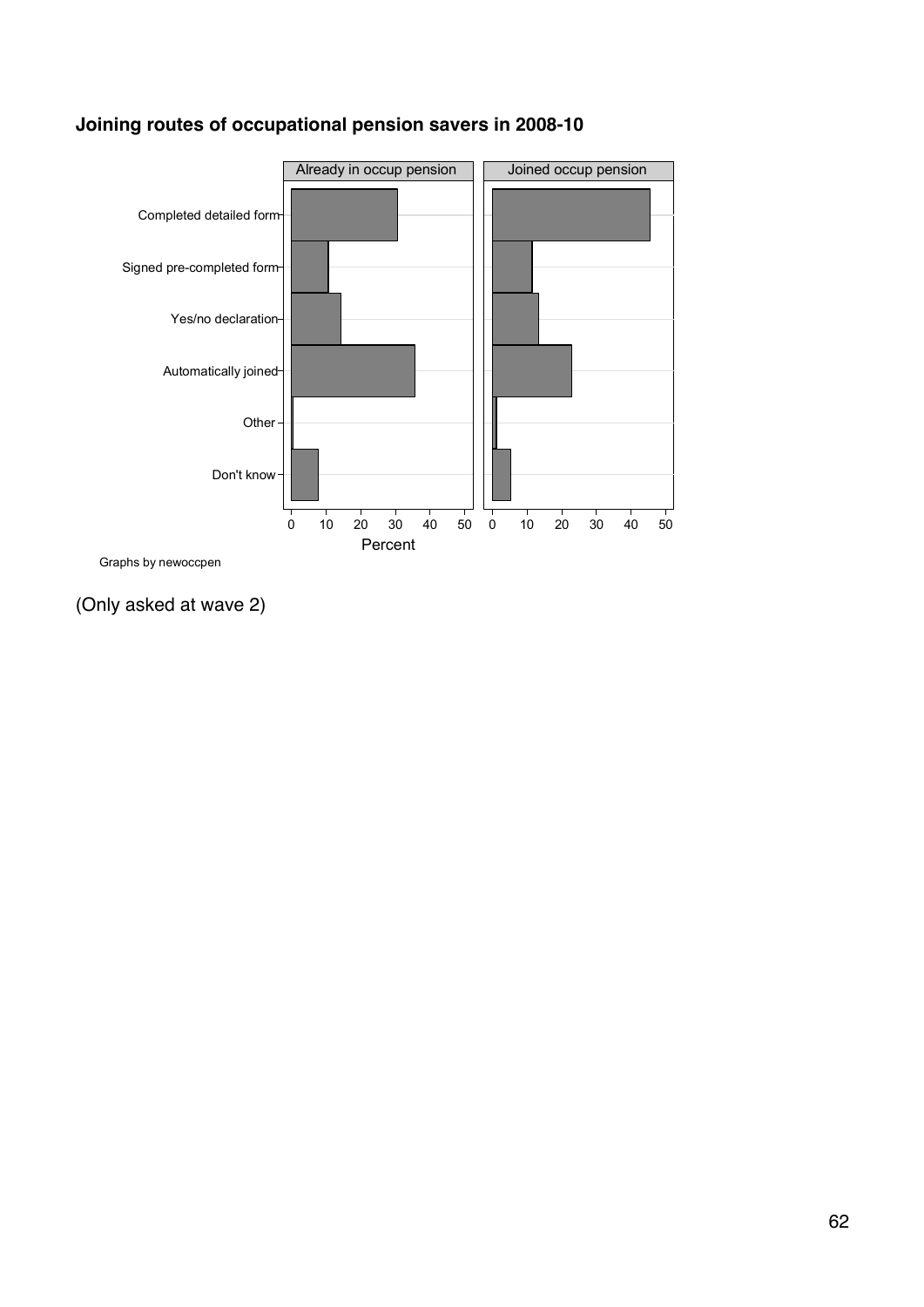|                                        |               | Can't  |       |
|----------------------------------------|---------------|--------|-------|
|                                        | Other reasons | afford |       |
| Part-time                              | 20.4%         | 21.3%  |       |
| Public sector <sup>a</sup>             | 18.8%         | 22.2%  |       |
| Workplace size                         |               |        |       |
| 1-24 employees                         | 26.5%         | 23.3%  |       |
| 25-499 employees                       | 57.3%         | 58.4%  |       |
| 500+ employees                         | 16.3%         | 18.3%  |       |
| Socio-economic classification          |               |        |       |
| Higher managerial & admin              | 6.5%          | 3.4%   | $***$ |
| Higher professional                    | 7.3%          | 6.3%   |       |
| Lower managerial, admin & professional | 30.6%         | 26.7%  |       |
| Intermediate occupations               | 14.9%         | 15.5%  |       |
| Lower supervisory and technical        | 12.5%         | 13.0%  |       |
| Semi-routine occupations               | 17.9%         | 25.6%  | $***$ |
| Routine occupations                    | 10.1%         | 9.3%   |       |
| <b>Industry</b>                        |               |        |       |
| Manufacturing                          | 13.9%         | 14.0%  |       |
| Construction                           | 4.8%          | 3.4%   |       |
| Retail, accommodation & food           | 22.5%         | 23.6%  |       |
| Transport                              | 7.4%          | 5.2%   | *     |
| Information and communications         | 4.6%          | 4.2%   |       |
| Finance and insurance                  | 5.3%          | 2.9%   | $***$ |
| Property                               | 1.3%          | 1.3%   |       |
| Professional and technical activities  | 5.3%          | 4.8%   |       |
| Administrative and support services    | 4.7%          | 3.8%   |       |
| Public administration and defence      | 4.4%          | 5.5%   |       |
| Education                              | 7.9%          | 12.2%  | **    |
| Health and social work                 | 12.7%         | 15.2%  |       |
| Other industries                       | 5.2%          | 3.9%   |       |

#### **Table A.1: Job characteristics and occupation of eligible non-savers, by reason for not saving**

<sup>a</sup> Measured at wave 2 only (other characteristics measured at both waves); \* Significant at 10%; \*\* significant at 5%. Other industries comprise: agriculture, forestry and fishing; mining; electricity, gas and water; arts and entertainment; other services; private households; and extraterritorial organisations.